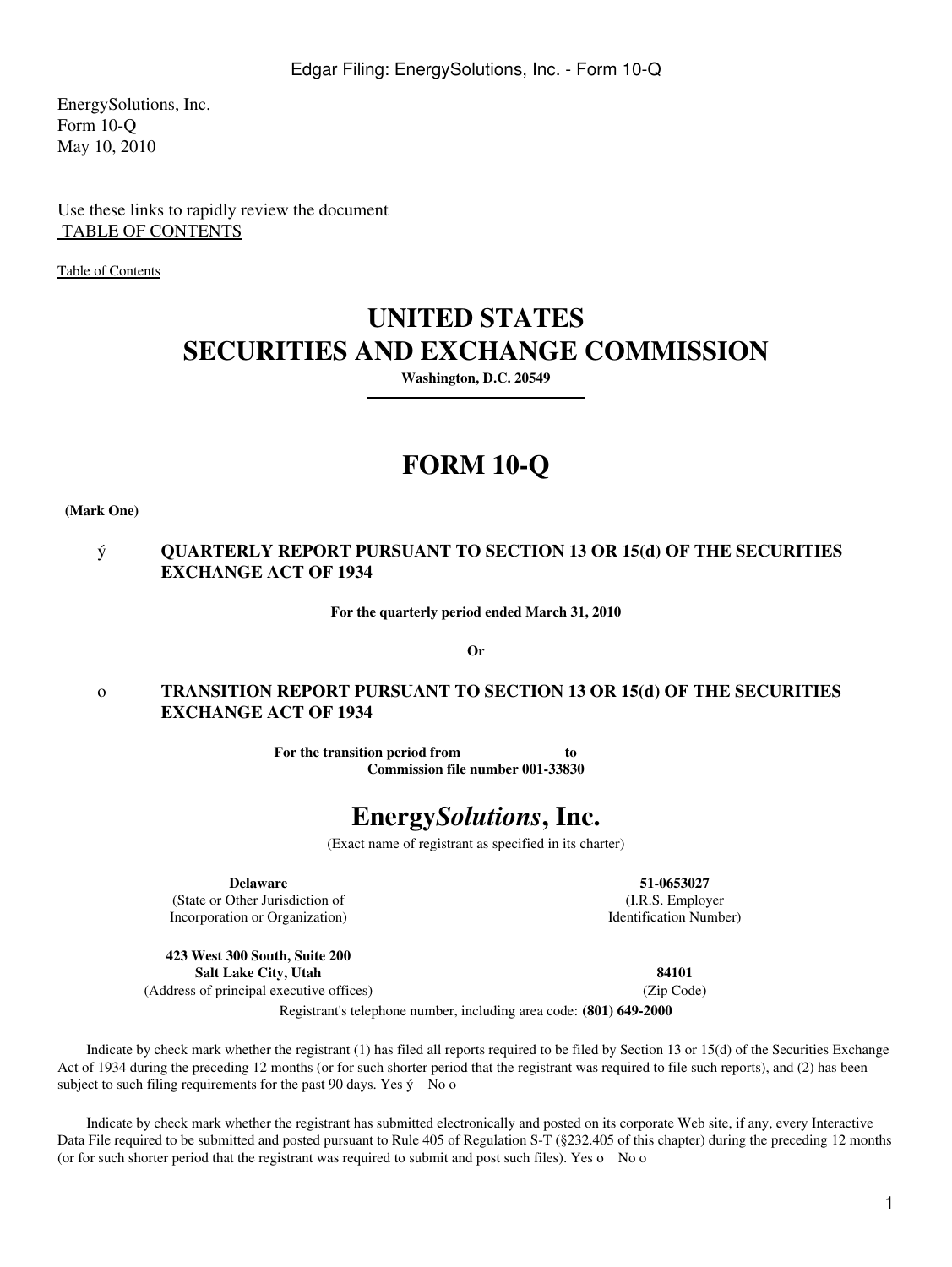# Edgar Filing: EnergySolutions, Inc. - Form 10-Q

 Indicate by check mark whether the registrant is a large accelerated filer, an accelerated filer, a non-accelerated filer, or a smaller reporting company. See definitions of "large accelerated filer," "accelerated filer," and "smaller reporting company" in Rule 12b-2 of the Exchange Act. (Check one):

Large accelerated filer ý Accelerated filer o Non-accelerated filer o (Do not check if a smaller reporting company) Smaller reporting company o Indicate by check mark whether the registrant is a shell company (as defined in Rule 12b-2 of the Exchange Act). Yes o No ý As of April 30, 2010, 88,499,706 shares of registrant's common stock were outstanding.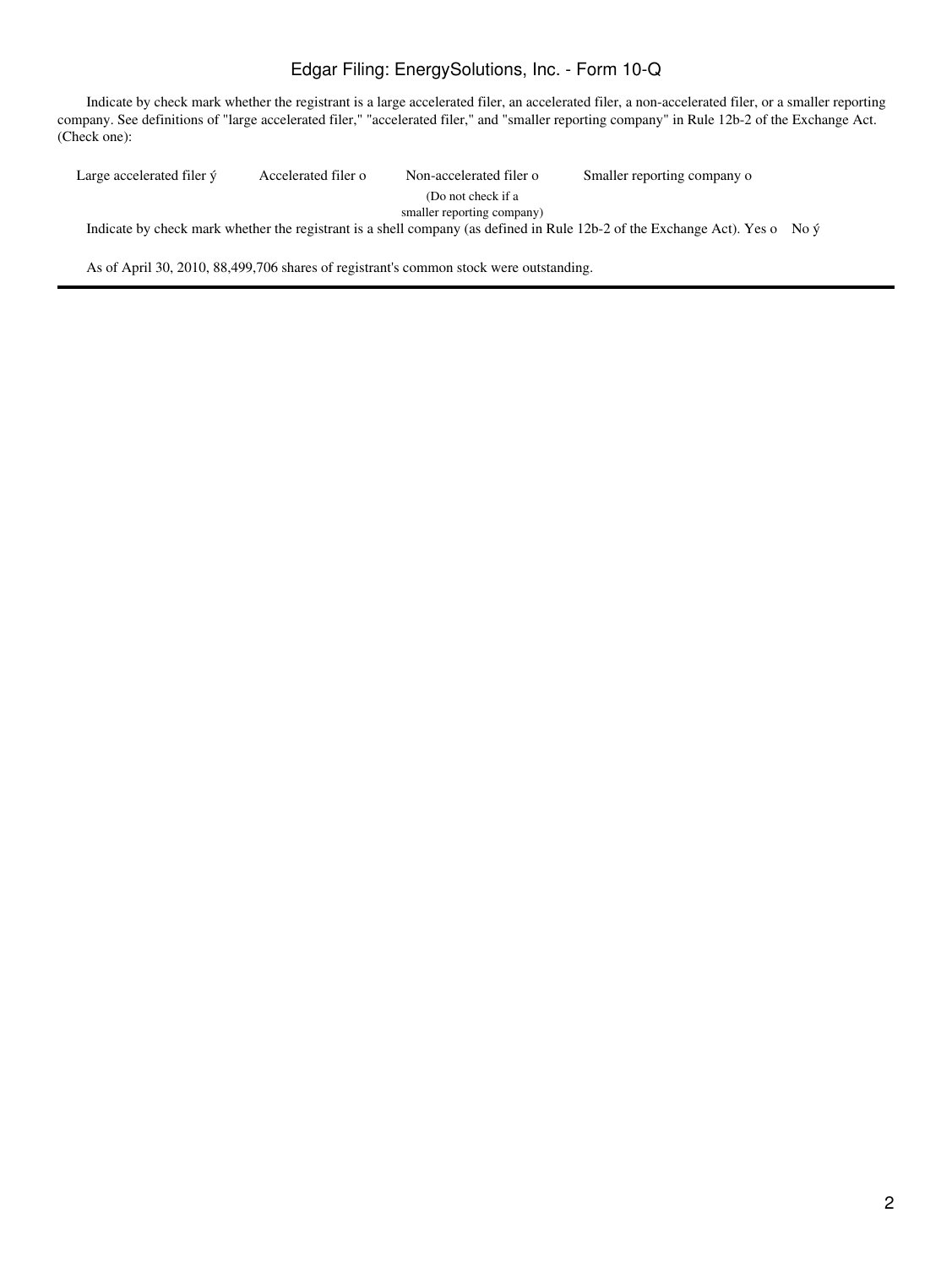## **ENERGY***SOLUTIONS***, INC. INDEX TO QUARTERLY REPORT ON FORM 10-Q For the Three Months Ended March 31, 2010**

**Page**

<span id="page-2-1"></span><span id="page-2-0"></span>

| Item 1.           | PART I. FINANCIAL INFORMATION<br><b>Financial Statements</b>                          |                 |
|-------------------|---------------------------------------------------------------------------------------|-----------------|
|                   |                                                                                       | 1               |
|                   | <b>Condensed Consolidated Balance Sheets</b>                                          | 1               |
|                   | Condensed Consolidated Statements of Operations and Comprehensive Income (Loss)       | $\overline{2}$  |
|                   | Condensed Consolidated Statements of Cash Flow                                        | $\overline{3}$  |
|                   | <b>Notes to Condensed Consolidated Financial Statements</b>                           |                 |
| <u>Item 2.</u>    | Management's Discussion and Analysis of Financial Condition and Results of Operations | $\overline{4}$  |
| Item $3.$         | Quantitative and Qualitative Disclosures about Market Risk                            | 16              |
| Item 4.           | <b>Controls and Procedures</b>                                                        | $\overline{26}$ |
| Item 1.           | PART II. OTHER INFORMATION<br><b>Legal Proceedings</b>                                | <u>27</u>       |
|                   |                                                                                       | 27              |
| Item 1A.          | <b>Risk Factors</b>                                                                   | 29              |
| <u>Item 6.</u>    | <b>Exhibits</b>                                                                       | 32              |
| <b>Signatures</b> |                                                                                       | 33              |
|                   | $\mathbf{1}$                                                                          |                 |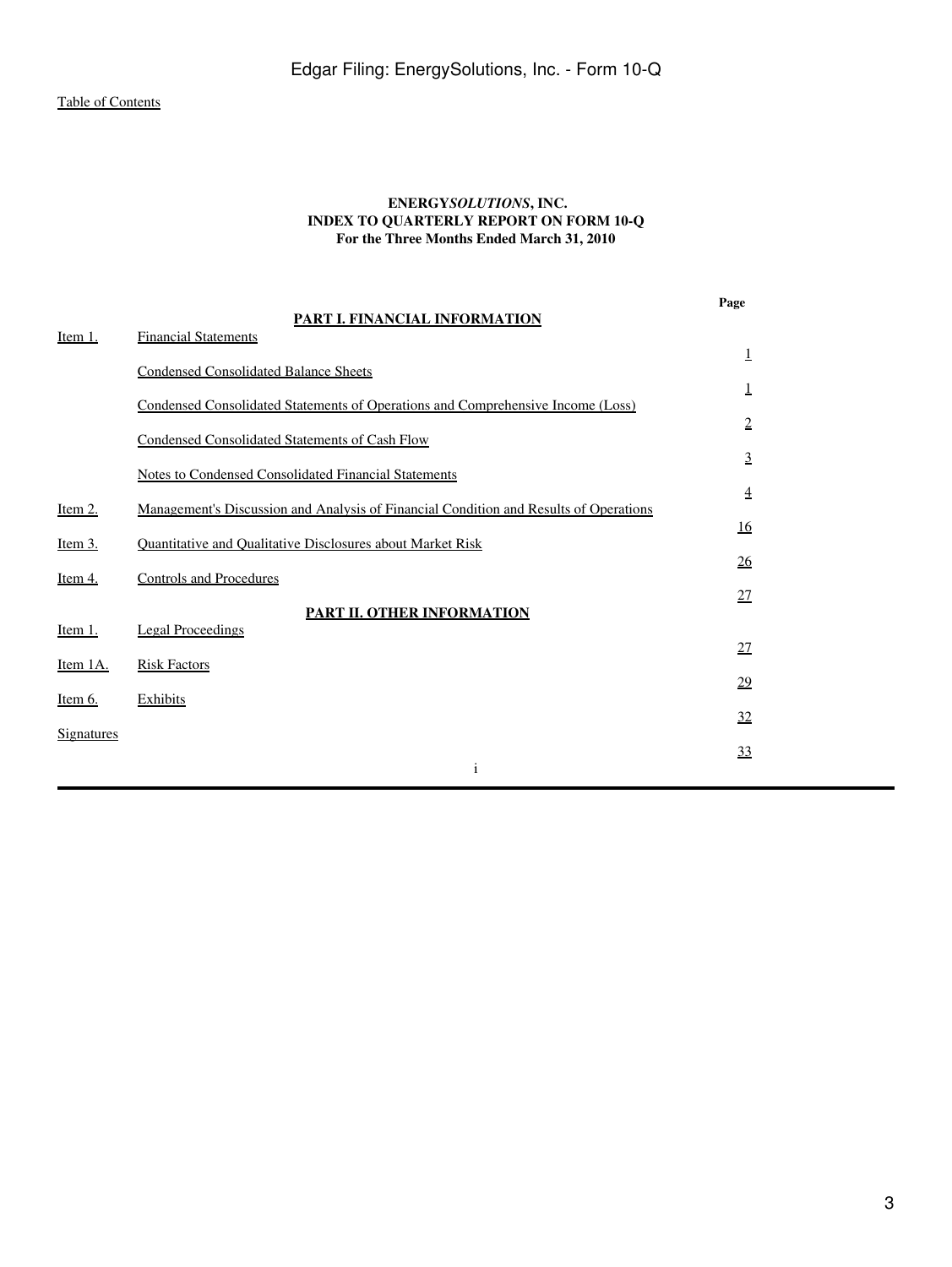## **PART I**

<span id="page-3-2"></span><span id="page-3-1"></span><span id="page-3-0"></span> **Item 1. Financial Statements**

## **Energy***Solutions***, Inc.**

## **Condensed Consolidated Balance Sheets**

## **March 31, 2010 and December 31, 2009**

## **(in thousands of dollars, except per share information)**

|                                                       | March 31,<br>2010 |             | December 31,<br>2009 |
|-------------------------------------------------------|-------------------|-------------|----------------------|
|                                                       |                   | (unaudited) |                      |
| <b>Assets</b>                                         |                   |             |                      |
| Current assets:                                       |                   |             |                      |
| Cash and cash equivalents                             | $\mathsf{\$}$     | 44,883      | \$<br>15,913         |
| Accounts receivable, net of allowance for doubtful    |                   |             |                      |
| accounts                                              |                   | 344,716     | 260,380              |
| Costs and estimated earnings in excess of billings on |                   |             |                      |
| uncompleted contracts                                 |                   | 122,269     | 115,651              |
| Income tax receivable                                 |                   | 2,963       | 3,658                |
| <b>Inventories</b>                                    |                   | 1.344       | 1,126                |
| Prepaid expenses                                      |                   | 9,654       | 9,135                |
| Deferred income taxes                                 |                   | 2,643       | 2,701                |
| Other current assets                                  |                   | 24,482      | 20.942               |
| Total current assets                                  |                   | 552,954     | 429,506              |
| Property, plant and equipment, net                    |                   | 117,792     | 120,775              |
| Goodwill                                              |                   | 515,979     | 518,770              |
| Other intangible assets, net                          |                   | 299,059     | 310,203              |
| Restricted cash and decontamination and               |                   |             |                      |
| decommissioning deposits                              |                   | 23,389      | 24,273               |
| Other noncurrent assets                               |                   | 120,615     | 107,648              |
| <b>Total assets</b>                                   | \$                | 1,629,788   | \$<br>1,511,175      |
| <b>Liabilities and Stockholders' Equity</b>           |                   |             |                      |
| Current liabilities:                                  |                   |             |                      |
| Current portion of long-term debt                     | \$                | 28,488      | \$<br>19,071         |
| Accounts payable                                      |                   | 155,725     | 110,247              |
| Accrued expenses and other current liabilities        |                   | 234,767     | 167,503              |
| Unearned revenues                                     |                   | 15,722      | 12,447               |

|                                            | 10.11     | .         |
|--------------------------------------------|-----------|-----------|
|                                            |           |           |
| Total current liabilities                  | 434,702   | 309.268   |
| Long-term debt, less current portion       | 496,623   | 505,040   |
| Pension liability                          | 90.238    | 80,306    |
| Facility and equipment decontamination and |           |           |
| decommissioning liabilities                | 62,991    | 63,488    |
| Deferred income taxes                      | 47.952    | 47.743    |
| Other noncurrent liabilities               | 2.849     | 5,168     |
| <b>Total liabilities</b>                   | 1,135,355 | 1,011,013 |
|                                            |           |           |

Commitments and contingencies

Stockholders' equity:

Preferred stock, \$0.01 par value, 100,000,000 shares

authorized; no shares issued and outstanding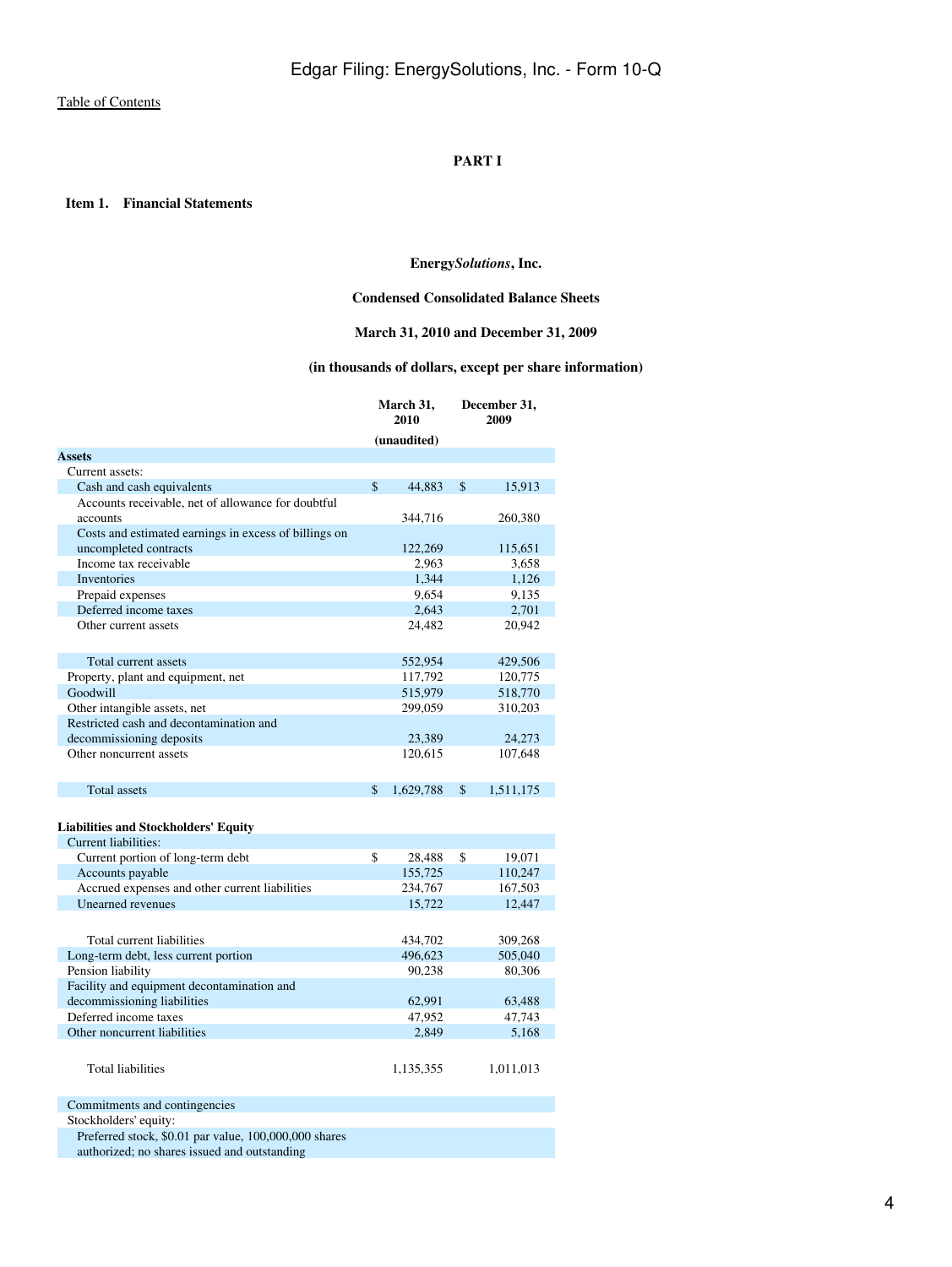# Edgar Filing: EnergySolutions, Inc. - Form 10-Q

| Common stock, \$0.01 par value, 1,000,000,000<br>shares authorized; 88,499,706 and 88,361,604 shares<br>issued and outstanding at March 31, 2010 and |   |           |                 |
|------------------------------------------------------------------------------------------------------------------------------------------------------|---|-----------|-----------------|
| December 31, 2009, respectively                                                                                                                      |   | 885       | 884             |
| Additional paid-in capital                                                                                                                           |   | 494.611   | 492,541         |
| Accumulated other comprehensive loss                                                                                                                 |   | (32,036)  | (20,761)        |
| Retained earnings                                                                                                                                    |   | 30,001    | 26.381          |
| Total Energy <i>Solutions</i> stockholders' equity                                                                                                   |   | 493,461   | 499,045         |
| Noncontrolling interests                                                                                                                             |   | 972       | 1,117           |
| Total stockholders' equity                                                                                                                           |   | 494.433   | 500,162         |
| Total liabilities and stockholders' equity                                                                                                           | S | 1.629.788 | \$<br>1.511.175 |

See accompanying notes to condensed consolidated financial statements.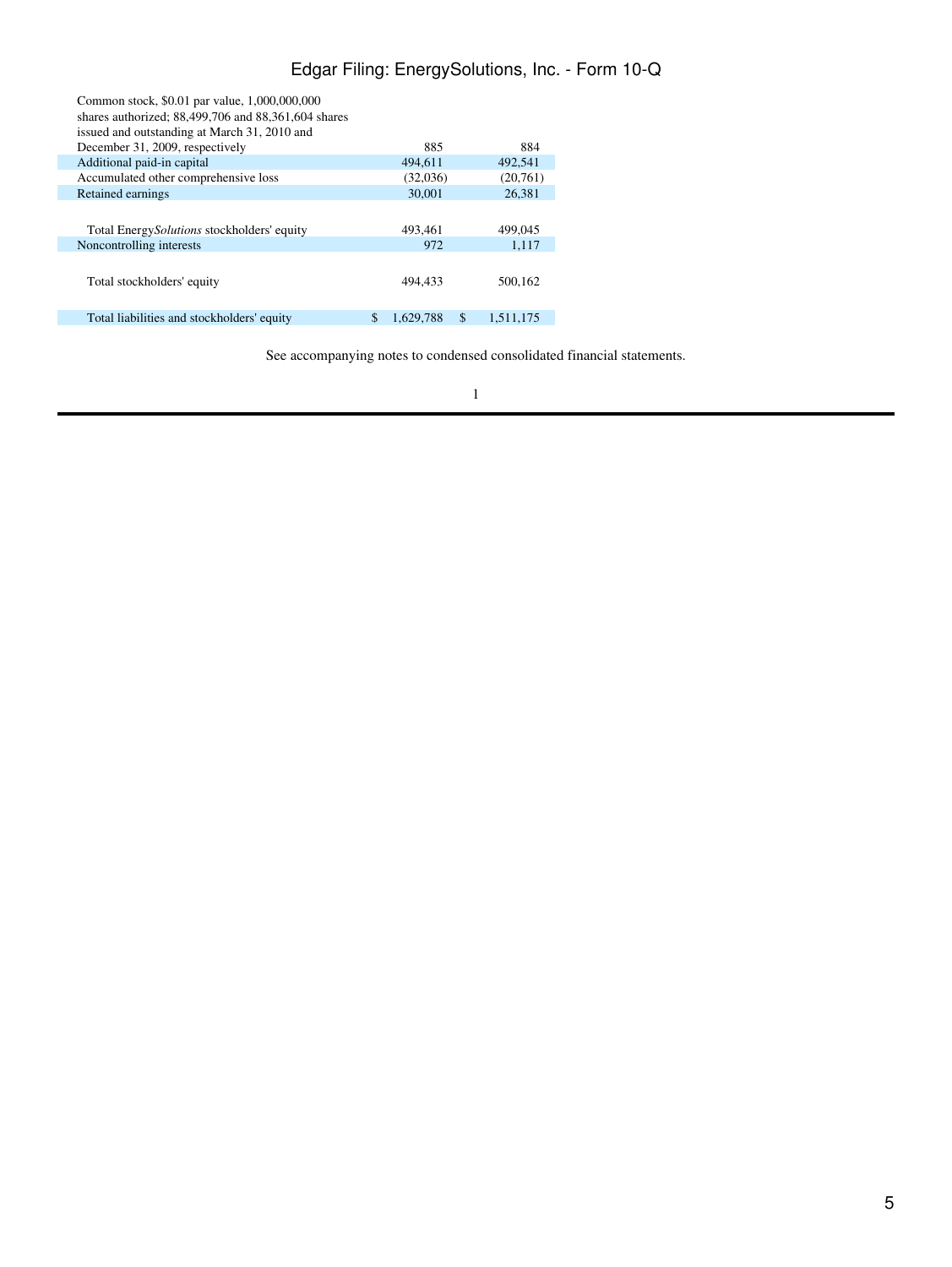## **Condensed Consolidated Statements of Operations and Comprehensive Income (Loss)**

## **Three Months Ended March 31, 2010 and 2009**

# **(in thousands of dollars, except per share information)**

## **(Unaudited)**

<span id="page-5-0"></span>

|                                                                                    | <b>Three Months Ended</b><br>March 31, |               |              |  |
|------------------------------------------------------------------------------------|----------------------------------------|---------------|--------------|--|
|                                                                                    | 2010                                   |               | 2009         |  |
| Revenues                                                                           | \$<br>485,890                          | $\mathcal{S}$ | 437,109      |  |
| Cost of revenues                                                                   | (443, 187)                             |               | (386, 511)   |  |
| Gross profit                                                                       | 42,703                                 |               | 50,598       |  |
| Selling, general and administrative expenses                                       | (28,311)                               |               | (30,779)     |  |
| Equity in income of unconsolidated joint ventures                                  | 2,363                                  |               | 963          |  |
| Income from operations                                                             | 16,755                                 |               | 20,782       |  |
| Interest expense                                                                   | (8,676)                                |               | (7,956)      |  |
| Other expenses, net                                                                | (173)                                  |               | (230)        |  |
| Income before income taxes and noncontrolling interests                            | 7,906                                  |               | 12,596       |  |
| Income tax expense                                                                 | (1,922)                                |               | (4,274)      |  |
| Net income                                                                         | 5,984                                  |               | 8,322        |  |
| Less: Net income attributable to noncontrolling interests                          | (151)                                  |               | (195)        |  |
| Net income attributable to EnergySolutions                                         | \$<br>5,833                            | \$            | 8,127        |  |
| Net income attributable to EnergySolutions per share:                              |                                        |               |              |  |
| <b>Basic</b>                                                                       | \$<br>0.07                             | \$            | 0.09         |  |
| Diluted                                                                            | \$<br>0.07                             | \$            | 0.09         |  |
| Shares used to calculate net income attributable to Energy Solutions per<br>share: |                                        |               |              |  |
| <b>Basic</b>                                                                       | 88,415,309                             |               | 88,305,674   |  |
| Diluted                                                                            | 88,549,964                             |               | 88, 337, 242 |  |
| Cash dividends declared per common share                                           | \$<br>0.025                            | \$            | 0.025        |  |
| Comprehensive income (loss):                                                       |                                        |               |              |  |
| Net income                                                                         | \$<br>5,984                            | \$            | 8,322        |  |
| Foreign currency translation adjustment                                            | (11, 140)                              |               | 965          |  |
| Change in unrecognized actuarial gain (loss)                                       | (136)                                  |               | 2,098        |  |
| Comprehensive income (loss)                                                        | (5,292)                                |               | 11,385       |  |
| Comprehensive income attributable to noncontrolling interests                      | (151)                                  |               | (195)        |  |
| Comprehensive income (loss) attributable to EnergySolutions                        | \$<br>(5, 443)                         | $\mathcal{S}$ | 11,190       |  |

See accompanying notes to condensed consolidated financial statements.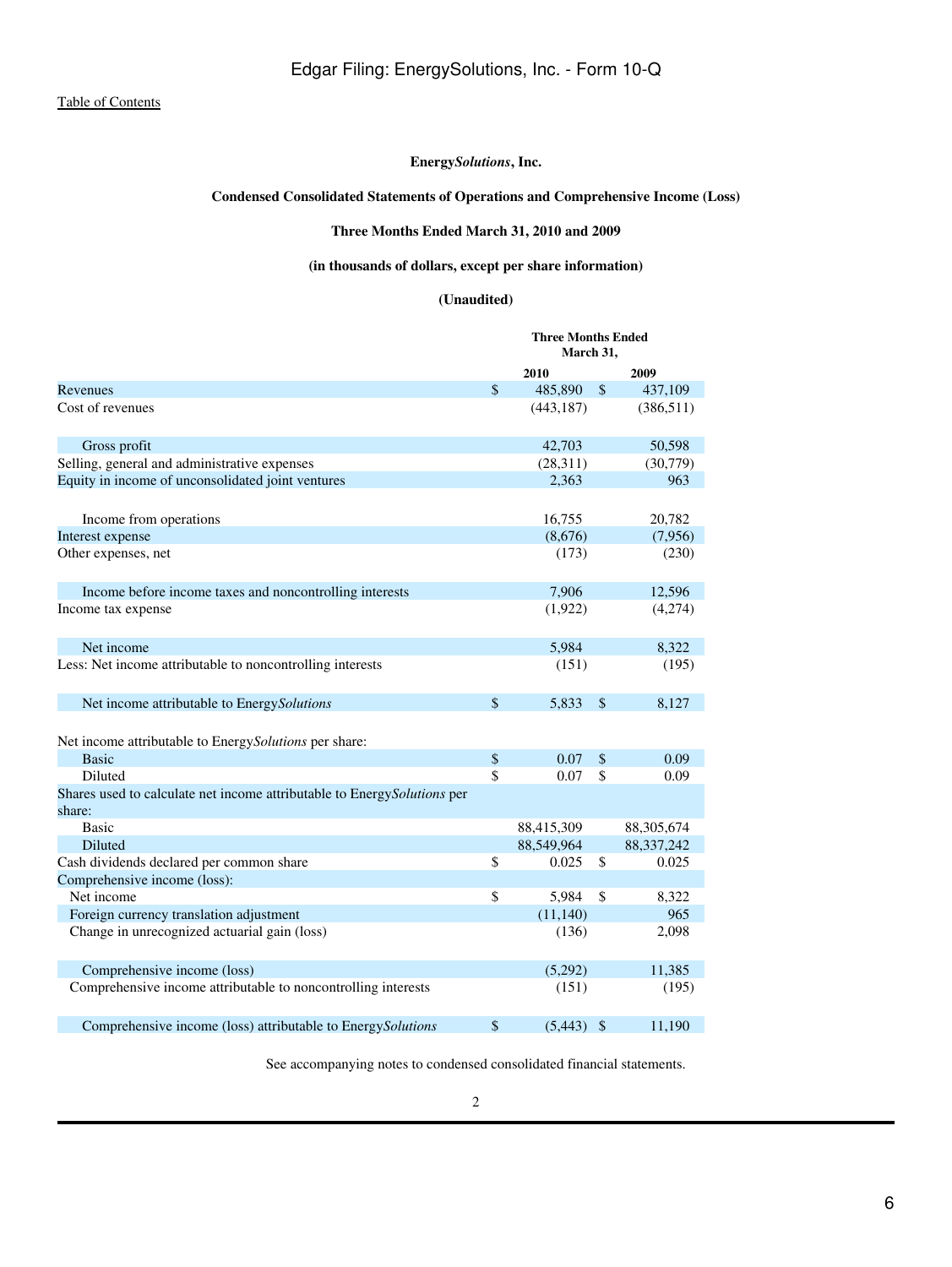# **Condensed Consolidated Statements of Cash Flows**

# **Three Months Ended March 31, 2010 and 2009**

# **(in thousands of dollars)**

# **(Unaudited)**

<span id="page-6-0"></span>

|                                                                                 | <b>Three Months Ended</b><br>March 31, |             |  |
|---------------------------------------------------------------------------------|----------------------------------------|-------------|--|
|                                                                                 | 2010                                   | 2009        |  |
| <b>Cash flows from operating activities</b>                                     |                                        |             |  |
| Net income attributable to EnergySolutions                                      | \$<br>5,833                            | \$<br>8,127 |  |
| Adjustments to reconcile net income attributable to EnergySolutions to net cash |                                        |             |  |
| provided by operating activities:                                               |                                        |             |  |
| Net income attributable to noncontrolling interests                             | 151                                    | 195         |  |
| Depreciation and amortization                                                   | 11,657                                 | 11,651      |  |
| Equity-based compensation expense                                               | 2,447                                  | 2,727       |  |
| Foreign currency transaction loss                                               | 280                                    | 762         |  |
| Deferred income taxes                                                           | 208                                    | 2,307       |  |
| Amortization of debt financing fees                                             | 1,463                                  | 1,033       |  |
| (Gain) loss on disposal of property, plant and equipment                        | (35)                                   | 1           |  |
| Unrealized (gain) loss on derivative contracts                                  | (156)                                  | (38)        |  |
| Changes in operating assets and liabilities:                                    |                                        |             |  |
| Accounts receivable                                                             | (60, 306)                              | (75, 183)   |  |
| Costs and estimated earnings in excess of billings on uncompleted contracts     | (43,351)                               | (45,236)    |  |
| Income tax receivable                                                           | 695                                    | (55)        |  |
| Inventories                                                                     | (218)                                  | (1,011)     |  |
| Prepaid expenses and other current assets                                       | (4, 413)                               | 17,248      |  |
| Accounts payable                                                                | 51,616                                 | 27,375      |  |
| Accrued expenses and other current liabilities                                  | 74,311                                 | 57,255      |  |
| Unearned revenues                                                               | 3,301                                  | (4,110)     |  |
| Facility and equipment decontamination and decommissioning liabilities          | 219                                    | 369         |  |
| Restricted cash and decontamination and decommissioning deposits                | (4)                                    | (6)         |  |
| Other noncurrent assets                                                         | (16, 495)                              | (11,662)    |  |
| Other noncurrent liabilities                                                    | 11,999                                 | 9,883       |  |
| Net cash provided by operating activities                                       | 39,202                                 | 1,632       |  |
|                                                                                 |                                        |             |  |
| <b>Cash flows from investing activities</b>                                     |                                        |             |  |
| Purchases of property, plant and equipment                                      | (2,027)                                | (4,195)     |  |
| Purchases of intangible assets                                                  |                                        | (372)       |  |
| Net cash used in investing activities                                           | (2,027)                                | (4, 567)    |  |
|                                                                                 |                                        |             |  |
| <b>Cash flows from financing activities</b>                                     |                                        |             |  |
| Repayments of long-term debt                                                    |                                        | (10,000)    |  |
| Net borrowings under revolving credit facility                                  | 1,000                                  |             |  |
| Dividends to stockholders                                                       | (2,213)                                | (2,208)     |  |
| Distributions to noncontrolling interests partners                              | (296)                                  | (228)       |  |
| Minimum tax withholding on restricted stock awards                              | (375)                                  |             |  |
| Settlement of interest rate contracts                                           | (551)                                  |             |  |
| Debt financing fees                                                             | (2, 493)                               |             |  |
| Repayments of capital lease obligations                                         | (225)                                  | (353)       |  |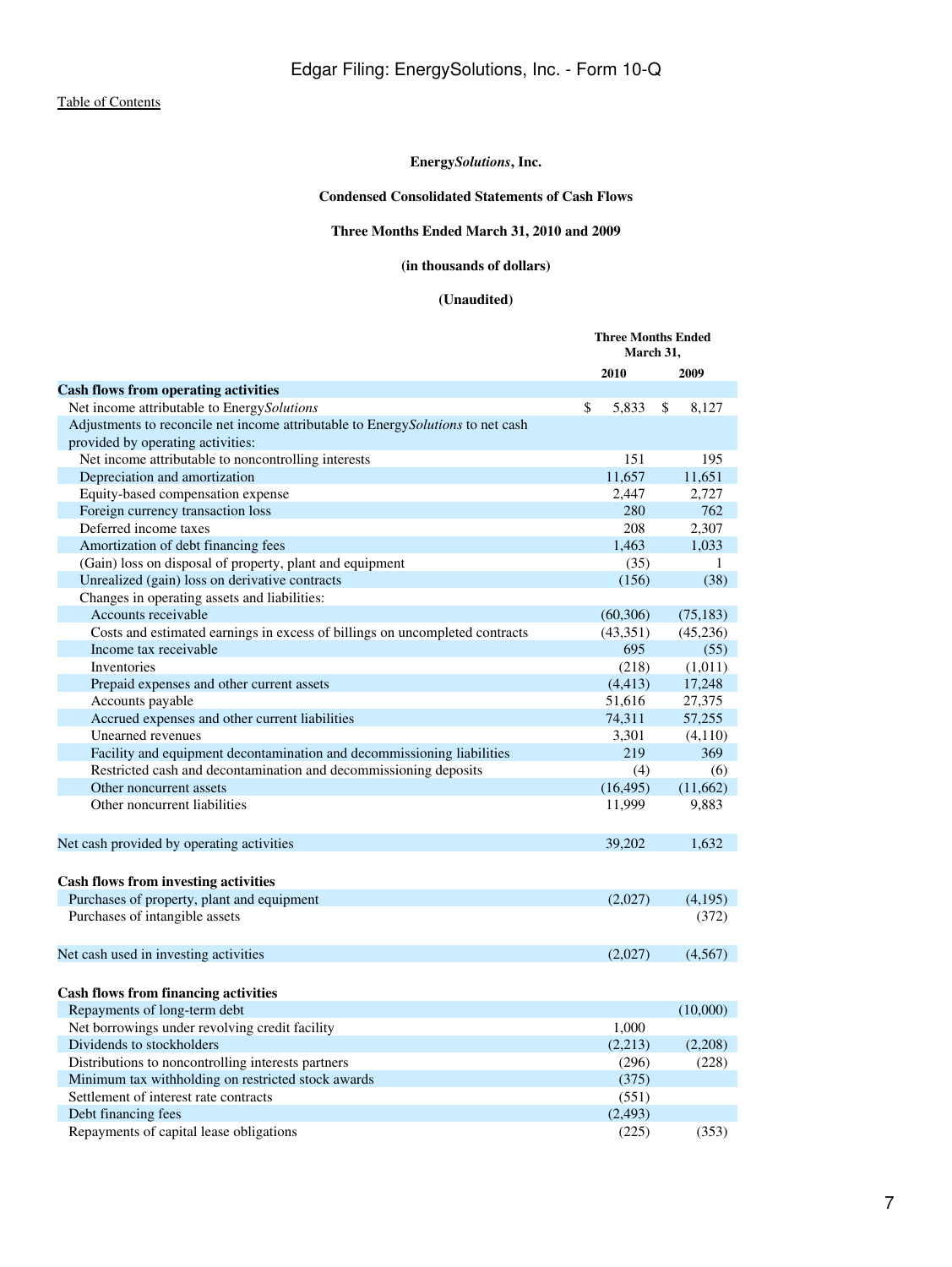# Edgar Filing: EnergySolutions, Inc. - Form 10-Q

| Net cash used in financing activities                | (5,153) | (12,789) |
|------------------------------------------------------|---------|----------|
| Effect of exchange rate on cash                      | (3,052) | (1,791)  |
| Net increase (decrease) in cash and cash equivalents | 28,970  | (17,515) |
| Cash and cash equivalents, beginning of period       | 15.913  | 48.448   |
| Cash and cash equivalents, end of period             | 44.883  | 30,933   |

See accompanying notes to condensed consolidated financial statements.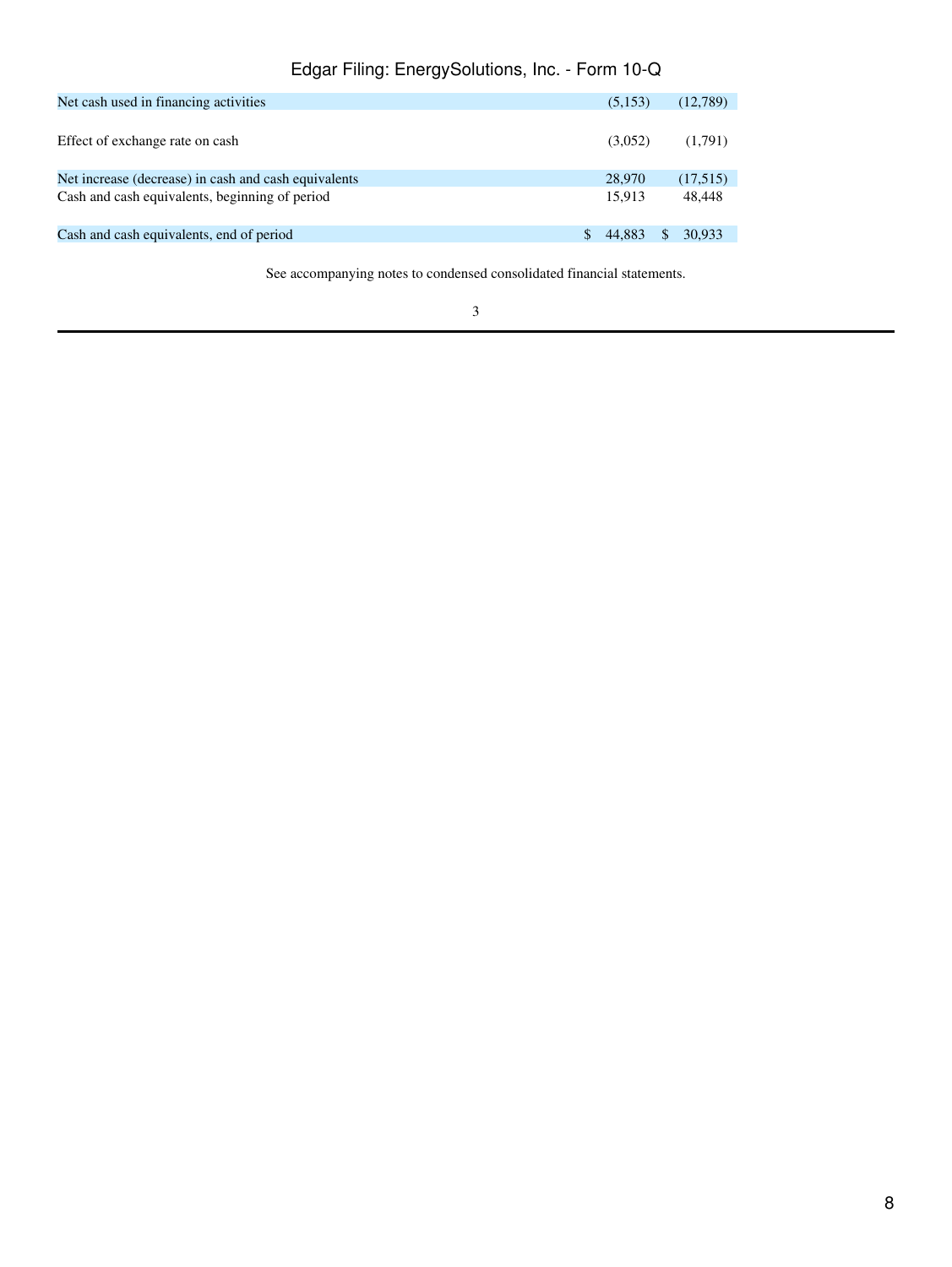#### **Notes to Condensed Consolidated Financial Statements**

#### **(Unaudited)**

#### <span id="page-8-0"></span>**(1) Description of Business**

 Energy*Solutions*, Inc. ("we," "our," "Energy*Solutions*" or the "Company") is a leading provider of specialized, technology-based nuclear services to government and commercial customers. Our customers rely on our expertise to address their needs throughout the lifecycle of their nuclear operations. Our broad range of nuclear services includes engineering, operation of nuclear reactors, in-plant support services, spent nuclear fuel management, decontamination and decommissioning ("D&D"), logistics, transportation, processing and disposal. We derive almost 100% of our revenues from the provision of nuclear services.

We provide our services through four segments: Federal Services; Commercial Services; Logistics, Processing and Disposal ("LP&D"); and International. Our Federal Services segment derives revenues from U.S. government customers for the management and operation or clean-up of facilities with radioactive materials. Our U.S. government customers are primarily individual offices, departments and administrations within the U.S. Department of Energy ("DOE") and U.S. Department of Defense ("DOD"). Our Commercial Services segment provides a broad range of on-site services, including D&D, to commercial customers. Our commercial customers include power and utility companies, pharmaceutical companies, research laboratories, universities, industrial facilities and other commercial entities with nuclear materials, as well as state agencies in the United States. Our LP&D segment provides a broad range of logistics, transportation, processing and disposal services to government and commercial customers. This segment also operates our facilities for the safe processing and disposal of radioactive materials, including a facility in Clive, Utah, four facilities in Tennessee and two facilities in Barnwell, South Carolina. Our International segment derives revenues primarily through contracts with the Nuclear Decommissioning Authority ("NDA") in the United Kingdom ("U.K.") to operate, manage and decommission 10 Magnox sites with 22 nuclear reactors. In addition, our International segment provides turn-key services for the disposal of radioactive sources from non-nuclear power generating facilities such as hospitals, research facilities and other manufacturing and industrial facilities.

#### **(2) Basis of Presentation**

 The accompanying unaudited condensed consolidated financial statements have been prepared in accordance with U.S. generally accepted accounting principles ("GAAP") for interim financial information and Article 10 of Regulation S-X. Accordingly, they do not include all of the information and footnotes required by GAAP for complete financial statements. In the opinion of management, all adjustments, consisting only of normal recurring activities, considered necessary for a fair presentation have been included. We evaluated all subsequent events through the date we filed these financial statements in our Form 10-Q Report with the Securities and Exchange Commission. These unaudited condensed consolidated financial statements should be read in conjunction with the audited consolidated financial statements and notes thereto contained in our Annual Report on Form 10-K for the year ended December 31, 2009 filed with the Securities and Exchange Commission on March 1, 2010.

 The preparation of financial statements in conformity with GAAP requires management to make estimates and assumptions that affect the reported amounts of assets and liabilities at the date of the financial statements and the reported amounts of revenues and expenses during the reporting period. Actual results could differ from these estimates. The results of operations for the three months ended March 31, 2010 are not necessarily indicative of results that can be expected for the full year.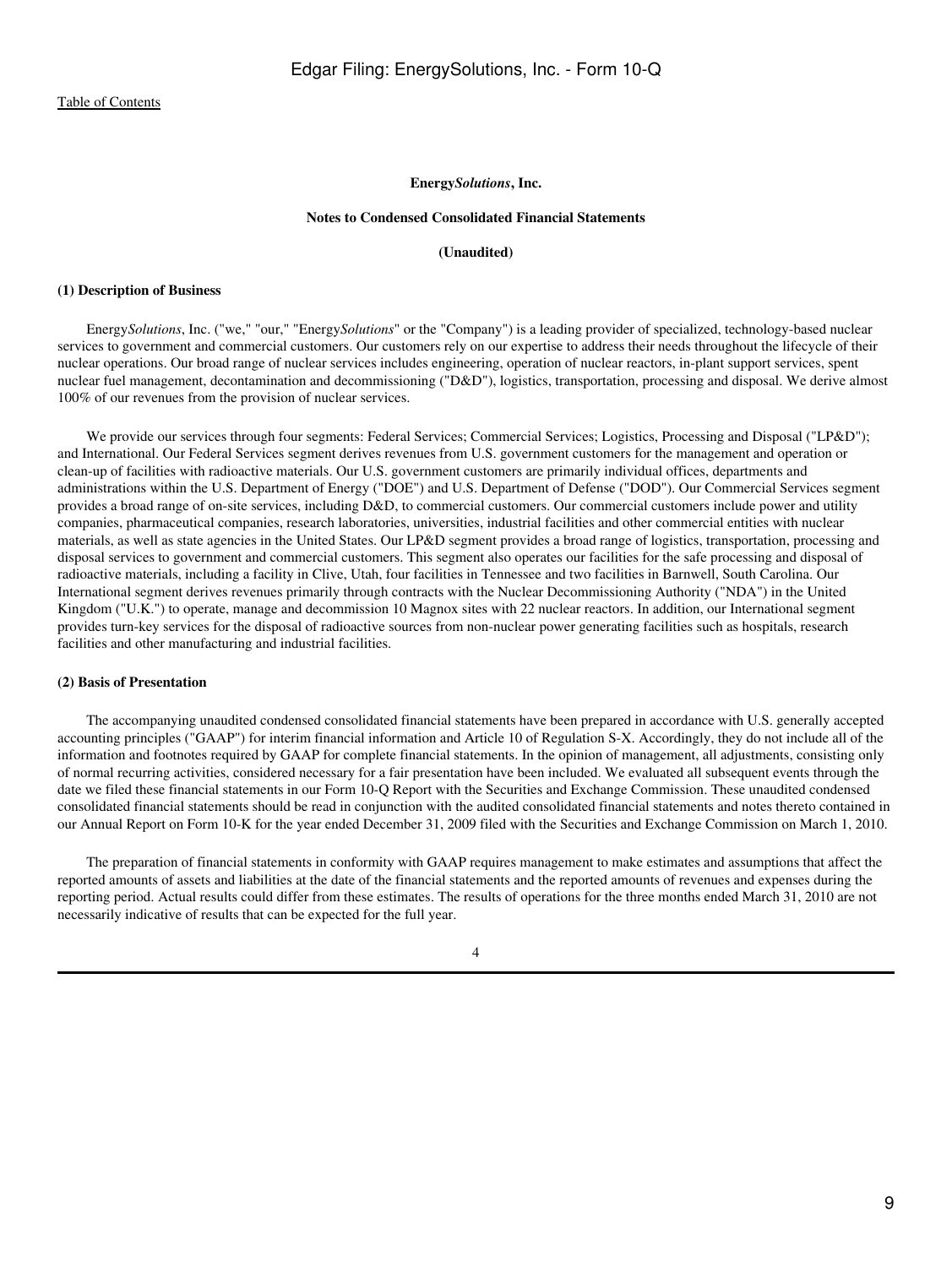#### **Notes to Condensed Consolidated Financial Statements (Continued)**

## **(Unaudited)**

#### **(2) Basis of Presentation (Continued)**

 We have majority voting rights for two of our minority-owned joint ventures. Accordingly, we have consolidated their operations in our consolidated financial statements. We recorded the noncontrolling interests, which reflect the portion of the earnings of operations which are applicable to other noncontrolling partners.

 Certain amounts for prior periods have been reclassified to conform to the current year presentation. Prior to the fourth quarter of 2009, we included equity in income of unconsolidated joint ventures in other income (expense), net. During the fourth quarter of 2009, we reclassified these amounts from other income (expense), net, to operating income in the accompanying consolidated statements of operations. Accordingly, for the three months ended March 31, 2009 income from operations was increased by \$1.0 million as a result of the reclassification. Income from unconsolidated joint ventures is included in our Federal Services segment operations. In addition, we reclassified \$36.8 million from accounts receivable, net of allowance for doubtful accounts, to costs and estimated earnings in excess of billings on uncompleted contracts as of December 31, 2009 to conform to the current year presentation which reflects a difference in the way the new accounting system, implemented effective January 1, 2010, records invoicing activities related to the current period, but generated in the subsequent period. This reclassification had no impact on total current assets, total assets, revenue or net income.

## **(3) Recent Accounting Pronouncements**

#### *Accounting Pronouncements Issued But Not Yet Effective*

 In October 2009, the Financial Accounting Standards Board ("FASB") issued an update to the authoritative guidance for multiple-deliverable arrangements to enable vendors to account for products or services (deliverables) separately rather than as a combined unit. This update is effective prospectively for revenue arrangements entered into or materially modified in fiscal years beginning on or after June 15, 2010. Early adoption is permitted. We are currently evaluating the potential impact of the adoption of this guidance but we do not expect it to have a material impact on the Company's results of operations, financial position or cash flows.

 In January 2010, the FASB issued accounting guidance improving disclosures about fair value measurements, which requires reporting entities to make new disclosures about recurring or nonrecurring fair value measurements including significant transfers into and out of Level 1 and Level 2 fair value measurements and information on purchases, sales, issuances, and settlements on a gross basis in the reconciliation of Level 3 fair value measurements. This guidance is effective for annual reporting periods beginning after December 15, 2009, except for Level 3 reconciliation disclosures which are effective for annual periods beginning after December 15, 2010. The adoption of the Level 1 and Level 2 provisions as of January 1, 2010 did not have any impact on our consolidated financial statements and we do not expect the adoption of the Level 3 provisions to have any impact on our consolidated financial statements.

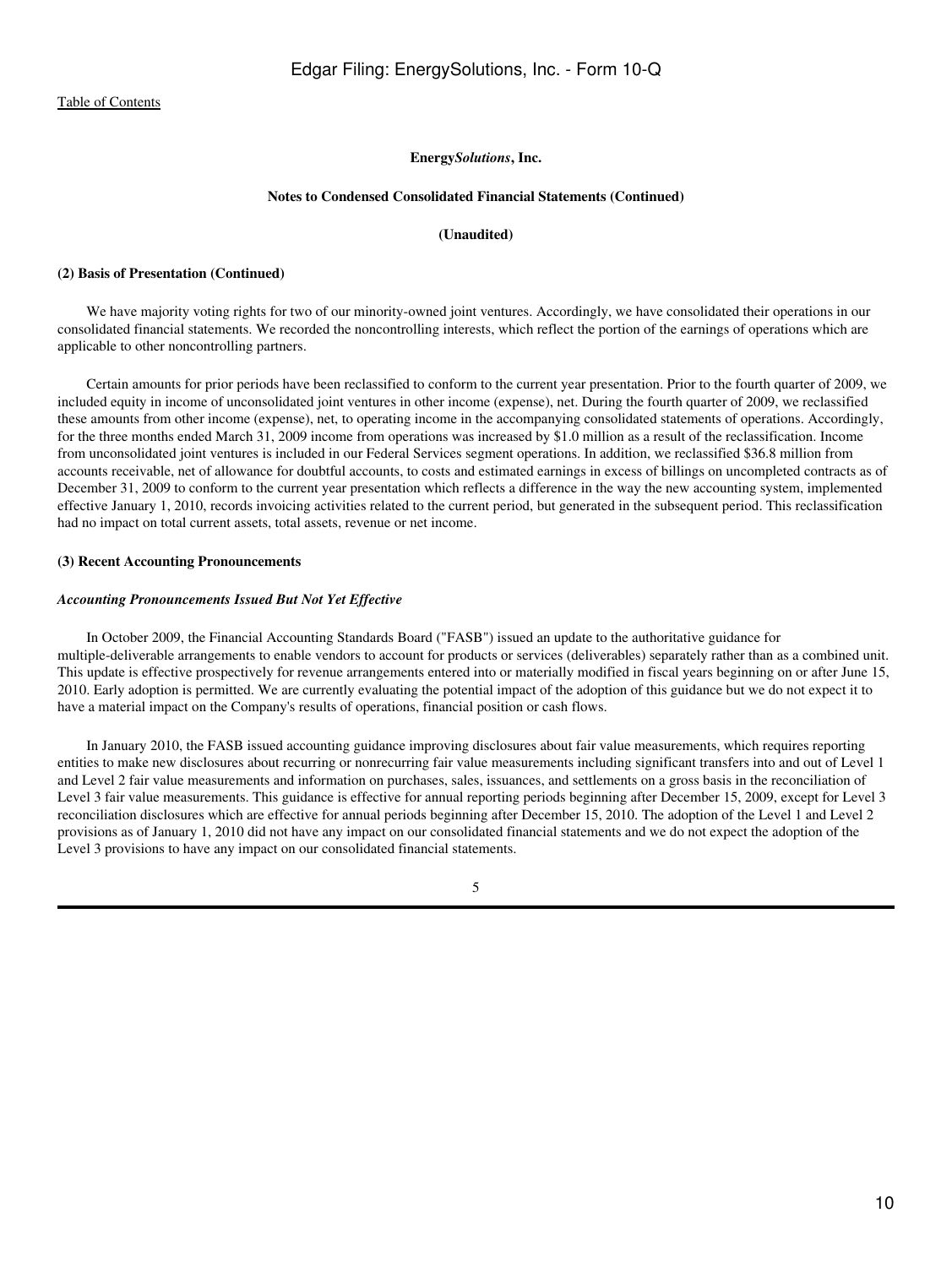#### **Notes to Condensed Consolidated Financial Statements (Continued)**

### **(Unaudited)**

#### **(4) Inventories**

Inventories consist of the following as of March 31, 2010 and December 31, 2009 (in thousands):

|                    | March 31,<br>2010 |       |          | December 31,<br>2009 |
|--------------------|-------------------|-------|----------|----------------------|
| Parts and supplies |                   | 536   | <b>S</b> | 676                  |
| Work in process    |                   | 808   |          | 450                  |
| Finished goods     |                   |       |          |                      |
|                    |                   |       |          |                      |
|                    |                   | 1.344 |          | 1.126                |

## **(5) Goodwill and Other Intangible Assets**

 As of March 31, 2010 and December 31, 2009 we had recorded \$516.0 million and \$518.8 million of goodwill related to acquisitions. Goodwill related to the acquisitions of U.K. entities is translated into U.S. dollars at the exchange rate in effect at the balance sheet date. The related translation gains and losses are included as a separate component of stockholders' equity in accumulated other comprehensive loss in the consolidated balance sheets. For the three months ended March 31, 2010 we recorded \$2.8 million in translation losses related to goodwill denominated in foreign currencies.

 Other intangible assets subject to amortization consist principally of amounts assigned to permits, customer relationships, non-compete agreements and technology. We do not have intangible assets that are not subject to amortization. Other intangible assets as of March 31, 2010 and December 31, 2009 consist of the following (in thousands):

|                        |                             | As of March 31, 2010        |                                                        | As of December 31, 2009     |                                    |                                                        |  |  |  |
|------------------------|-----------------------------|-----------------------------|--------------------------------------------------------|-----------------------------|------------------------------------|--------------------------------------------------------|--|--|--|
|                        | Gross<br>Carrying<br>Amount | Accumulated<br>Amortization | Weighted<br>Average<br>Remaining<br><b>Useful Life</b> | Gross<br>Carrying<br>Amount | Accumulated<br><b>Amortization</b> | Weighted<br>Average<br>Remaining<br><b>Useful Life</b> |  |  |  |
| Permits                | \$239,059                   | -S<br>(49,307)              | 19.6 years                                             | \$239,059                   | (46, 845)<br>-S                    | 19.8 years                                             |  |  |  |
| Customer relationships | 155,398                     | (55,393)                    | 7.9 years                                              | 160,106                     | (51, 830)                          | 8.2 years                                              |  |  |  |
| Technology and other   | 15,183                      | (5,886)                     | 5.8 years                                              | 15,183                      | (5, 492)                           | 6.0 years                                              |  |  |  |
| Non competition        | 1,030                       | (1,025)                     | $0.9$ years                                            | 1,030                       | (1,008)                            | $0.4$ years                                            |  |  |  |
| Total amortizable      |                             |                             |                                                        |                             |                                    |                                                        |  |  |  |
| intangibles            | \$410,670                   | (111,611)<br>\$.            |                                                        | 15.2 years \$415,378 \$     | (105, 175)                         | $15.3$ years                                           |  |  |  |
|                        |                             |                             |                                                        |                             |                                    |                                                        |  |  |  |

 Amortization expense was \$6.4 million and \$7.0 million for the three months ended March 31, 2010 and 2009, respectively. In addition, for the three months ended March 31, 2010 we recorded \$4.7 million in translation losses related to intangible assets denominated in foreign currencies.

#### **(6) Senior Credit Facilities**

 On September 23, 2009, we entered into a Third Amended and Restated Credit Agreement, as subsequently amended on January 14, 2010 (the "Amended ES Credit Agreement"), with Citicorp North America, Inc. ("Citicorp") as administrative agent and collateral agent. Concurrent with the entry into the Amended ES Credit Agreement, Duratek, Inc., a wholly-owned subsidiary of the Company, entered into an Amended and Restated Credit Agreement, as subsequently amended on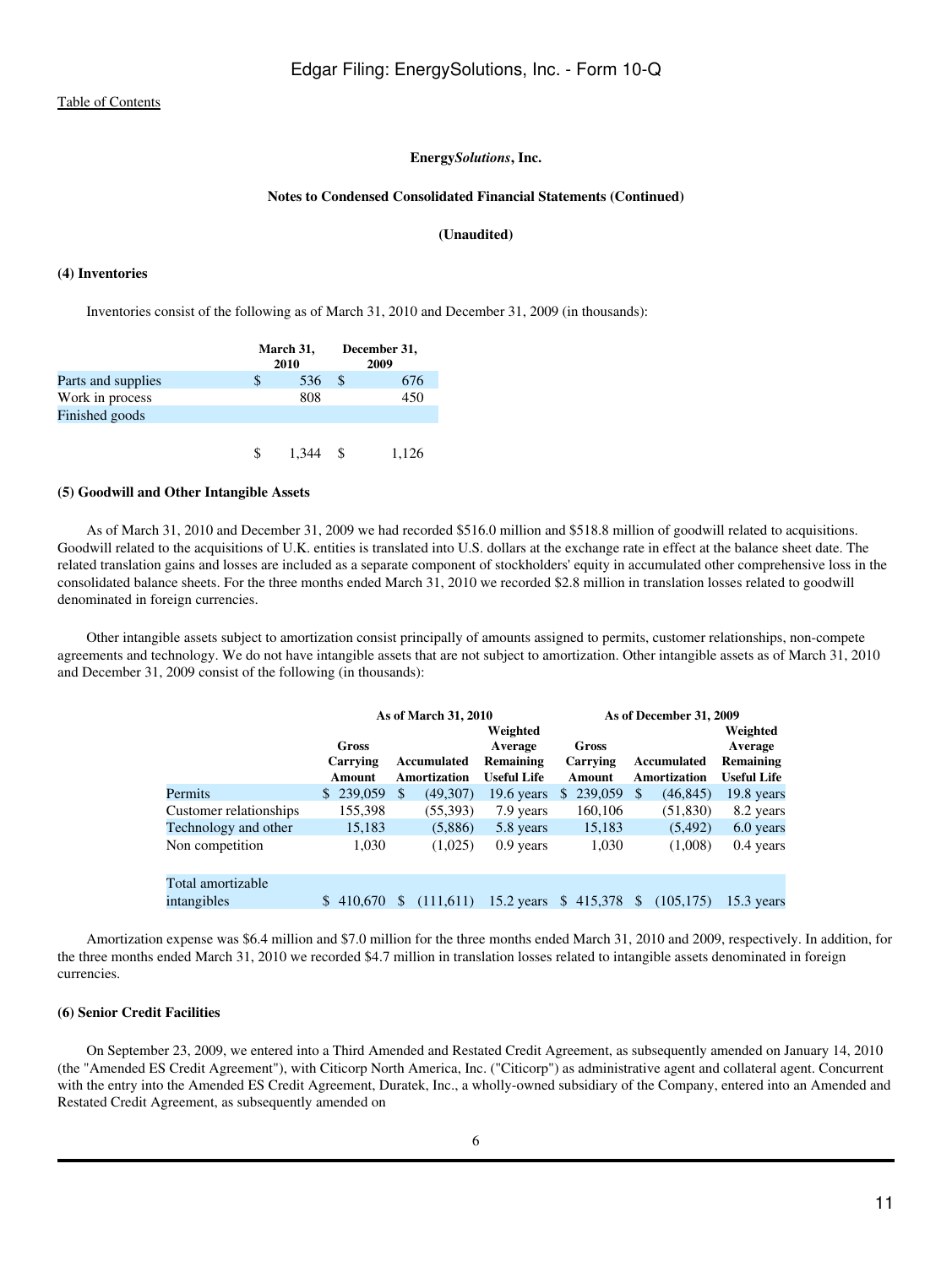#### **Notes to Condensed Consolidated Financial Statements (Continued)**

## **(Unaudited)**

#### **(6) Senior Credit Facilities (Continued)**

January 14, 2010 (the "Amended Duratek Credit Agreement" and together with the Amended ES Credit Agreement, the "Amended Credit Agreements"), with Citicorp. The Amended Credit Agreements amend, restate and supersede the credit agreements dated June 7, 2006 with Citicorp and the lenders identified therein as previously amended. The January 14, 2010 amendment increased the maximum credit support facility for the Zion Station transaction from \$50 million to \$200 million.

 Our credit facilities consist of a \$75.0 million revolving credit facility, of which \$6.0 million was outstanding as of March 31, 2010, and which matures on June 7, 2011, term-loan facilities totaling \$770.0 million, of which \$519.1 million was outstanding as of March 31, 2010 and which mature on June 7, 2013, and synthetic letter of credit facilities totaling \$100.0 million, which expire on June 7, 2013. The revolving credit facility includes a sublimit of \$60.0 million for letters of credit of which \$11.0 million in letters of credit were issued as of March 31, 2010. The synthetic letter of credit facilities had \$99.6 million issued as of March 31, 2010.

As amended, borrowings under the credit facilities bear interest as follows:

(1)

in the case of the first-lien term loans, (i) the greater of the rate of interest announced by Citicorp, from time to time, as its prime rate in effect at its principal office in the city of New York, and the federal funds rate plus 0.50% per annum (the "base rate"), plus 2.25% (or 1.75% when the leverage ratio (as defined in the Amended Credit Agreements) as of the most recently completed fiscal quarter is less than 2.0 to 1.0) or (ii) for any portion of the term loans as to which we have elected to pay interest on a Eurodollar basis, LIBOR plus 3.75% (or 3.25% when the leverage ratio (as defined in the Amended Credit Agreements) as of the most recently completed fiscal quarter is less than 2.0 to 1.0);

(2)

in the case of the revolving loans, (i) the base rate plus 2.25% or (ii) for any portion of the revolving loans as to which we have elected to pay interest on a Eurodollar basis, LIBOR plus 3.75%; and

(3)

in the case of synthetic letters of credit, LIBOR for the period of the loan less the synthetic deposit return paid to the synthetic lenders plus 3.75% (or 3.25% when the leverage ratio (as defined in the Amended ES Credit Agreement) as of the most recently completed fiscal quarter is less than 2.0 to 1.0).

 Borrowings under our credit facilities bear interest at variable rates. As of March 31, 2010 and December 31, 2009, the interest rate of borrowings under our term-loan facilities was 4.03% and 4.01%, respectively.

 The obligations under the credit facilities are unconditional and irrevocably guaranteed, subject to certain exceptions, by each of our existing and subsequently acquired or organized domestic subsidiaries. In addition, the credit facilities and such guarantees are secured on a first priority basis by security interests (subject to permitted liens as defined in the credit agreements governing the credit facilities) in substantially all tangible and intangible assets owned by us and each of our domestic subsidiaries, subject to certain exceptions, including limiting pledges of 65% of the equity interests of first-tier foreign subsidiaries. In the event of default, the lenders have standard creditor remedies, including the right to foreclosure on pledged assets.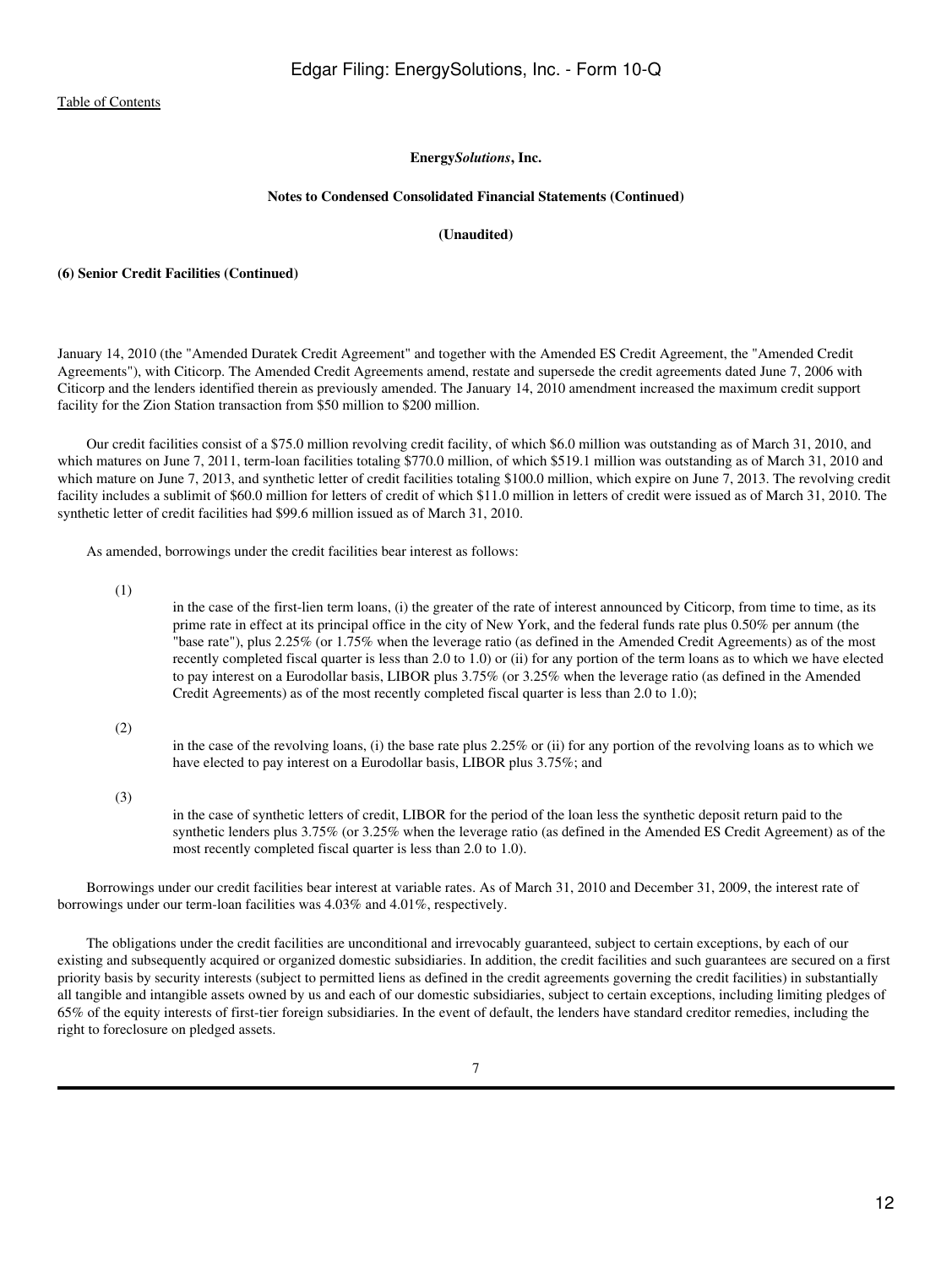#### **Notes to Condensed Consolidated Financial Statements (Continued)**

### **(Unaudited)**

#### **(6) Senior Credit Facilities (Continued)**

 According to the terms of the credit agreements, at the end of each calendar quarter, we are required to make scheduled repayments of the term loans of approximately \$1.4 million, adjusted for optional prepayments made, provided that the final installment shall be equal to the amount outstanding of the term loan facilities.

We are generally also required to prepay borrowings under the credit facilities with (1) 100% of the net proceeds we receive from non-ordinary course asset sales or as a result of a casualty or condemnation, subject to reinvestment provisions, (2) 100% of the net proceeds we receive from the issuance of unsecured debt obligations other than specified debt obligations (or if our total leverage ratio is less than 2.0 to 1.0, then 50% of net proceeds is applied) and (3) the excess, if any, of 50% (or, if our leverage ratio is less than 3.0 and greater than 1.0, 25%) of excess cash flow (as defined in the credit agreements) reduced by the aggregate amount of term loans optionally prepaid during the applicable fiscal quarter. Under the credit facilities, we are not required to prepay borrowings with excess cash flow if our leverage ratio is less than or equal to 1.0. As of March 31, 2010, we have mandatory principal repayments based on our excess cash flow and scheduled repayments of \$28.5 million due within the next 12 months.

 As amended, the credit facilities also require us to maintain certain financial ratios, including a maximum total leverage ratio (based upon the ratio of total consolidated indebtedness to consolidated operating cash flow), a maximum first-lien leverage ratio (based upon the ratio of first-lien indebtedness to consolidated operating cash flow) and a minimum cash interest coverage ratio (based upon the ratio of consolidated operating cash flow to consolidated cash interest expense), which are tested quarterly. Based on the revised formulas set forth in the Amended Credit Agreements, we are required to maintain a maximum total leverage ratio of 4.0 from the quarter ending March 31, 2010 through the quarter ending December 31, 2010 and 3.5 from the quarter ending March 31, 2011 until maturity. We are required to maintain a maximum first-lien leverage ratio of 3.5 for the quarters ending March 31, 2010 through December 31, 2010, 3.25 for the quarter ending March 31, 2011 and 3.0 for quarters ending June 30, 2011 through the maturity date. We are required to maintain a minimum cash interest coverage ratio of 3.0 from the quarter ending March 31, 2010 through the maturity date. Failure to comply with these financial ratio covenants would result in a default under our credit facilities and, absent a waiver or an amendment from the lenders, preclude us from making further borrowings under our credit facilities and permit the lenders to accelerate all outstanding borrowings under the credit facilities. As of March 31, 2010, our total leverage, first-lien leverage and cash interest coverage ratios were 3.39, 3.39 and 4.85, respectively.

 The credit facilities also contain a number of affirmative and restrictive covenants including limitations on mergers, consolidations and dissolutions; sales of assets; investments and acquisitions; indebtedness; liens; affiliate transactions; and dividends and restricted payments. Under the credit facilities, we are permitted maximum annual capital expenditures of \$40.0 million for 2010 and each year thereafter, plus for each year the lesser of (1) a one year carry-forward of the unused amount from the previous fiscal year and (2) 50% of the amount permitted for capital expenditures in the previous fiscal year. The credit facilities contain events of default for non-payment of principal and interest when due, a cross-default provision with respect to other indebtedness having an aggregate principal amount of at least \$5.0 million and an event of default that would be triggered by a change of control, as defined in the credit facilities. Capital expenditures for the three months ended March 31,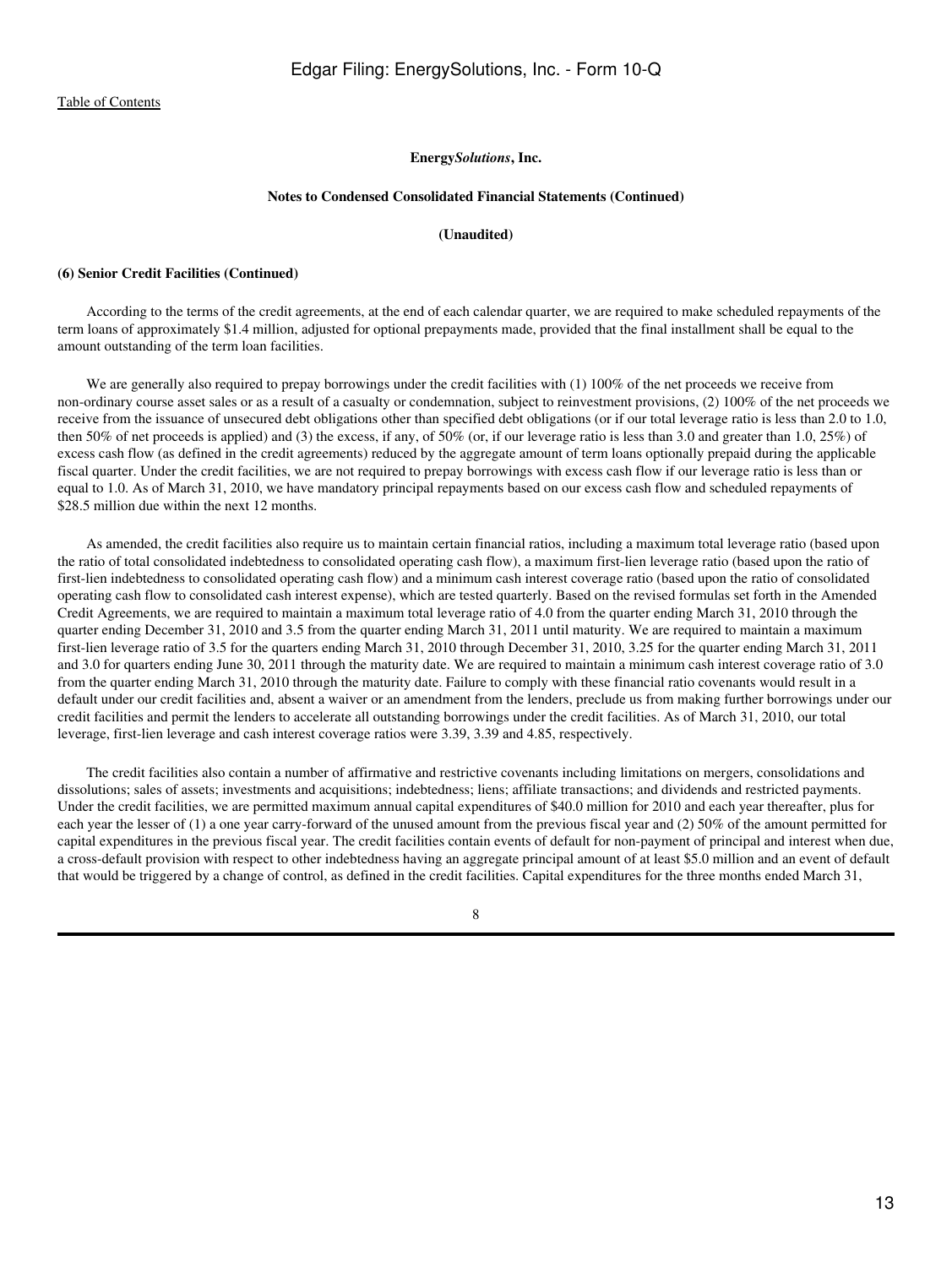#### **Notes to Condensed Consolidated Financial Statements (Continued)**

### **(Unaudited)**

#### **(6) Senior Credit Facilities (Continued)**

2010 were \$2.0 million. As of March 31, 2010, we were in compliance with all of the covenants under our credit agreements.

 On January 14, 2010 we amended our credit facility to permit us to obtain credit support in an aggregate amount of up to \$200.0 million in connection with our agreement with Exelon Generation Company LLC (the "Exelon Agreement") to dismantle Exelon's Zion nuclear facility located in Zion, Illinois ("Zion Station"), which ceased operation in 1998. Such credit support may take the form of (i) incremental commitments under the Amended ES Credit Agreement with respect to a letter of credit facility (the "Zion Letter of Credit Facility") and/or (ii) a letter of credit, performance or fidelity bond or related obligation by a third party support provider (the "Zion Credit Support Obligation"). Each of the Zion Letter of Credit Facility and Zion Credit Support Obligation will be secured pari passu on the same collateral securing the obligations under the Credit Agreements and shall mature up to one year after its establishment (with two one-year auto-renewal extension provisions) but shall expire prior to the term loan maturity date. The Credit Agreements also include additional loan covenants and exceptions related to the Zion Station decommissioning and decontamination project.

 We made no principal repayments during the three months ended March 31, 2010. During the three months ended March 31, 2009 we made principal repayments totaling \$10.0 million. During the three months ended March 31, 2010 and 2009, we made cash interest payments of \$7.1 million and \$0.9 million, respectively. In addition, during the three months ended March 31, 2010 we paid fees of approximately \$2.5 million to the lenders to obtain the Amended Credit Agreements, which are being amortized over the remaining term of the credit facilities.

#### **(7) Fair Value Measurements**

 The Company has implemented the accounting requirements for financial assets, financial liabilities, non-financial assets and non-financial liabilities reported or disclosed at fair value. The requirements define fair value, establish a three level hierarchy for measuring fair value in generally accepted accounting principles, and expand disclosures about fair value measurements. Level 1 inputs are quoted prices (unadjusted) in active markets for identical assets or liabilities that a company has the ability to access at the measurement date. Level 2 inputs are inputs other than quoted prices included within Level 1 that are observable for the asset or liability, either directly or indirectly. Level 3 inputs are unobservable inputs for the asset or liability. As of March 31, 2010 and December 31, 2009, we had no assets or liabilities considered to be Level 1 or Level 3.

 The carrying value of accounts receivable, costs and estimated earnings in excess of billings on uncompleted contracts, inventories, prepaid assets, accounts payable, accrued expenses and unearned revenues approximate their fair value principally because of the short-term nature of these assets and liabilities.

 The fair market value of our debt is based on quoted market prices from the over-the-counter restricted market. We had outstanding term loans with carrying amounts of \$519.1 million and fair values of approximately \$516.5 million as of March 31, 2010 and December 31, 2009.

 The fair value of our derivative instruments is determined using models that maximize the use of the observable market inputs including interest rate curves and both forward and spot prices for currencies. The carrying amount of our foreign currency derivative and interest rate swap approximates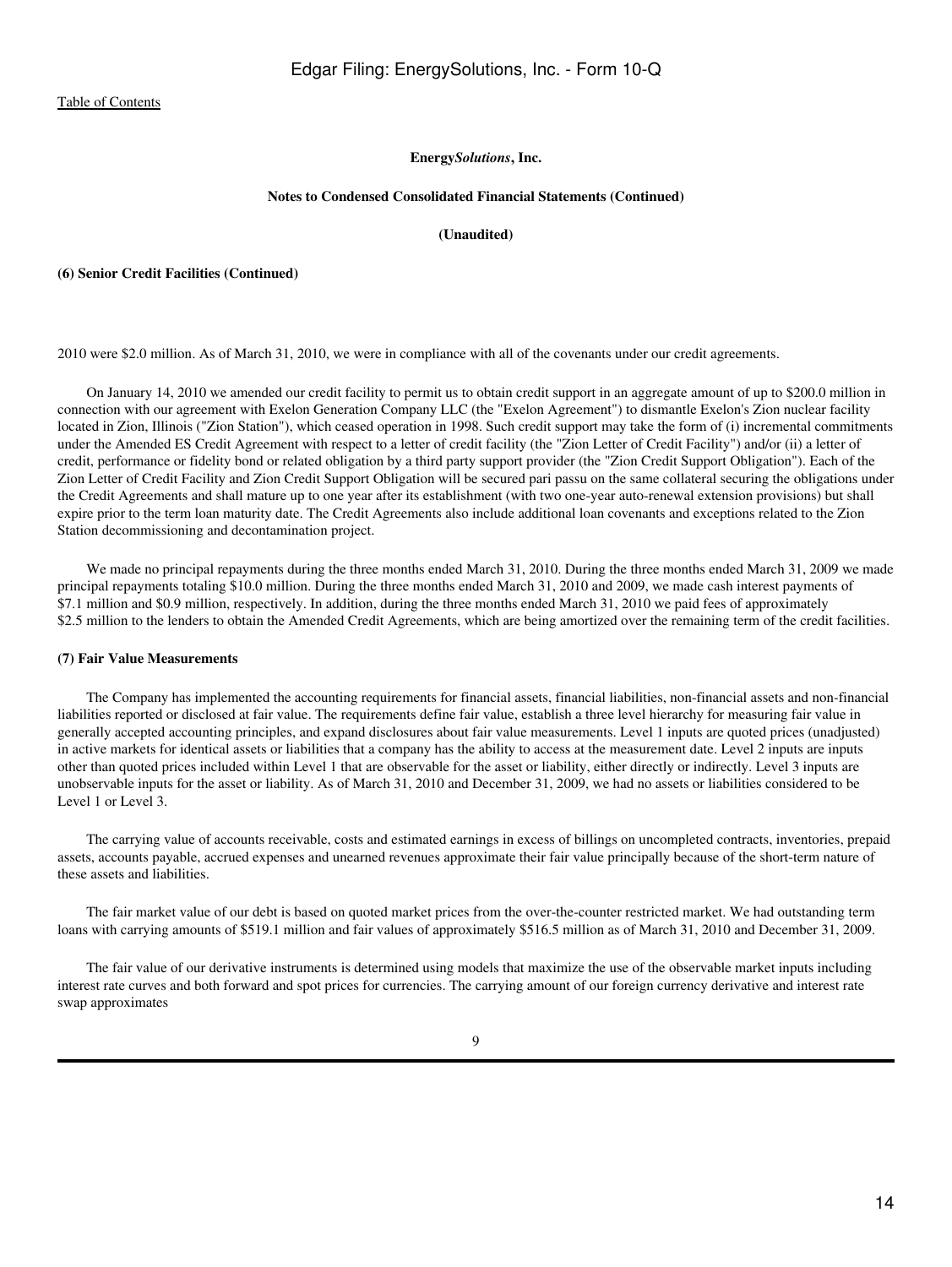#### **Notes to Condensed Consolidated Financial Statements (Continued)**

## **(Unaudited)**

#### **(7) Fair Value Measurements (Continued)**

fair value. These instruments are included in other noncurrent liabilities in the accompanying balance sheets and are classified as Level 2 under the fair value hierarchy. As of March 31, 2010 and December 31, 2009 the fair values of our interest rate contract outstanding was (in thousands):

|                                             |     | March 31.<br>2010 | December 31,<br>2009 |
|---------------------------------------------|-----|-------------------|----------------------|
| Liabilities                                 |     |                   |                      |
| Fair value of derivative contract long term | -SS | 1.570 S           | 1.726                |
| (8) Derivative Financial Instruments        |     |                   |                      |

 We have entered into derivative contracts to help offset our exposure to movements in interest rates in relation to our variable rate debt. These contracts are not designated as accounting hedges. On December 18, 2008, we entered into an interest rate swap agreement with a notional amount of \$200.0 million. As of March 31, 2010 and December 31, 2009, the fair value liability of the interest rate swap contract was \$1.6 million and \$1.7 million, respectively. Unrealized gains and losses resulting from adjustments to the fair value of the contracts are included in other expenses, net, and resulted in a net gain of \$0.2 million for the three months ended March 31, 2010 and a net loss of \$0.6 million for the three months ended March 31, 2009. We do not use interest rate derivatives for trading or speculative purposes.

We have foreign currency exposure related to our operations in the U.K. as well as other foreign locations. During the three months ended March 31, 2010 and 2009, we recognized losses of \$0.2 million and \$1.0 million, respectively, in other expenses, net, in the accompanying consolidated statements of operations related to foreign currency gains or losses.

 In the past, we have entered into derivative contracts to help offset our exposure to movements in foreign currency rates in relation to our U.S. dollar denominated intercompany loan with our U.K. subsidiary. This foreign currency derivative contract was not designated as an accounting hedge. The contract was terminated on December 23, 2009. Unrealized gains and losses resulting from adjustments to the fair value of the contracts were included in other expenses, net and resulted in a gain of \$0.7 million for the three months ended March 31, 2009. We had no foreign currency derivative contracts for the three months ended March 31, 2010.

## **(9) Net Income Per Share**

 Basic net income per share is computed by dividing net income attributable to Energy*Solutions* by the weighted-average number of common shares outstanding during the period. Diluted net income per share is computed by dividing net income attributable to Energy*Solutions* by the weighted-average number of common shares outstanding during the period and potentially dilutive common stock equivalents. Potential common stock equivalents that have been issued by us relate to outstanding stock options and non-vested restricted stock awards and are determined using the treasury stock method.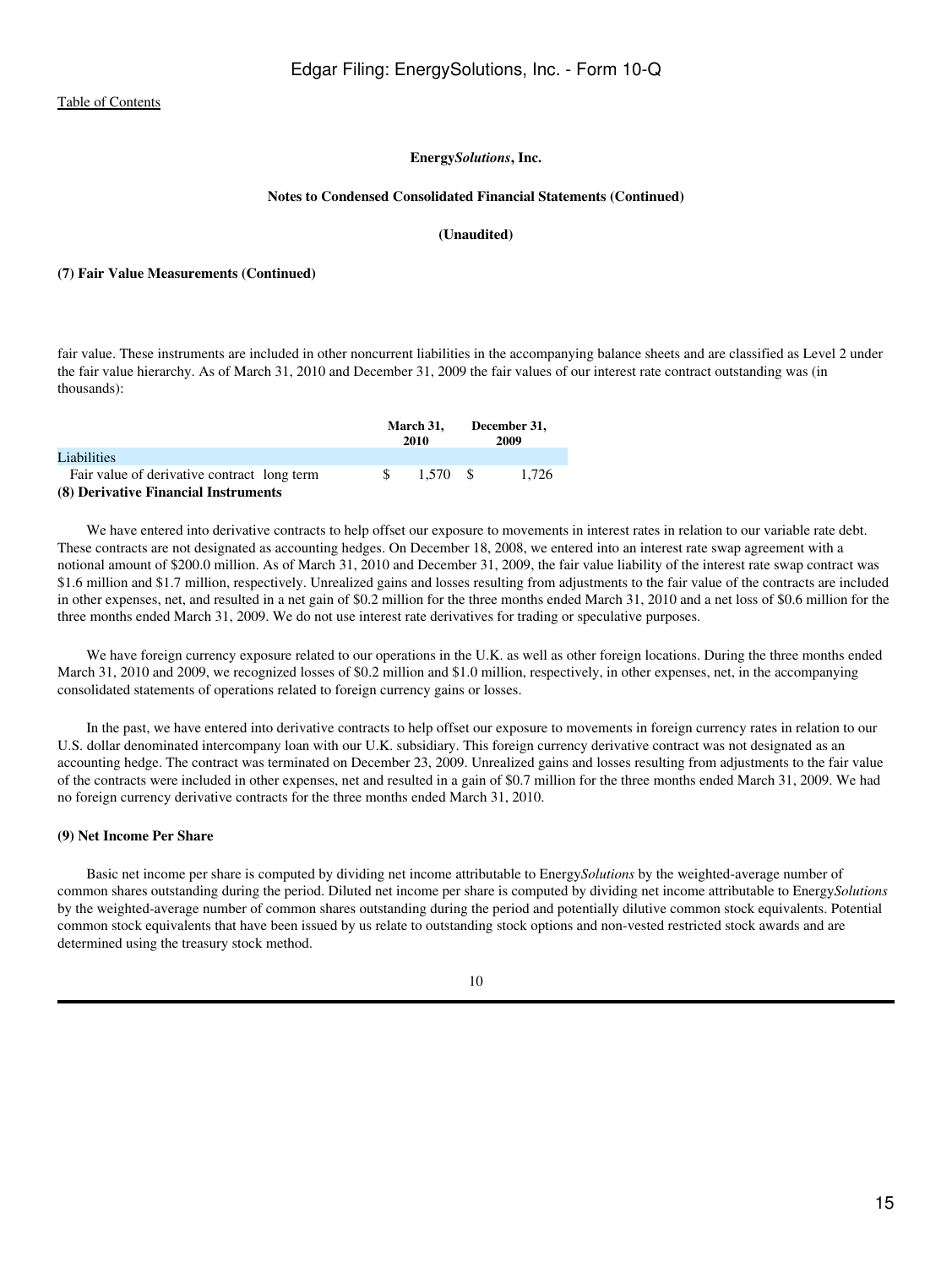#### **Notes to Condensed Consolidated Financial Statements (Continued)**

## **(Unaudited)**

#### **(9) Net Income Per Share (Continued)**

The following table sets forth the computation of the common shares outstanding in determining basic and diluted net income per share:

|                                                       | <b>For the Three Months</b><br><b>Ended March 31,</b> |              |  |
|-------------------------------------------------------|-------------------------------------------------------|--------------|--|
|                                                       | 2010                                                  | 2009         |  |
| Weighted average common shares basic                  | 88,415,309                                            | 88, 305, 674 |  |
| Dilutive effect of restricted stock and stock options | 134,655                                               | 31,568       |  |
| Weighted average common shares diluted                | 88.549.964                                            | 88, 337, 242 |  |
| Anti-dilutive securities not included above           | 5,858,168                                             | 6.294.088    |  |

#### **(10) Equity-Based Compensation**

#### *Stock Options and Restricted Stock*

 In November 2007, we adopted the Energy*Solutions*, Inc. 2007 Equity Incentive Plan (the "Plan"). The Plan authorizes our Board of Directors to grant equity awards to directors, officers, employees and consultants. The aggregate number of shares of common stock that may be issued pursuant to awards granted under the Plan is 10,440,000. We recorded non-cash compensation expense related to our stock option and restricted stock grants of \$2.4 million for each of the three months ended March 31, 2010 and 2009. For the three months ended March 31, 2009, we also had \$0.3 million of compensation expense related to other equity awards. As of March 31, 2010, we had \$16.2 million of unrecognized compensation expense related to outstanding stock options, which will be recognized over a weighted-average period of 2.2 years. As of March 31, 2010, there was \$3.2 million of unrecognized compensation expense related to non-vested restricted stock which is expected to be recognized over a weighted-average period of 2.9 years.

#### **(11) Pension Plans**

Net periodic benefit costs for the three months ended March 31, 2010 and 2009 consisted of the following (in thousands):

|                                | <b>For the Three Months</b><br><b>Ended March 31,</b> |          |   |           |
|--------------------------------|-------------------------------------------------------|----------|---|-----------|
|                                | 2010                                                  |          |   | 2009      |
| Service cost                   | S                                                     | 12,687   | S | 7,766     |
| Interest cost                  |                                                       | 41,300   |   | 34,478    |
| Expected return on plan assets |                                                       | (40,090) |   | (29, 122) |
| Net actuarial loss             |                                                       | 39       |   |           |
|                                | S                                                     | 13.936   |   | 13.122    |

 The preceding information does not include amounts related to benefit plans applicable to employees associated with certain contracts with the U.S. Department of Energy because we are not responsible for the current or future funded status of these plans.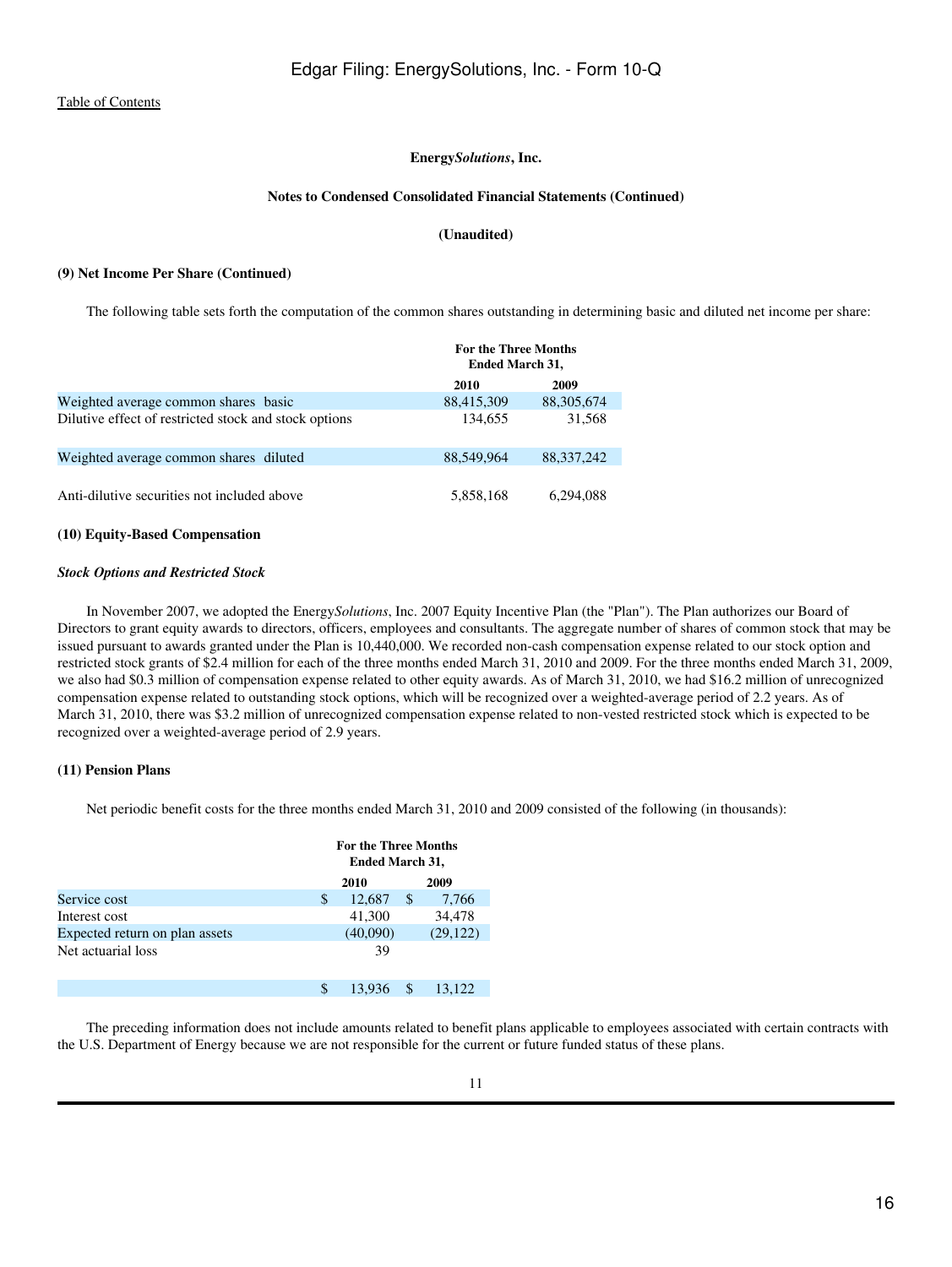#### **Notes to Condensed Consolidated Financial Statements (Continued)**

#### **(Unaudited)**

#### **(12) Income Taxes**

 We recognized income tax expense of \$1.9 million and \$4.3 million for the three months ended March 31, 2010 and 2009, respectively, based on an estimated annual effective tax rate on our consolidated operations of 24.8% and 34.5%, respectively. During the three months ended March 31, 2010 and 2009, we made income tax payments of \$3.2 million and \$5.5 million, respectively.

 As of March 31, 2010 and December 31, 2009, we had \$2.5 million and \$2.0 million, respectively, of gross unrecognized tax benefits, which may impact our annual effective tax rate in future years. These tax benefits were accounted for under guidance for accounting for uncertainties in income taxes. The Company and its U.S. subsidiaries are subject to U.S. federal and state income tax. The Company is currently in various stages of multiple year examinations by Federal taxing authorities. The Company does not anticipate a significant impact to the unrecognized tax benefits balance with respect to current tax examinations in the next 12 months, although the timing of the resolution and/or the changes that may be required by the audits are highly uncertain.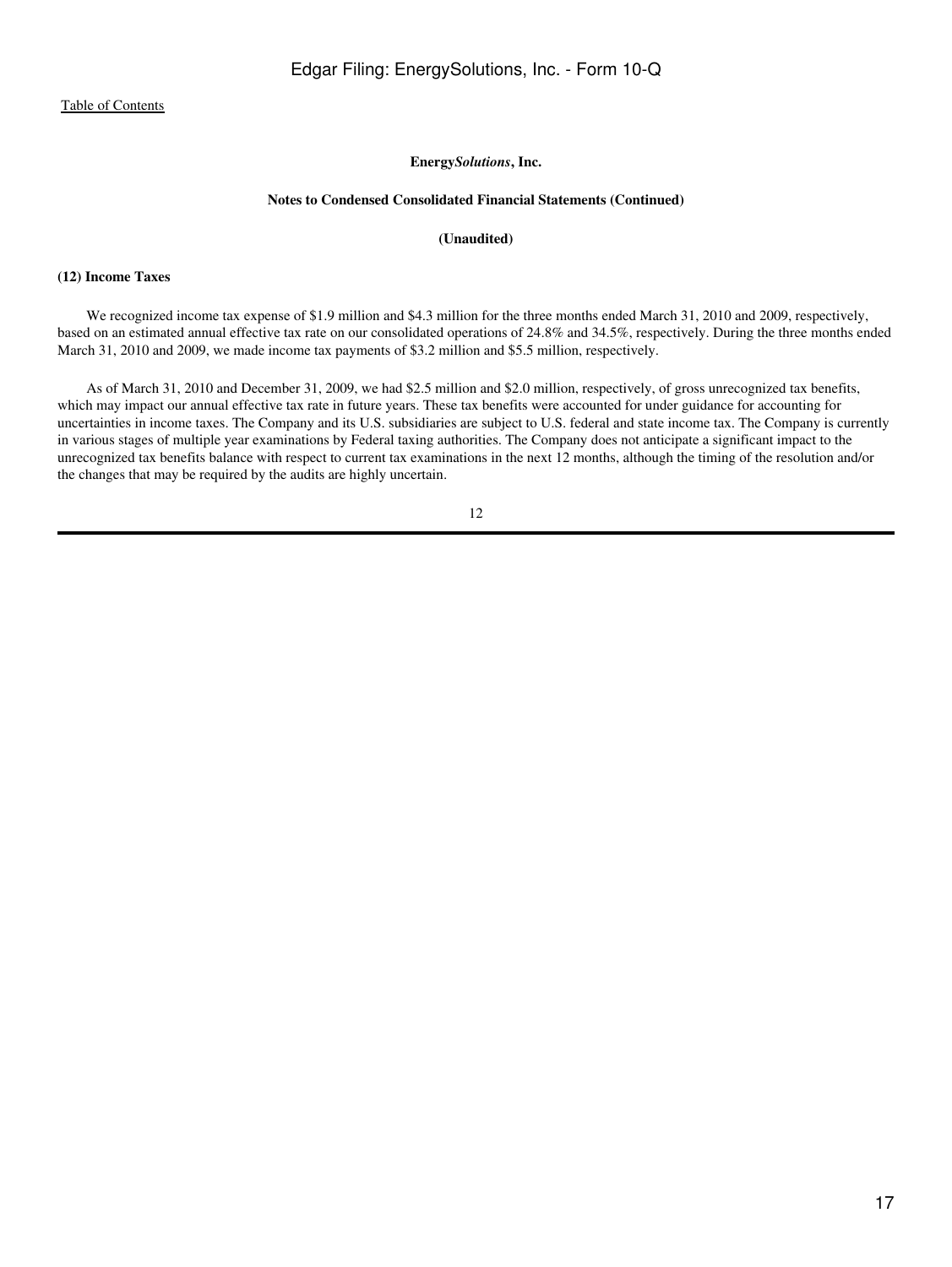#### **Notes to Condensed Consolidated Financial Statements (Continued)**

## **(Unaudited)**

## **(13) Segment Reporting and Business Concentrations**

 We provide our services through four segments: Federal Services ("FS"), Commercial Services ("CS"), Logistics, Processing and Disposal ("LP&D"), and International. The following table presents segment information as of and for the three months ended March 31, 2010 and 2009 (in thousands):

|                                  | As of and for the Three Months Ended March 31, 2010 |           |   |               |               |         |               |                                 |     |              |    |                     |
|----------------------------------|-----------------------------------------------------|-----------|---|---------------|---------------|---------|---------------|---------------------------------|-----|--------------|----|---------------------|
|                                  |                                                     |           |   |               |               |         |               | Corporate<br><b>Unallocated</b> |     |              |    |                     |
|                                  |                                                     | <b>FS</b> |   | $\mathbf{CS}$ |               | LP&D    |               | <b>International</b>            |     | <b>Items</b> |    | <b>Consolidated</b> |
| Revenues from external           |                                                     |           |   |               |               |         |               |                                 |     |              |    |                     |
| $\text{customers}(1)$            | \$                                                  | 88,626    | S | 21,163        | <sup>\$</sup> | 52,687  | <sup>\$</sup> | 323,414                         | -\$ |              | \$ | 485,890             |
| Income from operations           |                                                     | 6,129     |   | 1.981         |               | 9.894   |               | 16.934                          |     | (18, 183)    |    | 16,755              |
| Depreciation and amortization    |                                                     |           |   |               |               |         |               |                                 |     |              |    |                     |
| expense                          |                                                     | 672       |   | 388           |               | 5.433   |               | 3.277                           |     | 1.887        |    | 11,657              |
| Goodwill                         |                                                     | 143.514   |   | 90.129        |               | 233.193 |               | 49.143                          |     |              |    | 515,979             |
| Other long-lived assets $(3)$    |                                                     | 31,650    |   | 22,467        |               | 202,881 |               | 61,420                          |     | 98,433       |    | 416,851             |
| Purchases of property, plant and |                                                     |           |   |               |               |         |               |                                 |     |              |    |                     |
| equipment                        |                                                     | 30        |   | 344           |               | 394     |               |                                 |     | 1.259        |    | 2.027               |
| Total assets $(4)$               |                                                     | 302,812   |   | 159,257       |               | 524,068 |               | 483.325                         |     | 160,326      |    | 1.629.788           |

|                                  | As of and for the Three Months Ended March 31, 2009 |              |           |     |         |               |                      |  |              |              |                     |
|----------------------------------|-----------------------------------------------------|--------------|-----------|-----|---------|---------------|----------------------|--|--------------|--------------|---------------------|
|                                  | Corporate<br><b>Unallocated</b>                     |              |           |     |         |               |                      |  |              |              |                     |
|                                  | <b>FS</b>                                           |              | <b>CS</b> |     | LP&D    |               | <b>International</b> |  | <b>Items</b> |              | <b>Consolidated</b> |
| Revenues from external           |                                                     |              |           |     |         |               |                      |  |              |              |                     |
| $\text{customers}(1)$            | 66,081<br>\$                                        | $\mathbb{S}$ | 21,724    | \$. | 46,004  | <sup>\$</sup> | 303,300 \$           |  |              | $\mathbb{S}$ | 437,109             |
| Income (loss) from               |                                                     |              |           |     |         |               |                      |  |              |              |                     |
| operations(2)                    | 6,578                                               |              | 3,178     |     | 11,763  |               | 18,509               |  | (19,246)     |              | 20,782              |
| Depreciation and amortization    |                                                     |              |           |     |         |               |                      |  |              |              |                     |
| expense                          | 224                                                 |              | 361       |     | 5.413   |               | 2.376                |  | 3.277        |              | 11,651              |
| Goodwill                         | 143.514                                             |              | 90.129    |     | 233.193 |               | 61,418               |  |              |              | 528,254             |
| Other long-lived assets $(3)$    | 34,579                                              |              | 21,129    |     | 227,621 |               | 94,707               |  | 86,041       |              | 464,077             |
| Purchases of property, plant and |                                                     |              |           |     |         |               |                      |  |              |              |                     |
| equipment                        | 3,517                                               |              | 202       |     | (653)   |               | 22                   |  | 1.107        |              | 4.195               |
| Total assets $(4)$               | 283.664                                             |              | 149,436   |     | 558.115 |               | 461.658              |  | 183.348      |              | 1.636.221           |

(1)

Intersegment revenues have been eliminated for the three months ended March 31, 2010 and 2009. Intersegment revenues were \$1.7 million for the three months ended March 31, 2010 and \$3.2 million for the three months ended March 31, 2009. Revenues by segment represent revenues earned based on third-party billing to customers.

(2)

Prior to the fourth quarter of 2009, we included equity in income of unconsolidated joint ventures in other expense, net. For the three months ended March 31, 2009 we reclassified these amounts from other expense, net to operating income in the accompanying condensed consolidated statements of operations. Accordingly, income from operations was increased by \$1.0 million as a result of the reclassification. Income from unconsolidated joint ventures is included in our Federal Services segment operations.

(3)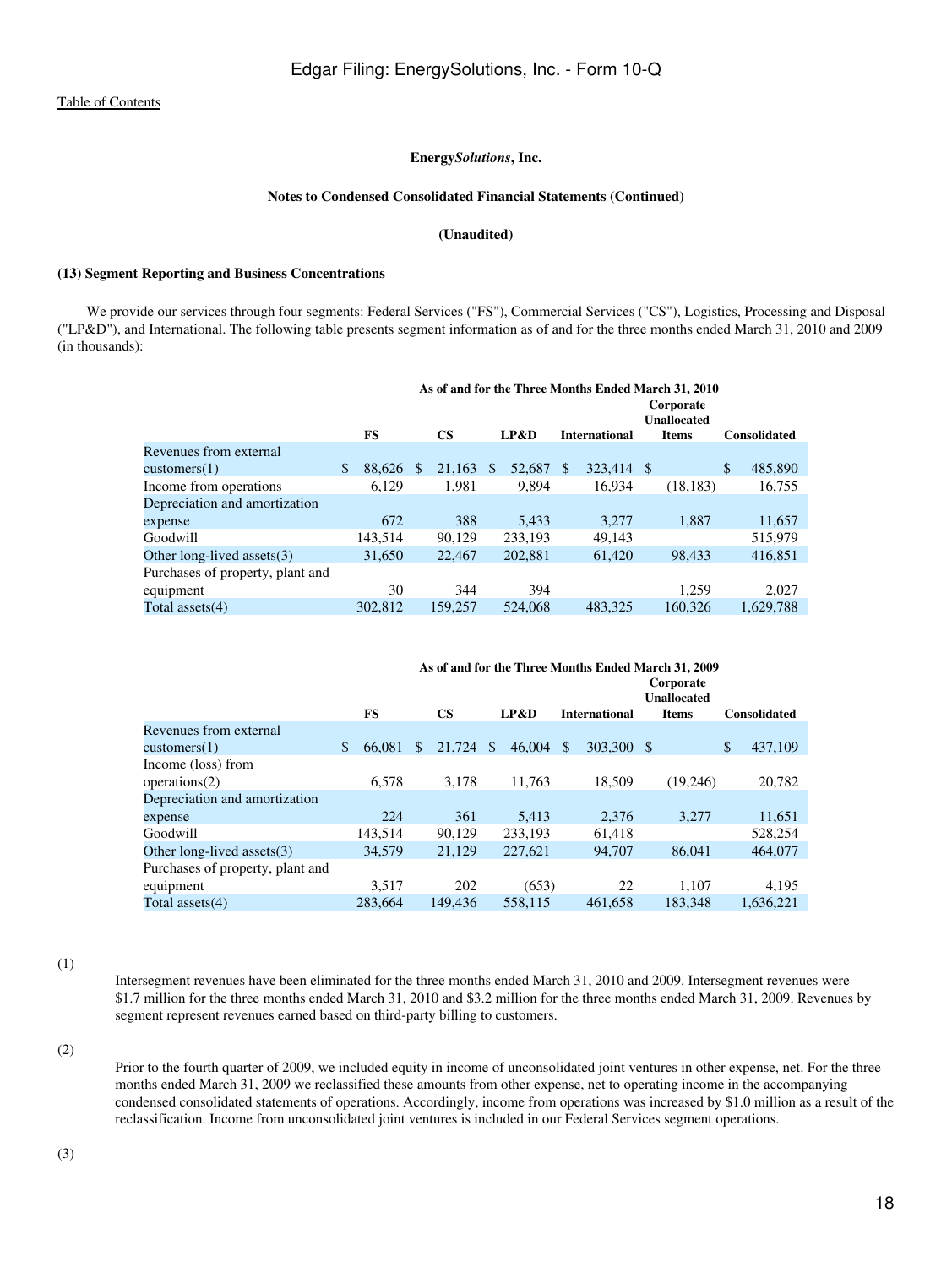# Edgar Filing: EnergySolutions, Inc. - Form 10-Q

Other long-lived assets include property, plant and equipment and other intangible assets.

(4)

Corporate unallocated assets relate primarily to income tax receivables, deferred tax assets, deferred financing costs, prepaid expenses, property, plant and equipment that benefit the entire company and cash.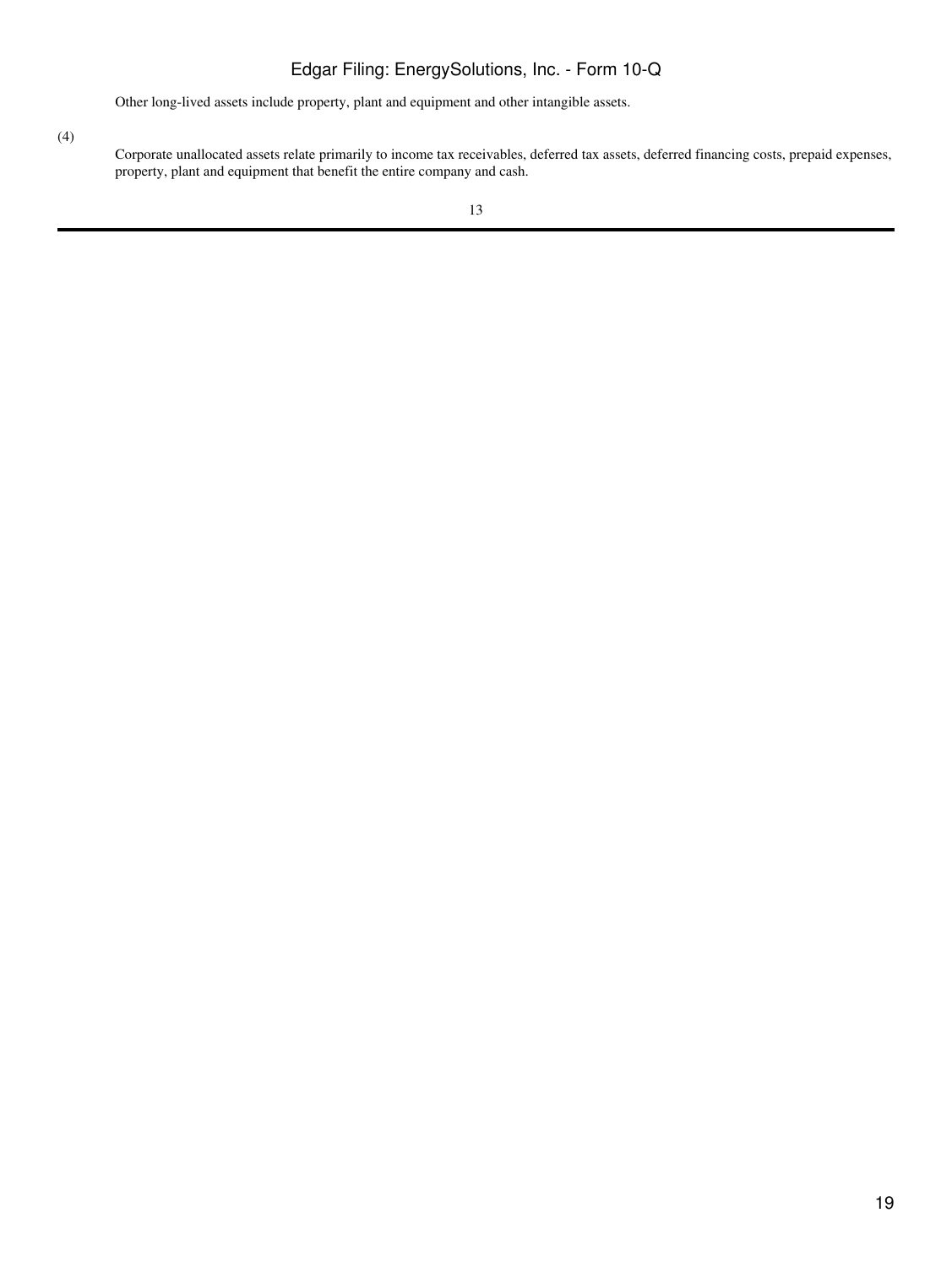#### **Notes to Condensed Consolidated Financial Statements (Continued)**

## **(Unaudited)**

#### **(14) Employee Termination Benefits**

 An organizational review of our Magnox sites identified an opportunity to reduce the existing workforce, primarily at three sites that are in the process of defueling, which involves removing fuel from the reactor, loading it into flasks and transporting it for processing with a third party and a site at which decommissioning is relatively close to completion with only a few projects remaining.

 As a result of the overstaffing at the four Magnox sites, we presented a termination plan to the NDA to terminate approximately 200 employees on a voluntary basis at these sites in the quarter ended March 31, 2009. During the quarter ended March 31, 2010, a second phase of the organizational review was performed and an additional reduction in force of approximately 100 positions was identified. Phase 2 is a structural reorganization across the whole business affecting all sites. The termination plan related to phase 2 has also been presented to and approved by the NDA.

 The termination plan and employee termination benefits to be paid for the voluntary termination of these employees is in accordance with the existing employee and the trade union agreements and were pre-approved by the NDA. All employee termination benefits are treated as part of the normal Magnox cost base and will be reimbursed by the NDA.

We recognized \$34.3 million of additional employee termination benefits for phase 2 during the three months ended March 31, 2010, which are included in cost of revenues in the accompanying condensed consolidated statements of operations for our International Segment. We have recognized a corresponding liability, which is included in accrued expenses and other current liabilities. In addition, we have recognized revenues and a receivable from the NDA for the reimbursement of the employee termination benefits. The remaining unpaid termination benefits are expected to be paid over the next 24 months.

The following is a reconciliation of beginning and ending liability balances (in thousands):

|                         |    | March 31,<br>2010 |    | December 31,<br>2009 |
|-------------------------|----|-------------------|----|----------------------|
| Beginning liability     | S  | 24,260            | \$ |                      |
| Additions               |    | 34,279            |    | 35,703               |
| Payments                |    | (10,703)          |    | (16,015)             |
| Effect of exchange rate |    | (2,123)           |    | 4,572                |
| Ending liability        | \$ | 45.713            | S. | 24,260               |

#### **(15) Commitments and Contingencies**

We may become subject to various claims and legal proceedings covering matters that may arise in the ordinary course of our business activities. As of March 31, 2010, we are not involved in any legal proceedings that we believe would have a material adverse effect on our consolidated financial position, operating results and cash flows.

### **(16) License Stewardship Program**

 On December 11, 2007, we, through our subsidiary Zion*Solutions* LLC, entered into the Exelon Agreement to dismantle Exelon's Zion nuclear facility located in Zion, Illinois ("Zion Station"), which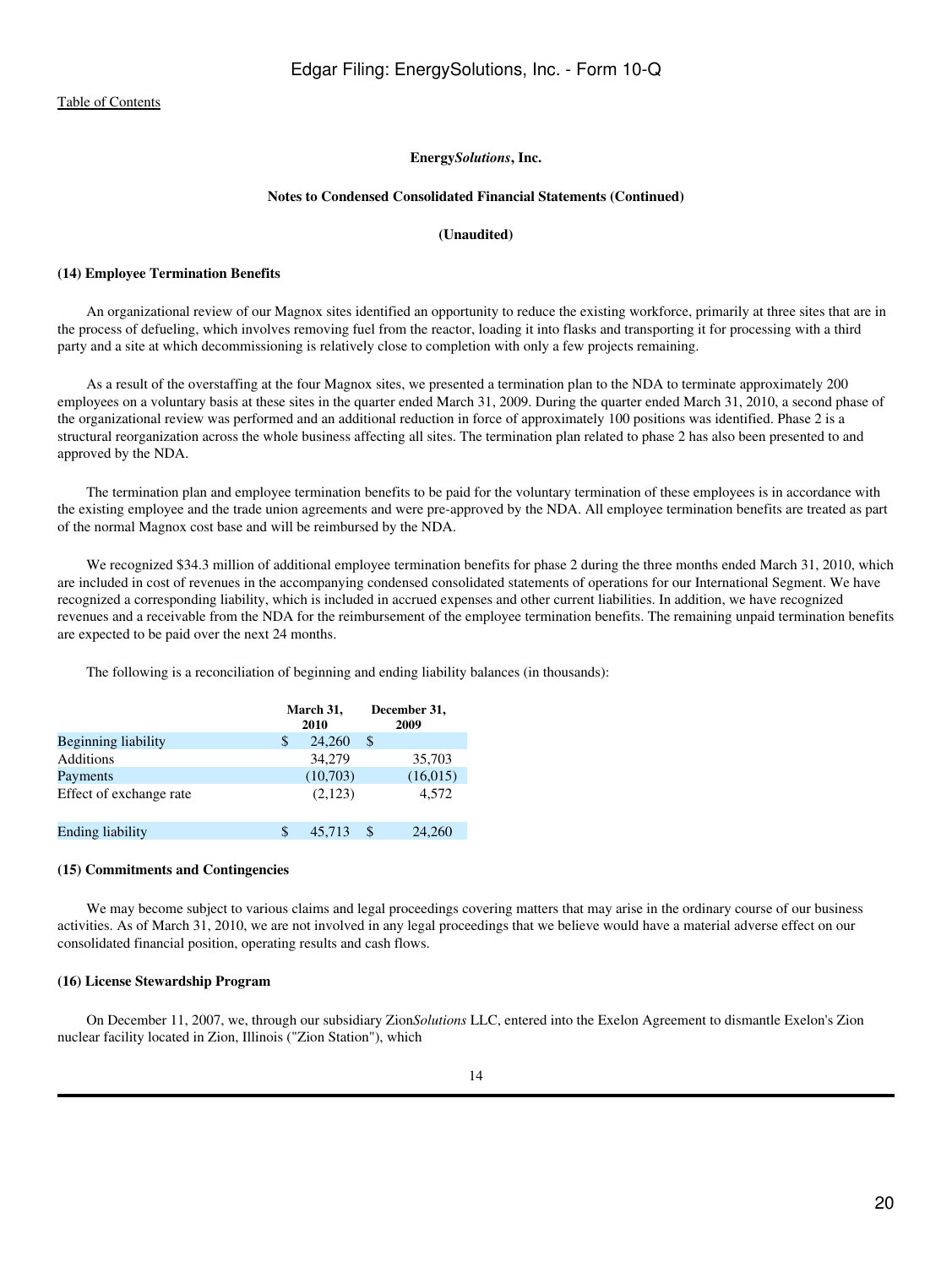#### **Notes to Condensed Consolidated Financial Statements (Continued)**

### **(Unaudited)**

#### **(16) License Stewardship Program (Continued)**

ceased operation in 1998. Upon the closing of the transaction, Exelon has agreed to transfer to Zion*Solutions* substantially all of the assets (other than land) associated with Zion Station, including assets held in nuclear decommissioning trusts. In consideration for Exelon's transfer of those assets, Zion*Solutions* has agreed to assume decommissioning and other liabilities associated with the Zion Station. Zion*Solutions* also agreed to take possession and control of the land associated with the Zion Station pursuant to a lease agreement to be executed at the closing. Zion*Solutions* will be obligated to complete the required decommissioning work according to an established schedule and to construct a dry cask storage facility on the land for spent nuclear fuel currently held in spent fuel pools at the Zion Station. Under the Zion agreement, Exelon will retain ownership of the spent nuclear fuel and associated operational responsibilities following completion of the Zion Station D&D project. Closing of this transaction is subject to the satisfaction of a number of closing conditions, including approval by the NRC of the license transfer of the facility operating licenses and conforming license amendments from Exelon to Zion*Solutions* (the "License Transfer").

 Subsequent to these agreements, the Zion Station decommissioning trust fund balance, a significant portion of which is invested in the stock market, declined as a result of the financial crisis that impacted the United States and world markets. On October 14, 2008, we announced that we intend to defer the transfer of the Zion Station assets until we reaffirm that there is sufficient value in the Zion decommissioning trust funds to ensure adequate funds for the accelerated decommissioning of the plant. On August 17, 2009 we entered into an amended agreement with Exelon to extend the latest closing date under the agreement to December 11, 2011. Under the terms of the amendment, Exelon has the right to terminate the agreement at any time after December 11, 2010 upon 60 days written notice to us.

 Prior to our announcement to defer the transfer of the Zion Station assets, we had anticipated that the closing of this transaction would occur in late third quarter or during the fourth quarter of 2008. Accordingly, we hired employees, entered into subcontracts and performed services for Exelon under a planning contract. Invoicing for some of these services provided is subject to the closing of the transaction. As of March 31, 2010 and December 31, 2009, we have incurred costs of \$16.1 million and \$14.8 million, respectively, which have been deferred until the closing of the transaction. Since we believe that it is probable that we will close or be granted an extension to close this transaction before December 11, 2010, we will continue to defer these costs until we close the transaction, at which time we will recognize the costs and related revenues. If we determine that it is not probable that we will close this transaction, we will expense these costs in the period of such determination.

 On May 4, 2009, the NRC issued an order approving the License Transfer subject to Zion*Solutions* satisfying the NRC that (i) a \$200 million letter of credit facility has been established, (ii) an irrevocable easement of disposal capacity of 7.5 million cubic feet has been established at our Clive disposal facility and (iii) the appropriate amount of insurance required of a licensee under the NRC's regulations has been obtained. The order approving the License Transfer was to expire on May 4, 2010; however, the NRC recently extended the expiration of this order by six months until November 4, 2010.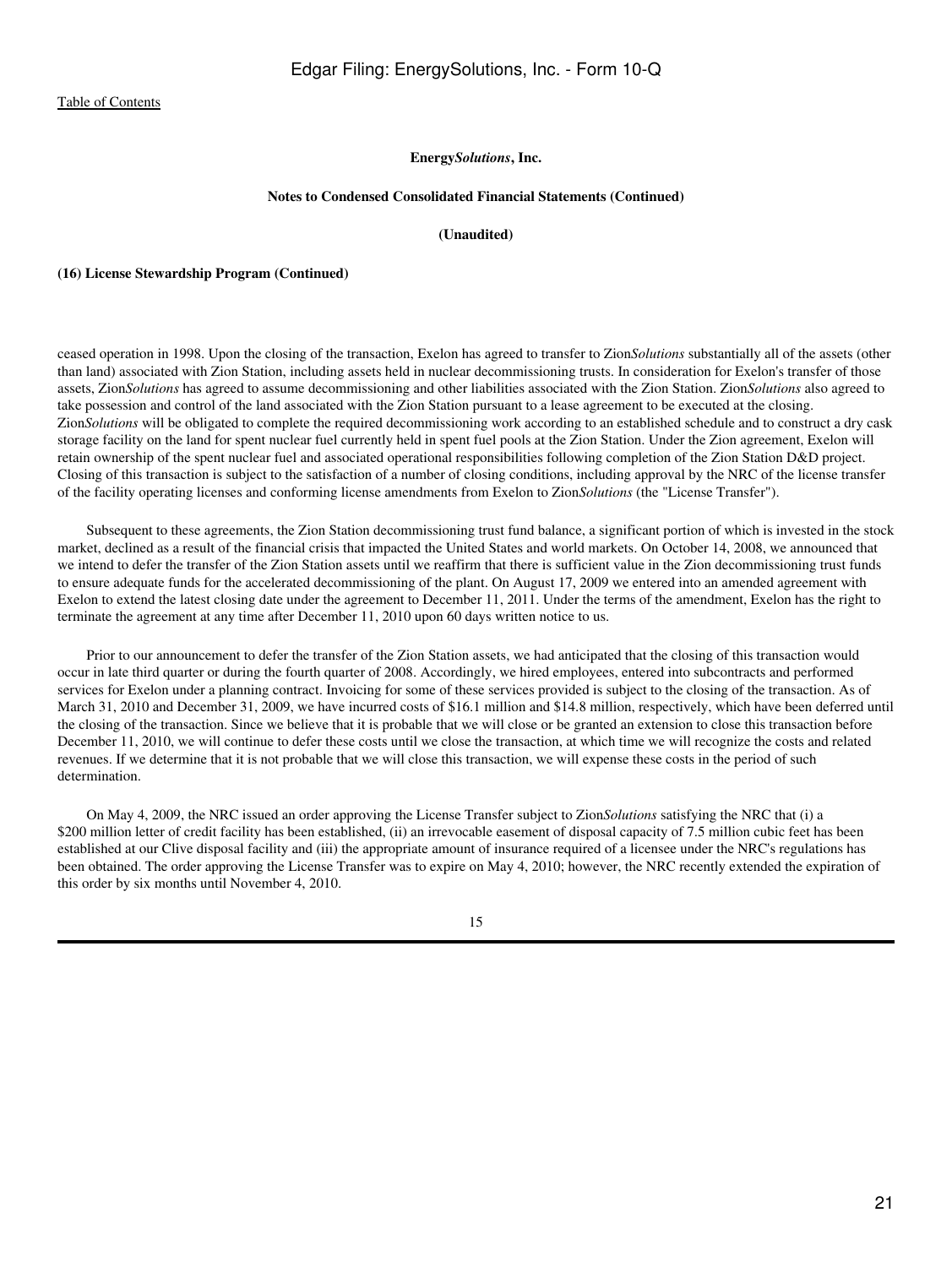## <span id="page-21-0"></span> **Item 2. Management's Discussion and Analysis of Financial Condition and Results of Operations.**

*The following discussion and analysis of the financial condition and results of our operations should be read together with the condensed consolidated financial statements and the related notes of EnergySolutions included elsewhere in this Form 10-Q and with our audited consolidated financial statements and the related notes included in our annual report on Form 10-K for the year ended December 31, 2009.*

#### **Cautionary Statement Regarding Forward-Looking Statements**

 Certain statements made herein, including statements regarding our projected revenues, expenses and income and the implementation of strategic initiatives are forward-looking in nature. These forward-looking statements reflect current analysis of existing information and are subject to various risks and uncertainties. As a result, caution must be exercised in relying on forward-looking statements. Due to known and unknown risks, our actual results may differ materially from our expectations or projections.

While most risks affect only future revenues or expenses, some risks may relate to accruals that have already been reflected in earnings. Our failure to receive payments of accrued amounts or incurrence of liabilities in excess of amounts previously recognized could result in a charge against future earnings.

 Additional information concerning these and other factors can be found in our periodic filings with the Securities and Exchange Commission (the "SEC"), including our Form 10-K filed March 1, 2010 and this report under "Item 1A Risk Factors." Our SEC filings are available publicly on the SEC's website at *www.sec.gov*, on Energy*Solutions'* website at *www.energysolutions.com* or upon request from Energy*Solutions'* Investor Relations Department at *ir@energysolutions.com*. We disclaim any obligation to update the forward-looking statements, whether as a result of new information, future events or otherwise.

#### **Overview**

 We are a leading provider of specialized, technology-based nuclear services to government and commercial customers. Our customers rely on our expertise to address their needs throughout the lifecycle of their nuclear operations. Our broad range of nuclear services includes engineering, operation of nuclear reactors, in-plant support services, spent nuclear fuel management, decontamination and decommissioning ("D&D"), logistics, transportation, processing and disposal. We derive almost 100% of our revenues from the provision of nuclear services.

 We provide our services through four segments: Federal Services, Commercial Services, Logistics, Processing and Disposal ("LP&D") and International. Our Federal Services segment derives revenues from U.S. government customers for the management and operation or clean-up of facilities with radioactive materials. Our U.S. government customers are primarily individual offices, departments and administrations within the U.S. Department of Energy ("DOE") and the U.S. Department of Defense ("DOD"). Our Commercial Services segment provides a broad range of on-site services, including D&D, to commercial customers. Our commercial customers include power and utility companies, pharmaceutical companies, research laboratories, universities, industrial facilities and other commercial entities with nuclear materials, as well as state agencies in the United States. Our LP&D segment provides a broad range of logistics, transportation, processing and disposal services to government and commercial customers. This segment also operates our facilities for the safe processing and disposal of radioactive materials, including a facility in Clive, Utah, four facilities in Tennessee and two facilities in Barnwell, South Carolina. In cases where a project involves the provision of both specialized nuclear services and processing and disposal services, our Federal Services or Commercial Services segment, depending on the type of customer, and our LP&D segment will coordinate to provide integrated services. Our International segment has contracts with the Nuclear Decommissioning Authority

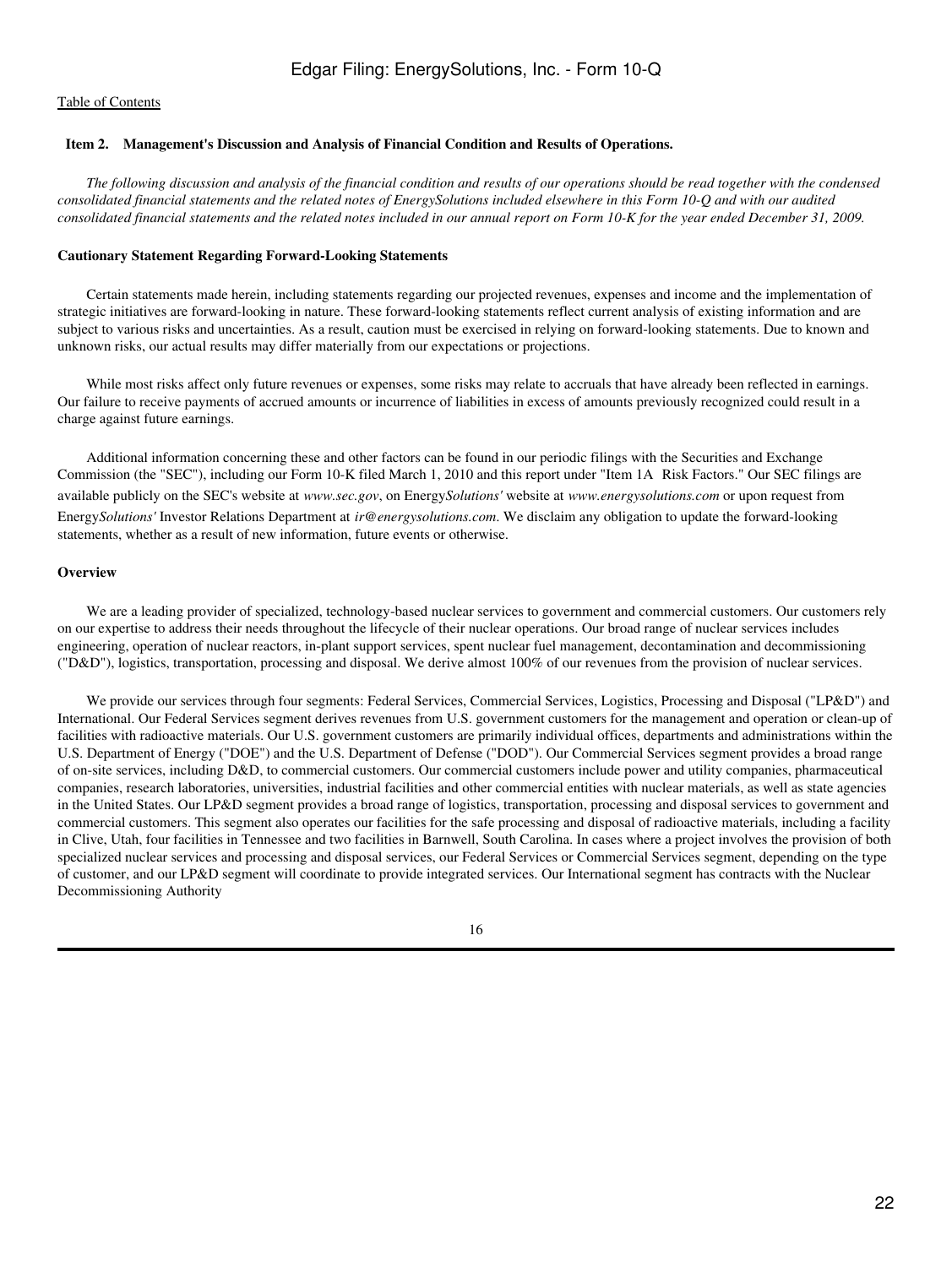("NDA") in the United Kingdom ("U.K.") to operate, manage and decommission 10 Magnox sites with 22 nuclear reactors. In addition, our International segment provides turn-key services for the disposal of radioactive sources from non-nuclear power generating facilities such as hospitals, research facilities and other manufacturing and industrial facilities.

# **Results of Operations**

The following table shows certain items from our income statements for the three months ended March 31, 2010 and 2009 (in thousands):

| 2010<br>2009<br>\$<br><b>Federal Services Segment</b><br>88,626<br>\$<br>66,081<br><b>Commercial Services Segment</b><br>21,163<br>21,724<br>46,004<br>LP&D Segment<br>52,687<br><b>International Segment</b><br>323,414<br>303,300<br>Total revenues<br>485,890<br>437,109<br><b>Federal Services Segment</b><br>(81, 872)<br>(57, 112)<br><b>Commercial Services Segment</b><br>(17, 480)<br>(16,778)<br>LP&D Segment<br>(40, 649)<br>(32,018)<br><b>International Segment</b><br>(303, 186)<br>(280, 603)<br>Total cost of revenues<br>(443, 187)<br>(386, 511)<br>Gross profit:<br>8,969<br>Federal Services Segment<br>6,754<br>4,946<br><b>Commercial Services Segment</b><br>3,683<br>12,038<br>13,986<br>LP&D Segment<br><b>International Segment</b><br>20,228<br>22,697<br>42,703<br>50,598<br>Total gross profit<br>Segment selling, general and administrative expenses:<br><b>Federal Services Segment</b><br>(2,988)<br>(3,353)<br><b>Commercial Services Segment</b><br>(1,702)<br>(1,768)<br>LP&D Segment<br>(2,144)<br>(2,223)<br><b>International Segment</b><br>(3,294)<br>(4,189)<br>Total segment selling, general and administrative expenses<br>(10, 128)<br>(11, 533)<br><b>Federal Services Segment</b><br>3,766<br>5,616<br><b>Commercial Services Segment</b><br>1,981<br>3,178<br>9,894<br>LP&D Segment<br>11,763<br><b>International Segment</b><br>16,934<br>18,508<br>Total segment operating income<br>32,575<br>39,065<br>Corporate selling, general and administrative expenses<br>(18, 183)<br>(19,246)<br>Equity in income of unconsolidated joint ventures<br>963<br>2,363<br>16,755<br>Total income from operations<br>20,782<br>(8,676)<br>(7,956)<br>Interest expense<br>Other expenses, net<br>(173)<br>(230)<br>7,906<br>12,596<br>Income before income taxes and noncontrolling interests |                           | <b>Three Months Ended</b><br>March 31, |  |
|--------------------------------------------------------------------------------------------------------------------------------------------------------------------------------------------------------------------------------------------------------------------------------------------------------------------------------------------------------------------------------------------------------------------------------------------------------------------------------------------------------------------------------------------------------------------------------------------------------------------------------------------------------------------------------------------------------------------------------------------------------------------------------------------------------------------------------------------------------------------------------------------------------------------------------------------------------------------------------------------------------------------------------------------------------------------------------------------------------------------------------------------------------------------------------------------------------------------------------------------------------------------------------------------------------------------------------------------------------------------------------------------------------------------------------------------------------------------------------------------------------------------------------------------------------------------------------------------------------------------------------------------------------------------------------------------------------------------------------------------------------------------------------------------------------------------------------------|---------------------------|----------------------------------------|--|
|                                                                                                                                                                                                                                                                                                                                                                                                                                                                                                                                                                                                                                                                                                                                                                                                                                                                                                                                                                                                                                                                                                                                                                                                                                                                                                                                                                                                                                                                                                                                                                                                                                                                                                                                                                                                                                      |                           |                                        |  |
|                                                                                                                                                                                                                                                                                                                                                                                                                                                                                                                                                                                                                                                                                                                                                                                                                                                                                                                                                                                                                                                                                                                                                                                                                                                                                                                                                                                                                                                                                                                                                                                                                                                                                                                                                                                                                                      | Revenues:                 |                                        |  |
|                                                                                                                                                                                                                                                                                                                                                                                                                                                                                                                                                                                                                                                                                                                                                                                                                                                                                                                                                                                                                                                                                                                                                                                                                                                                                                                                                                                                                                                                                                                                                                                                                                                                                                                                                                                                                                      |                           |                                        |  |
|                                                                                                                                                                                                                                                                                                                                                                                                                                                                                                                                                                                                                                                                                                                                                                                                                                                                                                                                                                                                                                                                                                                                                                                                                                                                                                                                                                                                                                                                                                                                                                                                                                                                                                                                                                                                                                      |                           |                                        |  |
|                                                                                                                                                                                                                                                                                                                                                                                                                                                                                                                                                                                                                                                                                                                                                                                                                                                                                                                                                                                                                                                                                                                                                                                                                                                                                                                                                                                                                                                                                                                                                                                                                                                                                                                                                                                                                                      |                           |                                        |  |
|                                                                                                                                                                                                                                                                                                                                                                                                                                                                                                                                                                                                                                                                                                                                                                                                                                                                                                                                                                                                                                                                                                                                                                                                                                                                                                                                                                                                                                                                                                                                                                                                                                                                                                                                                                                                                                      |                           |                                        |  |
|                                                                                                                                                                                                                                                                                                                                                                                                                                                                                                                                                                                                                                                                                                                                                                                                                                                                                                                                                                                                                                                                                                                                                                                                                                                                                                                                                                                                                                                                                                                                                                                                                                                                                                                                                                                                                                      |                           |                                        |  |
|                                                                                                                                                                                                                                                                                                                                                                                                                                                                                                                                                                                                                                                                                                                                                                                                                                                                                                                                                                                                                                                                                                                                                                                                                                                                                                                                                                                                                                                                                                                                                                                                                                                                                                                                                                                                                                      |                           |                                        |  |
|                                                                                                                                                                                                                                                                                                                                                                                                                                                                                                                                                                                                                                                                                                                                                                                                                                                                                                                                                                                                                                                                                                                                                                                                                                                                                                                                                                                                                                                                                                                                                                                                                                                                                                                                                                                                                                      | Cost of revenues:         |                                        |  |
|                                                                                                                                                                                                                                                                                                                                                                                                                                                                                                                                                                                                                                                                                                                                                                                                                                                                                                                                                                                                                                                                                                                                                                                                                                                                                                                                                                                                                                                                                                                                                                                                                                                                                                                                                                                                                                      |                           |                                        |  |
|                                                                                                                                                                                                                                                                                                                                                                                                                                                                                                                                                                                                                                                                                                                                                                                                                                                                                                                                                                                                                                                                                                                                                                                                                                                                                                                                                                                                                                                                                                                                                                                                                                                                                                                                                                                                                                      |                           |                                        |  |
|                                                                                                                                                                                                                                                                                                                                                                                                                                                                                                                                                                                                                                                                                                                                                                                                                                                                                                                                                                                                                                                                                                                                                                                                                                                                                                                                                                                                                                                                                                                                                                                                                                                                                                                                                                                                                                      |                           |                                        |  |
|                                                                                                                                                                                                                                                                                                                                                                                                                                                                                                                                                                                                                                                                                                                                                                                                                                                                                                                                                                                                                                                                                                                                                                                                                                                                                                                                                                                                                                                                                                                                                                                                                                                                                                                                                                                                                                      |                           |                                        |  |
|                                                                                                                                                                                                                                                                                                                                                                                                                                                                                                                                                                                                                                                                                                                                                                                                                                                                                                                                                                                                                                                                                                                                                                                                                                                                                                                                                                                                                                                                                                                                                                                                                                                                                                                                                                                                                                      |                           |                                        |  |
|                                                                                                                                                                                                                                                                                                                                                                                                                                                                                                                                                                                                                                                                                                                                                                                                                                                                                                                                                                                                                                                                                                                                                                                                                                                                                                                                                                                                                                                                                                                                                                                                                                                                                                                                                                                                                                      |                           |                                        |  |
|                                                                                                                                                                                                                                                                                                                                                                                                                                                                                                                                                                                                                                                                                                                                                                                                                                                                                                                                                                                                                                                                                                                                                                                                                                                                                                                                                                                                                                                                                                                                                                                                                                                                                                                                                                                                                                      |                           |                                        |  |
|                                                                                                                                                                                                                                                                                                                                                                                                                                                                                                                                                                                                                                                                                                                                                                                                                                                                                                                                                                                                                                                                                                                                                                                                                                                                                                                                                                                                                                                                                                                                                                                                                                                                                                                                                                                                                                      |                           |                                        |  |
|                                                                                                                                                                                                                                                                                                                                                                                                                                                                                                                                                                                                                                                                                                                                                                                                                                                                                                                                                                                                                                                                                                                                                                                                                                                                                                                                                                                                                                                                                                                                                                                                                                                                                                                                                                                                                                      |                           |                                        |  |
|                                                                                                                                                                                                                                                                                                                                                                                                                                                                                                                                                                                                                                                                                                                                                                                                                                                                                                                                                                                                                                                                                                                                                                                                                                                                                                                                                                                                                                                                                                                                                                                                                                                                                                                                                                                                                                      |                           |                                        |  |
|                                                                                                                                                                                                                                                                                                                                                                                                                                                                                                                                                                                                                                                                                                                                                                                                                                                                                                                                                                                                                                                                                                                                                                                                                                                                                                                                                                                                                                                                                                                                                                                                                                                                                                                                                                                                                                      |                           |                                        |  |
|                                                                                                                                                                                                                                                                                                                                                                                                                                                                                                                                                                                                                                                                                                                                                                                                                                                                                                                                                                                                                                                                                                                                                                                                                                                                                                                                                                                                                                                                                                                                                                                                                                                                                                                                                                                                                                      |                           |                                        |  |
|                                                                                                                                                                                                                                                                                                                                                                                                                                                                                                                                                                                                                                                                                                                                                                                                                                                                                                                                                                                                                                                                                                                                                                                                                                                                                                                                                                                                                                                                                                                                                                                                                                                                                                                                                                                                                                      |                           |                                        |  |
|                                                                                                                                                                                                                                                                                                                                                                                                                                                                                                                                                                                                                                                                                                                                                                                                                                                                                                                                                                                                                                                                                                                                                                                                                                                                                                                                                                                                                                                                                                                                                                                                                                                                                                                                                                                                                                      |                           |                                        |  |
|                                                                                                                                                                                                                                                                                                                                                                                                                                                                                                                                                                                                                                                                                                                                                                                                                                                                                                                                                                                                                                                                                                                                                                                                                                                                                                                                                                                                                                                                                                                                                                                                                                                                                                                                                                                                                                      |                           |                                        |  |
|                                                                                                                                                                                                                                                                                                                                                                                                                                                                                                                                                                                                                                                                                                                                                                                                                                                                                                                                                                                                                                                                                                                                                                                                                                                                                                                                                                                                                                                                                                                                                                                                                                                                                                                                                                                                                                      |                           |                                        |  |
|                                                                                                                                                                                                                                                                                                                                                                                                                                                                                                                                                                                                                                                                                                                                                                                                                                                                                                                                                                                                                                                                                                                                                                                                                                                                                                                                                                                                                                                                                                                                                                                                                                                                                                                                                                                                                                      |                           |                                        |  |
|                                                                                                                                                                                                                                                                                                                                                                                                                                                                                                                                                                                                                                                                                                                                                                                                                                                                                                                                                                                                                                                                                                                                                                                                                                                                                                                                                                                                                                                                                                                                                                                                                                                                                                                                                                                                                                      |                           |                                        |  |
|                                                                                                                                                                                                                                                                                                                                                                                                                                                                                                                                                                                                                                                                                                                                                                                                                                                                                                                                                                                                                                                                                                                                                                                                                                                                                                                                                                                                                                                                                                                                                                                                                                                                                                                                                                                                                                      |                           |                                        |  |
|                                                                                                                                                                                                                                                                                                                                                                                                                                                                                                                                                                                                                                                                                                                                                                                                                                                                                                                                                                                                                                                                                                                                                                                                                                                                                                                                                                                                                                                                                                                                                                                                                                                                                                                                                                                                                                      |                           |                                        |  |
|                                                                                                                                                                                                                                                                                                                                                                                                                                                                                                                                                                                                                                                                                                                                                                                                                                                                                                                                                                                                                                                                                                                                                                                                                                                                                                                                                                                                                                                                                                                                                                                                                                                                                                                                                                                                                                      | Segment operating income: |                                        |  |
|                                                                                                                                                                                                                                                                                                                                                                                                                                                                                                                                                                                                                                                                                                                                                                                                                                                                                                                                                                                                                                                                                                                                                                                                                                                                                                                                                                                                                                                                                                                                                                                                                                                                                                                                                                                                                                      |                           |                                        |  |
|                                                                                                                                                                                                                                                                                                                                                                                                                                                                                                                                                                                                                                                                                                                                                                                                                                                                                                                                                                                                                                                                                                                                                                                                                                                                                                                                                                                                                                                                                                                                                                                                                                                                                                                                                                                                                                      |                           |                                        |  |
|                                                                                                                                                                                                                                                                                                                                                                                                                                                                                                                                                                                                                                                                                                                                                                                                                                                                                                                                                                                                                                                                                                                                                                                                                                                                                                                                                                                                                                                                                                                                                                                                                                                                                                                                                                                                                                      |                           |                                        |  |
|                                                                                                                                                                                                                                                                                                                                                                                                                                                                                                                                                                                                                                                                                                                                                                                                                                                                                                                                                                                                                                                                                                                                                                                                                                                                                                                                                                                                                                                                                                                                                                                                                                                                                                                                                                                                                                      |                           |                                        |  |
|                                                                                                                                                                                                                                                                                                                                                                                                                                                                                                                                                                                                                                                                                                                                                                                                                                                                                                                                                                                                                                                                                                                                                                                                                                                                                                                                                                                                                                                                                                                                                                                                                                                                                                                                                                                                                                      |                           |                                        |  |
|                                                                                                                                                                                                                                                                                                                                                                                                                                                                                                                                                                                                                                                                                                                                                                                                                                                                                                                                                                                                                                                                                                                                                                                                                                                                                                                                                                                                                                                                                                                                                                                                                                                                                                                                                                                                                                      |                           |                                        |  |
|                                                                                                                                                                                                                                                                                                                                                                                                                                                                                                                                                                                                                                                                                                                                                                                                                                                                                                                                                                                                                                                                                                                                                                                                                                                                                                                                                                                                                                                                                                                                                                                                                                                                                                                                                                                                                                      |                           |                                        |  |
|                                                                                                                                                                                                                                                                                                                                                                                                                                                                                                                                                                                                                                                                                                                                                                                                                                                                                                                                                                                                                                                                                                                                                                                                                                                                                                                                                                                                                                                                                                                                                                                                                                                                                                                                                                                                                                      |                           |                                        |  |
|                                                                                                                                                                                                                                                                                                                                                                                                                                                                                                                                                                                                                                                                                                                                                                                                                                                                                                                                                                                                                                                                                                                                                                                                                                                                                                                                                                                                                                                                                                                                                                                                                                                                                                                                                                                                                                      |                           |                                        |  |
|                                                                                                                                                                                                                                                                                                                                                                                                                                                                                                                                                                                                                                                                                                                                                                                                                                                                                                                                                                                                                                                                                                                                                                                                                                                                                                                                                                                                                                                                                                                                                                                                                                                                                                                                                                                                                                      |                           |                                        |  |
|                                                                                                                                                                                                                                                                                                                                                                                                                                                                                                                                                                                                                                                                                                                                                                                                                                                                                                                                                                                                                                                                                                                                                                                                                                                                                                                                                                                                                                                                                                                                                                                                                                                                                                                                                                                                                                      |                           |                                        |  |
|                                                                                                                                                                                                                                                                                                                                                                                                                                                                                                                                                                                                                                                                                                                                                                                                                                                                                                                                                                                                                                                                                                                                                                                                                                                                                                                                                                                                                                                                                                                                                                                                                                                                                                                                                                                                                                      |                           |                                        |  |
|                                                                                                                                                                                                                                                                                                                                                                                                                                                                                                                                                                                                                                                                                                                                                                                                                                                                                                                                                                                                                                                                                                                                                                                                                                                                                                                                                                                                                                                                                                                                                                                                                                                                                                                                                                                                                                      |                           |                                        |  |
|                                                                                                                                                                                                                                                                                                                                                                                                                                                                                                                                                                                                                                                                                                                                                                                                                                                                                                                                                                                                                                                                                                                                                                                                                                                                                                                                                                                                                                                                                                                                                                                                                                                                                                                                                                                                                                      |                           |                                        |  |
| (1, 922)<br>(4,274)                                                                                                                                                                                                                                                                                                                                                                                                                                                                                                                                                                                                                                                                                                                                                                                                                                                                                                                                                                                                                                                                                                                                                                                                                                                                                                                                                                                                                                                                                                                                                                                                                                                                                                                                                                                                                  | Income tax expense        |                                        |  |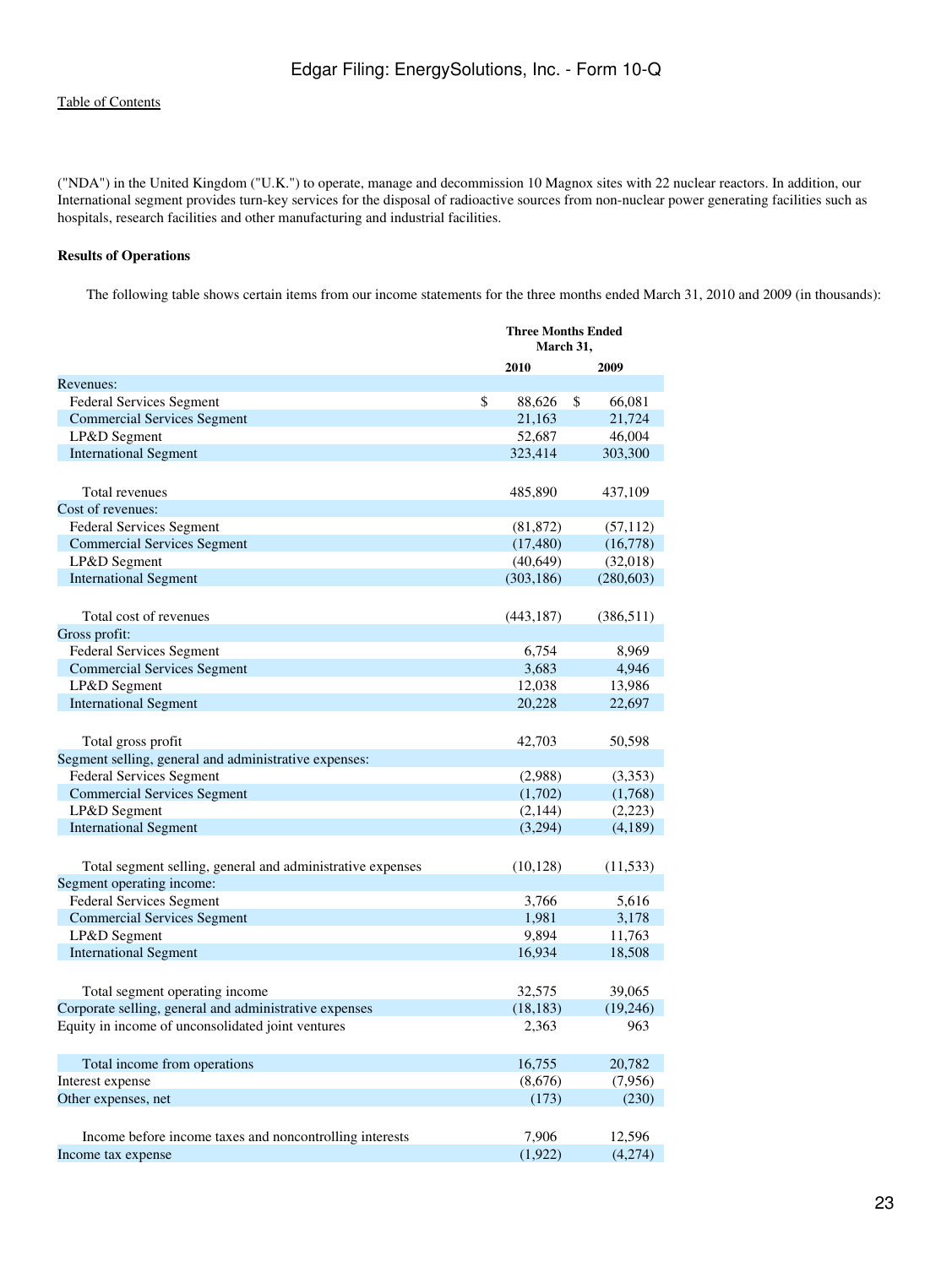# Edgar Filing: EnergySolutions, Inc. - Form 10-Q

| Net income                                                |     | 5.984    | 8.322 |
|-----------------------------------------------------------|-----|----------|-------|
| Less: Net income attributable to noncontrolling interests |     | (151)    | (195) |
| Net income attributable to Energy Solutions               | \$. | 5.833 \$ | 8.127 |
|                                                           | 17  |          |       |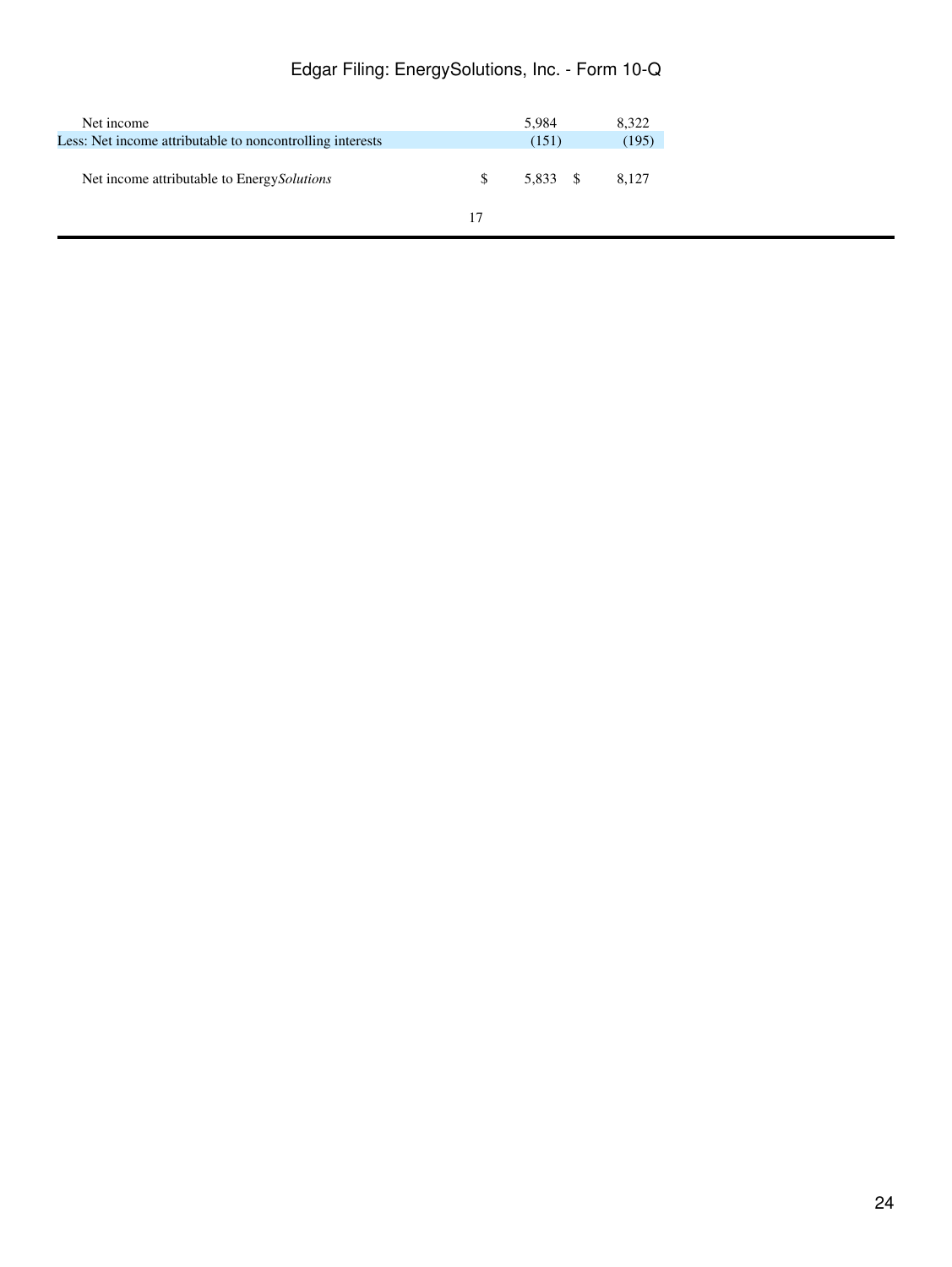## *Three Months Ended March 31, 2010 Compared to Three Months Ended March 31, 2009*

#### *Federal Services Segment*

 Revenues and cost of revenues in our Federal Services segment increased \$22.5 million and \$24.8 million, respectively, for the three months ended March 31, 2010 compared to the three months ended March 31, 2009. Gross profit decreased \$2.3 million and gross margin decreased to 7.6% for the three months ended March 31, 2010 from 13.6% for the three months ended March 31, 2009 primarily due to increased activity on lower margin contracts.

 Revenues and cost of revenues from our Isotek Systems joint venture increased \$7.5 million and \$7.4 million, respectively, for the three months ended March 31, 2010 compared to the three months ended March 31, 2009. The Isotek contract allows for the reimbursement of costs plus a fee. The cost of revenues increased due to increased design and construction activities also resulting in increased revenues. Gross profit, representing the fee less unallowable costs, increased \$0.1 million for the three months ended March 31, 2010 compared to March 31, 2009.

 Revenues and cost of revenues generated by our contract with the DOE to clean up the Atlas mill tailings near Moab, Utah increased \$7.1 million and \$6.8 million, respectively, for the three months ended March 31, 2010 compared to the three months ended March 31, 2009. This increase was primarily attributable to American Recovery and Reinvestment Act ("ARRA") funding received to increase the volume of shipments of uranium mill tailings. As a result, gross profit increased \$0.3 million for the three months ended March 31, 2010 compared to the three months ended March 31, 2009.

 Revenues and cost of revenues from our subsidiary, Energy*Solutions* Performance Strategies, formerly Parallax, increased \$3.9 million and \$2.8 million, respectively, for the three months ended March 31, 2010 compared to the three months ended March 31, 2009 primarily due to additional ARRA funding received to support increased operations at a federal site in Portsmouth, Ohio, during the three months ended March 31, 2010. As a result, gross profit increased \$1.1 million for the three months ended March 31, 2010 compared to March 31, 2009.

 Revenues and cost of revenues from our Uranium Disposition Services joint venture increased \$2.7 million and \$3.0 million, respectively, for the three months ended March 31, 2010 compared to the three months ended March 31, 2009, due to substantial efforts to complete the operational readiness review phase of the project.

 Revenues and cost of revenues related to engineering and technology projects decreased \$4.0 million and \$2.9 million, respectively, for the three months ended March 31, 2010 compared to the three months ended March 31, 2009. As a result, gross profit decreased \$1.1 million for the three months ended March 31, 2010 compared to the three months ended March 31, 2009.

 Segment selling, general and administrative expenses in our Federal Services segment decreased \$0.4 million to \$3.0 million for the three months ended March 31, 2010 from \$3.4 million for the three months ended March 31, 2009. The decrease is primarily attributable to decreased bid and proposal expenses during the first quarter of 2010.

#### *Commercial Services Segment*

 Revenues and cost of revenues in our Commercial Services segment decreased \$0.6 million and increased \$0.7 million, respectively, for the three months ended March 31, 2010 compared to the three months ended March 31, 2009. Gross profit decreased \$1.3 million while gross margin decreased to 17.4% for the three months ended March 31, 2010 from 22.8% for the three months ended March 31, 2009 due primarily to the relative profitability of the major projects being performed in each period.

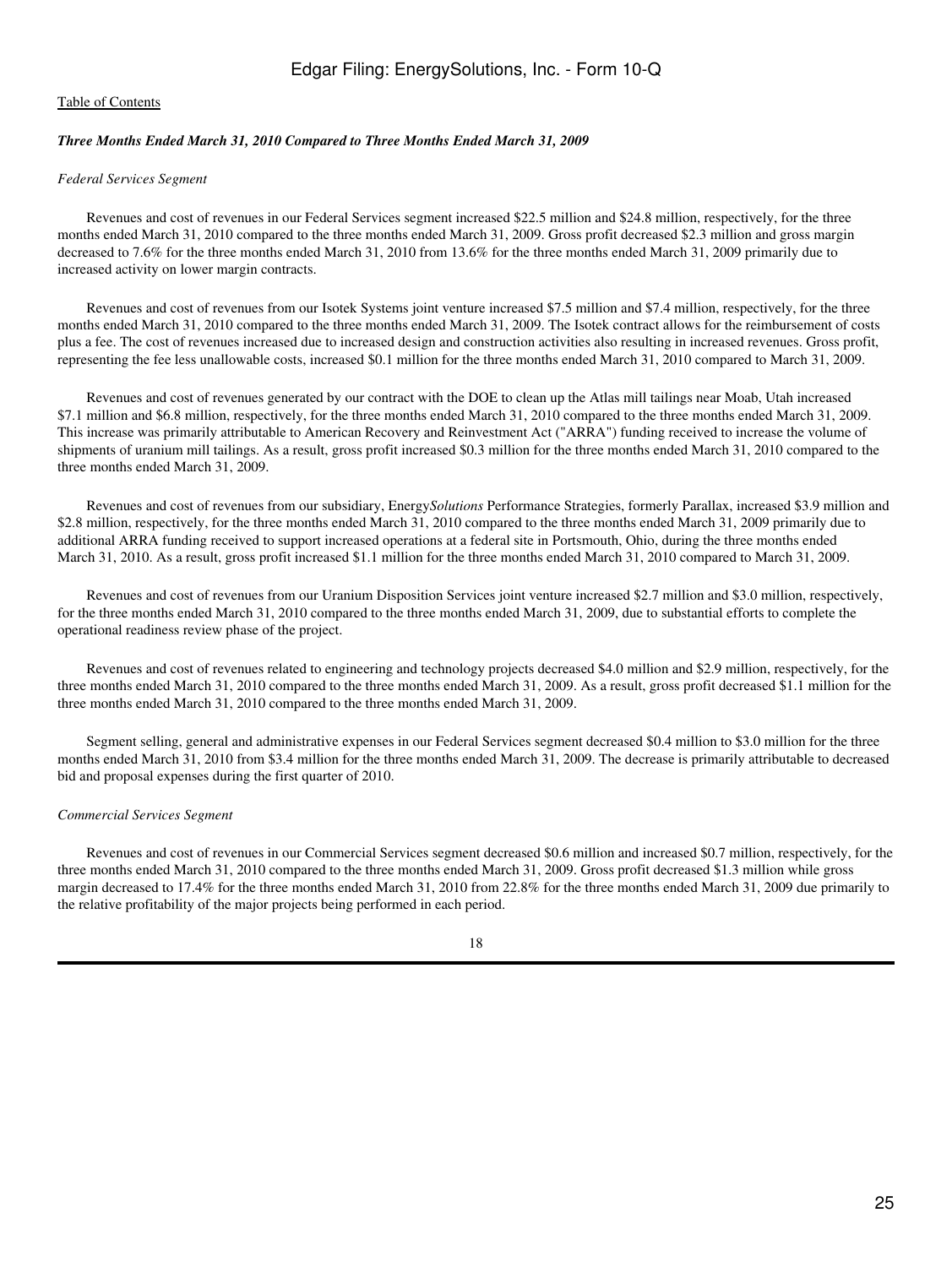# Edgar Filing: EnergySolutions, Inc. - Form 10-Q

## [Table of Contents](#page-2-1)

 Revenues and gross profit related to our commercial decommissioning services decreased \$0.7 million and \$1.7 million, respectively, for the three months ended March 31, 2010 compared to the three months ended March 31, 2009. The decrease in gross profit is primarily due to increased cost of revenues as a result of increased waste volumes and additional costs incurred on the Federated Metals project.

 Revenues and gross profit in our liquid waste processing division decreased \$0.8 million and \$0.2 million, respectively, for the three months ended March 31, 2010 compared to the three months ended March 31, 2009 primarily due to the completion of a significant contract during 2009.

 These decreases were offset, in part, by increased revenues and gross profit in our spent fuel operations of \$1.1 million and \$0.5 million, respectively, for the three months ended March 31, 2010 compared to the three months ended March 31, 2009 primarily due to work performed on to two larger contracts during the three months ended March 31, 2010.

 Segment selling, general and administrative expenses in our Commercial Services segment decreased \$0.1 million to \$1.7 million for the three months ended March 31, 2010 from \$1.8 million for the three months ended March 31, 2009. The decrease is primarily attributable to lower traveling expenses.

#### *LP&D Segment*

 Revenues and cost of revenues in our LP&D segment increased \$6.7 million and \$8.6 million, respectively, for the three months ended March 31, 2010 compared to the three months ended March 31, 2009. Gross profit decreased \$1.9 million while gross margin decreased to 22.8% for the three months ended March 31, 2010 from 30.4% for the three months ended March 31, 2009 primarily due to decreased operations at our Bear Creek facility offset in part by increased volumes of waste processed at our Clive, Utah facility.

 Revenues at our Clive, Utah facility increased \$9.8 million for the three months ended March 31, 2010 compared to the three months ended March 31, 2009 primarily due to increased volumes of waste processed and disposed during the three months ended March 31, 2010. As a result, cost of revenue and gross profit increased \$5.5 million and \$4.2 million, respectively, for the three months ended March 31, 2010 compared to the three months ended March 31, 2009.

 Revenues and cost of revenues related to our transportation services increased \$1.6 million and \$1.9 million for the three months ended March 31, 2010 compared to the three months ended March 31, 2009 primarily due to increased shipments. Gross profit related to our transportation services decreased \$0.3 million primarily due to increased subcontractor costs during the three months ended March 31, 2010.

 These increases were offset, in part, by decreased revenues of \$4.8 million for the three months ended March 31, 2010 compared to March 31, 2009 at our Bear Creek, Tennessee facility due to a temporary suspension of operations as a result of an overhead crane failure and an associated employee injury that occurred in February 2010 at the facility. Cost of revenues increased \$0.4 million for the three months ended March 31, 2010 compared to the three months ended March 31, 2009. Most of the costs at the Bear Creek facility are fixed; therefore, we were unable to reduce costs during the temporary suspension of operations. In addition, we incurred additional costs to investigate the accident and develop a remediation plan. As a result, gross profit decreased \$5.2 million for the three months ended March 31, 2010 compared to the three months ended March 31, 2009.

 Segment selling, general and administrative expenses in our LP&D segment decreased \$0.1 million to \$2.1 million for the three months ended March 31, 2010 from \$2.2 million for the three months ended March 31, 2009. The decrease is mostly attributable to decreased labor costs.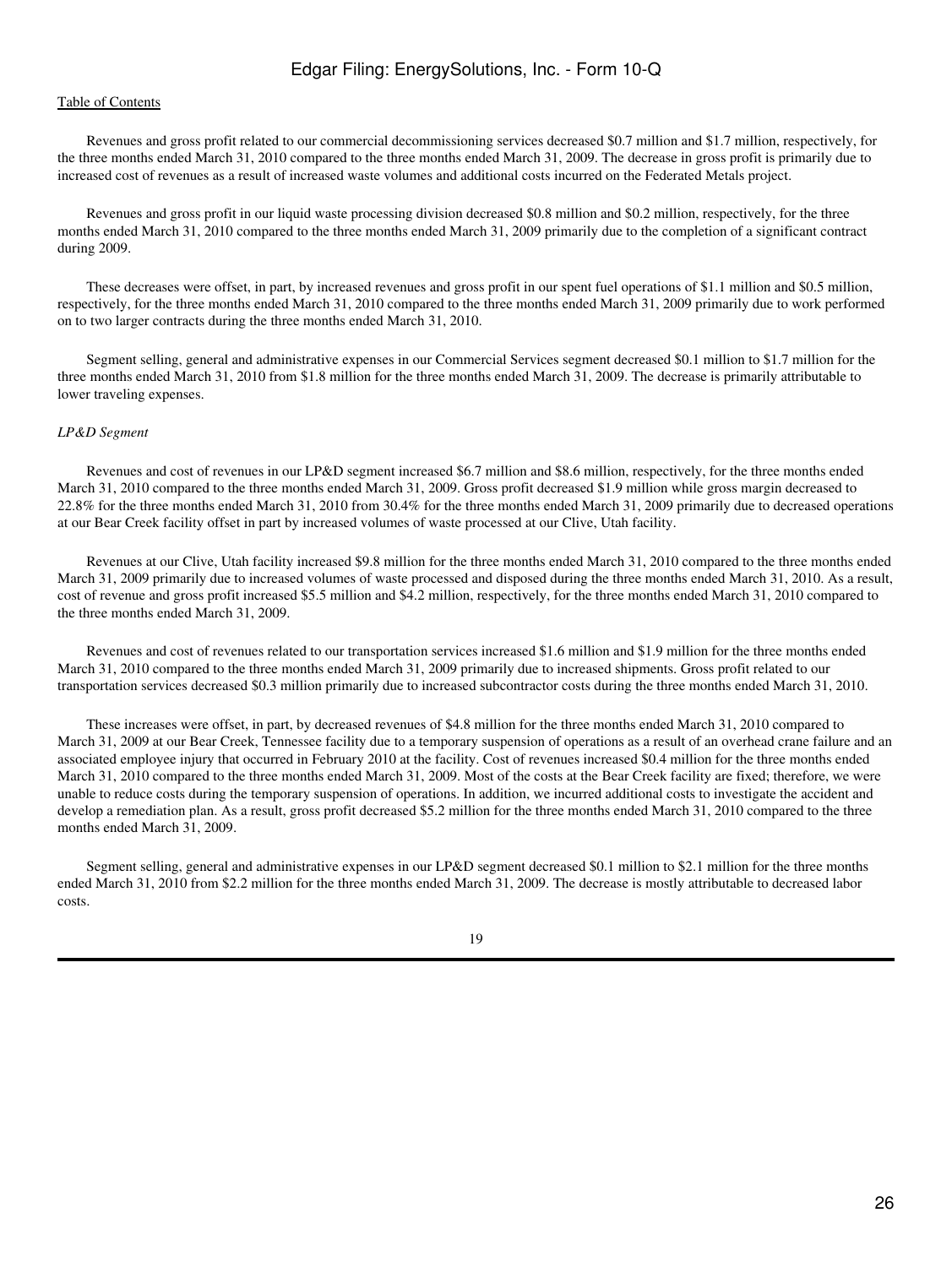# Edgar Filing: EnergySolutions, Inc. - Form 10-Q

## [Table of Contents](#page-2-1)

#### *International Segment*

 Revenues in our International segment increased \$20.1 million for the three months ended March 31, 2010 compared to the three months ended March 31, 2009. Our revenues, prior to considering the effects of fluctuations in pound sterling exchange rates, decreased \$6.4 million. However, this decrease was offset by a \$26.5 million increase due to an increase in pound sterling exchange rates during the three months ended March 31, 2010 compared to the same period in 2009. Of the \$6.4 million decrease in revenues, our revenues from the Magnox contracts decreased \$7.3 million mostly due to decreased reimbursable contract cost base and efficiency fees. This decrease was offset, in part, by increased revenues of \$0.9 million related to our other U.K. operations.

 Cost of revenues in our International segment increased \$22.6 million for the three months ended March 31, 2010 compared to the three months ended March 31, 2009. Our cost of revenues, prior to considering the effects of fluctuations in pound sterling exchange rates, decreased \$2.0 million. However, this decrease was offset by a \$24.6 million increase due to an increase in pound sterling exchange rates during the three months ended March 31, 2010 compared to the same period in 2009. Of the \$2.0 million decrease in cost of revenues, our cost of revenues from the Magnox contracts decreased \$4.0 million primarily due to decreased labor and subcontractor costs. This decrease was offset, in part, by increased cost of revenues of \$2.0 million related to our other U.K. operations.

 Gross profit in our International segment decreased \$2.5 million for the three months ended March 31, 2010 compared to the three months ended March 31, 2009. Our gross profit, prior to considering the effects of fluctuations in pound sterling exchange rates, decreased \$4.4 million. However, gross profit increased \$1.9 million due to an increase in pound sterling exchange rates during the three months ended March 31, 2010 compared to the same period in 2009. Gross profit margin in our International segment was 6.3% for the three months ended March 31, 2010 compared to 7.5% for the three months ended March 31, 2009. The decrease in gross profit margin is due to lower efficiency fees recognized from our Magnox contracts with the NDA and increased cost of revenues related to our other U.K. operations for the three months ended March 31, 2010.

 Segment selling, general and administrative expenses in our International segment decreased \$0.9 million to \$3.3 million for the three months ended March 31, 2010 from \$4.2 million for the three months ended March 31, 2009. The decrease is mostly attributable to lower bid and proposal expenses and other administrative expenses.

#### *Corporate selling, general and administrative expenses*

 Corporate selling, general and administrative expenses decreased \$1.0 million, or 5.2%, to \$18.2 million for the three months ended March 31, 2010 from \$19.2 million for the three months ended March 31, 2009. This decrease is primarily attributable to decreased labor costs for the three months ended March 31, 2010 compared to the three months ended March 31, 2009.

#### *Equity in income of unconsolidated joint ventures*

 Income from unconsolidated joint ventures increased \$1.4 million, or 145.4%, to \$2.4 million for the three months ended March 31, 2010 from \$1.0 million for the three months ended March 31, 2009. The increase is mostly attributable to an increase of \$0.8 million in our proportional share of income from our Washington River Protection Solutions joint venture at the Hanford site in which we have a non-controlling interest.

#### *Interest expense*

 Interest expense increased \$0.7 million, or 9.0%, to \$8.7 million for the three months ended March 31, 2010 from \$8.0 million for the three months ended March 31, 2009. The increase is primarily attributable to increased borrowings from our revolver facility and increased amortization of debt financing fees during the first quarter 2010 as compared to the prior year.

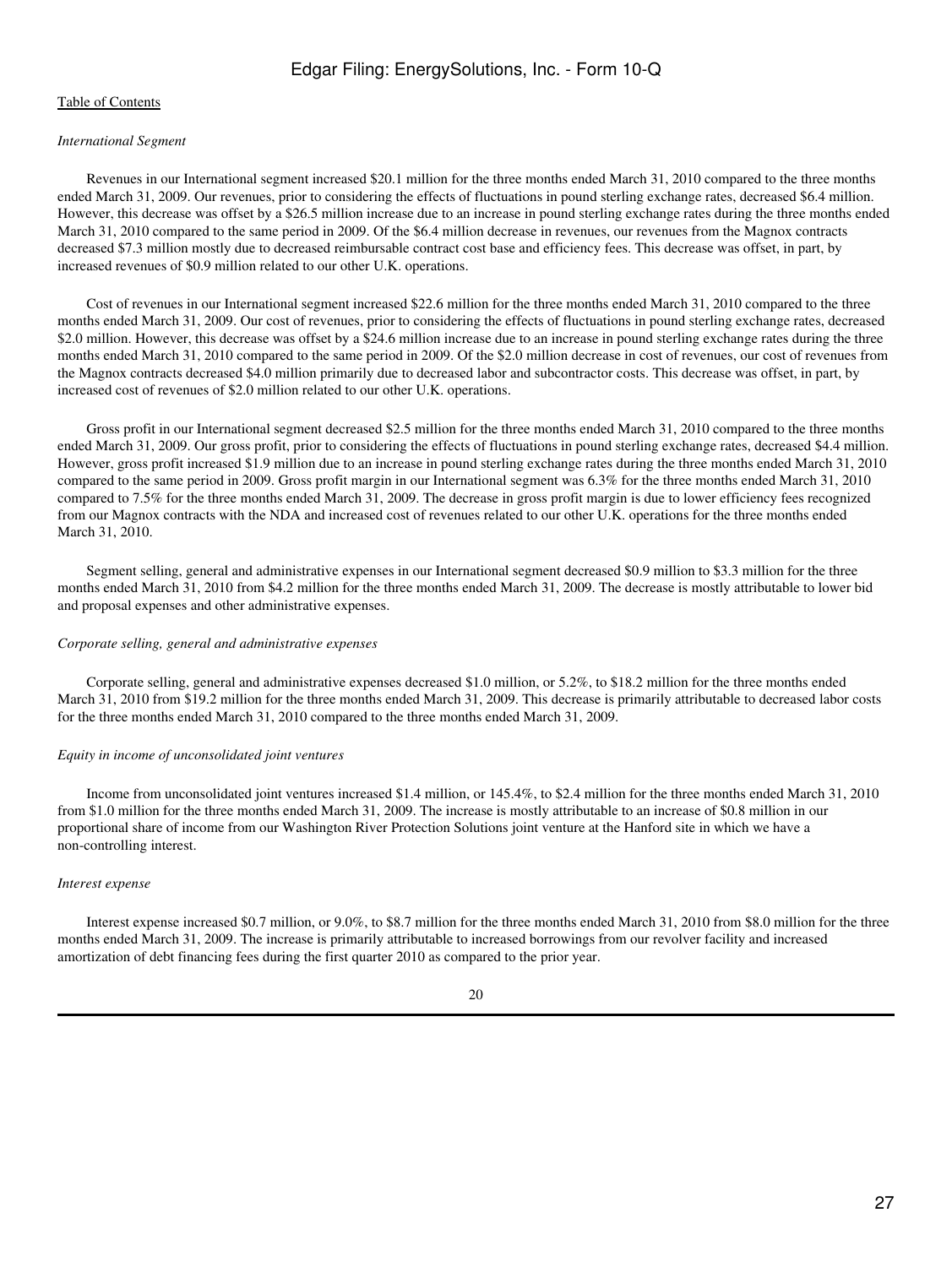#### *Income taxes*

We recognized income tax expense of \$1.9 million and \$4.3 million for the three months ended March 31, 2010 and 2009, respectively, based on an estimated annual effective tax rate on our consolidated operations of 24.8% and 34.5%, respectively. The decrease in the estimated annual effective tax rate is mostly due to the effect of research and development credits in the U.K.

## **Liquidity and Capital Resources**

We finance our operations primarily through cash provided by operations. As of March 31, 2010, our principal sources of liquidity consisted of \$44.9 million of cash and cash equivalents and \$58.0 million of availability under the \$75.0 million revolving portion of our credit facilities, which is net of \$11.0 million of outstanding letters of credit and \$6.0 million of outstanding borrowings. We also have a synthetic letter of credit facility of \$100.0 million, of which \$99.6 million of letters of credit were issued as of March 31, 2009.

 During the three months ended March 31, 2010, our cash and cash equivalents increased \$29.0 million, to \$44.9 million. This compares to a decrease in cash and cash equivalents of \$17.5 million for the three months ended March 31, 2009. During the three months ended March 31, 2010, we had net cash inflows from operating activities of \$39.2 million. Cash from operating activities for the three months ended March 31, 2010 included net income of \$5.8 million and significant non-cash expenses including depreciation and amortization expense of \$11.7 million and equity-based compensation expense of \$2.4 million. Cash from operating activities was also provided from increased accounts payable and accrued liabilities of \$125.9 million. The increase in accounts payable and accrued liabilities was primarily due to timing of payments to vendors of Magnox contracts in the U.K. Cash from operating activities was used by an increase in accounts receivable of \$60.3 million primarily due to timing of collections on work performed on our contracts with the NDA and an increase in costs and estimated earnings in excess of billings on uncompleted contracts of \$43.4 million primarily due to timing of billings on projects.

 During the three months ended March 31, 2010, we had net cash outflows from investing activities of \$2.0 million, primarily related to capitalizable software implementation costs. Our cash outflows from our financing activities were \$5.2 million, primarily related to payment of stockholder dividends and payments of debt financing fees.

 Our principal need for liquidity has been, and will continue to be, for working capital, to pay down debt and for capital expenditures. We also expect to use cash flow from operations to pay quarterly dividends. However, the declaration and payment of future dividends to holders of our common stock will be at the discretion of our board of directors and will depend on many factors, including our results of operations, financial condition, liquidity requirements, restrictions that may be imposed by applicable law and our contracts and other factors deemed relevant by our board of directors. To the extent we maintain an annual dividend of \$0.10 per share, our annual cash requirements for this dividend would be \$8.8 million, based on the number of shares currently outstanding. We believe that our cash flow from operations, available cash and cash equivalents and available borrowings under the revolving portion of our credit facilities will be sufficient to meet our future liquidity needs, including the payment of such dividend, through at least the next twelve months.

We had accumulated benefit obligations related to our pension plans of \$3.0 billion as of December 31, 2009. See Note 18 to our audited consolidated financial statements included in Form 10-K filed March 1, 2010 for a more detailed discussion. Approximately 94% of the accumulated benefit obligation relates to the Magnox North and Magnox South pension plans (the "Magnox Plans"). The Magnox Plans are funded by contributions from employees and the NDA pursuant to a contractual arrangement. As a result, we are reimbursed for contributions made to the Magnox Plans under the terms of these contracts. Thus, we have no potential net funding requirements relative to the

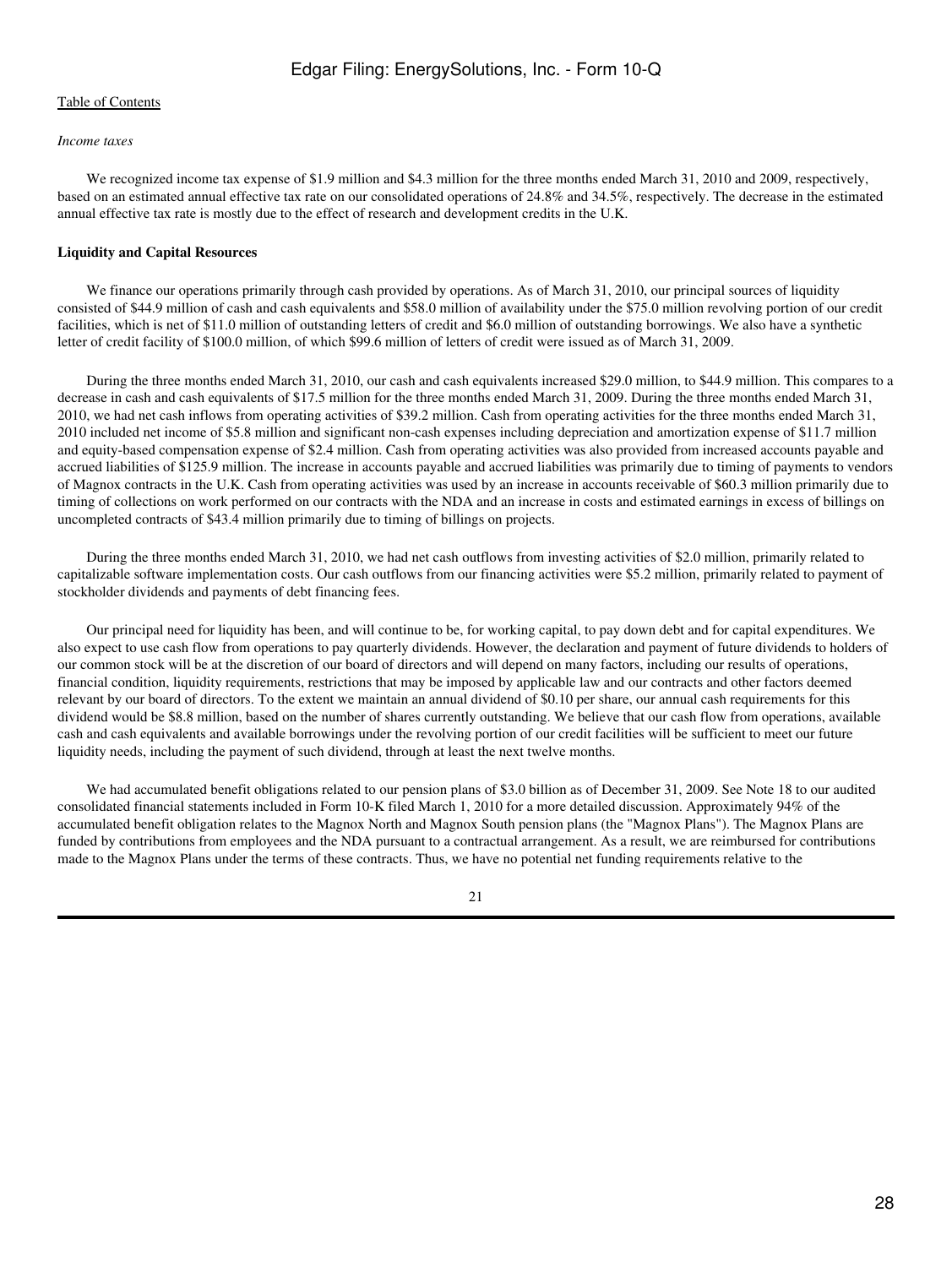accumulated benefit obligation. The plan we are required to fund related to our employees of Reactor Sites Management Company Limited, a wholly-owned subsidiary in the U.K., is currently funded by contributions from us and the employees. This will be the sole source of funding until at least mid-2010 at which time the next triennial valuation of the plan will be completed. Depending on the result of the triennial valuation, we may be required to make incremental cash payments to the plan within the next 12 months to maintain minimum funding requirements.

 Although we have no specific current plans to do so, if we decide to pursue one or more significant strategic acquisitions, we may incur additional debt or sell additional equity to finance the purchase of those businesses.

#### *Capital Expenditures*

We had capital expenditures of \$2.0 million and \$4.2 million in three months ended March 31, 2010 and 2009, respectively. The \$2.2 million decrease is mostly attributable to decreased purchases of equipment for the Atlas mill tailings contract. We expect capital expenditures for the year ending December 31, 2010 will be approximately \$25.0 million, related primarily to purchases of equipment and property improvements at our facilities, which is in compliance with the debt covenants of our credit agreement. We anticipate the sources of funds for our anticipated capital expenditures will come from cash flows provided by our operating activities.

## *Credit Facilities*

 On September 23, 2009, we entered into a Third Amended and Restated Credit Agreement, as subsequently amended on January 14, 2010 (the "Amended ES Credit Agreement"), with Citicorp North America, Inc. ("Citicorp") as administrative agent and collateral agent. Concurrent with the entry into the Amended ES Credit Agreement, Duratek, Inc., a wholly-owned subsidiary of the Company, entered into an Amended and Restated Credit Agreement, as subsequently amended on January 14, 2010 (the "Amended Duratek Credit Agreement" and together with the Amended ES Credit Agreement, the "Amended Credit Agreements"), with Citicorp. The Amended Credit Agreements amend, restate and supersede the credit agreements dated June 7, 2006 with Citicorp and the lenders identified therein as previously amended. The January 14, 2010 amendment increased the maximum credit support facility for the Zion Station transaction from \$50 million to \$200 million.

 Our credit facilities consist of a \$75.0 million revolving credit facility, of which \$6.0 million was outstanding as of March 31, 2010, and which matures on June 7, 2011, term-loan facilities totaling \$770.0 million, of which \$519.1 million was outstanding as of March 31, 2010 and which mature on June 7, 2013, and synthetic letter of credit facilities totaling \$100.0 million, which expire on June 7, 2013. The revolving credit facility includes a sublimit of \$60.0 million for letters of credit of which \$11.0 million in letters of credit were issued as of March 31, 2010. The synthetic letter of credit facilities had \$99.6 million issued as of March 31, 2010.

As amended, borrowings under the credit facilities bear interest as follows:

(1)

in the case of the first-lien term loans, (i) the greater of the rate of interest announced by Citicorp, from time to time, as its prime rate in effect at its principal office in the city of New York, and the federal funds rate plus 0.50% per annum (the "base rate"), plus 2.25% (or 1.75% when the leverage ratio (as defined in the Amended Credit Agreements) as of the most recently completed fiscal quarter is less than 2.0 to 1.0) or (ii) for any portion of the term loans as to which we have elected to pay interest on a Eurodollar basis, LIBOR plus 3.75% (or 3.25% when the leverage ratio (as defined in the Amended Credit Agreements) as of the most recently completed fiscal quarter is less than 2.0 to 1.0);

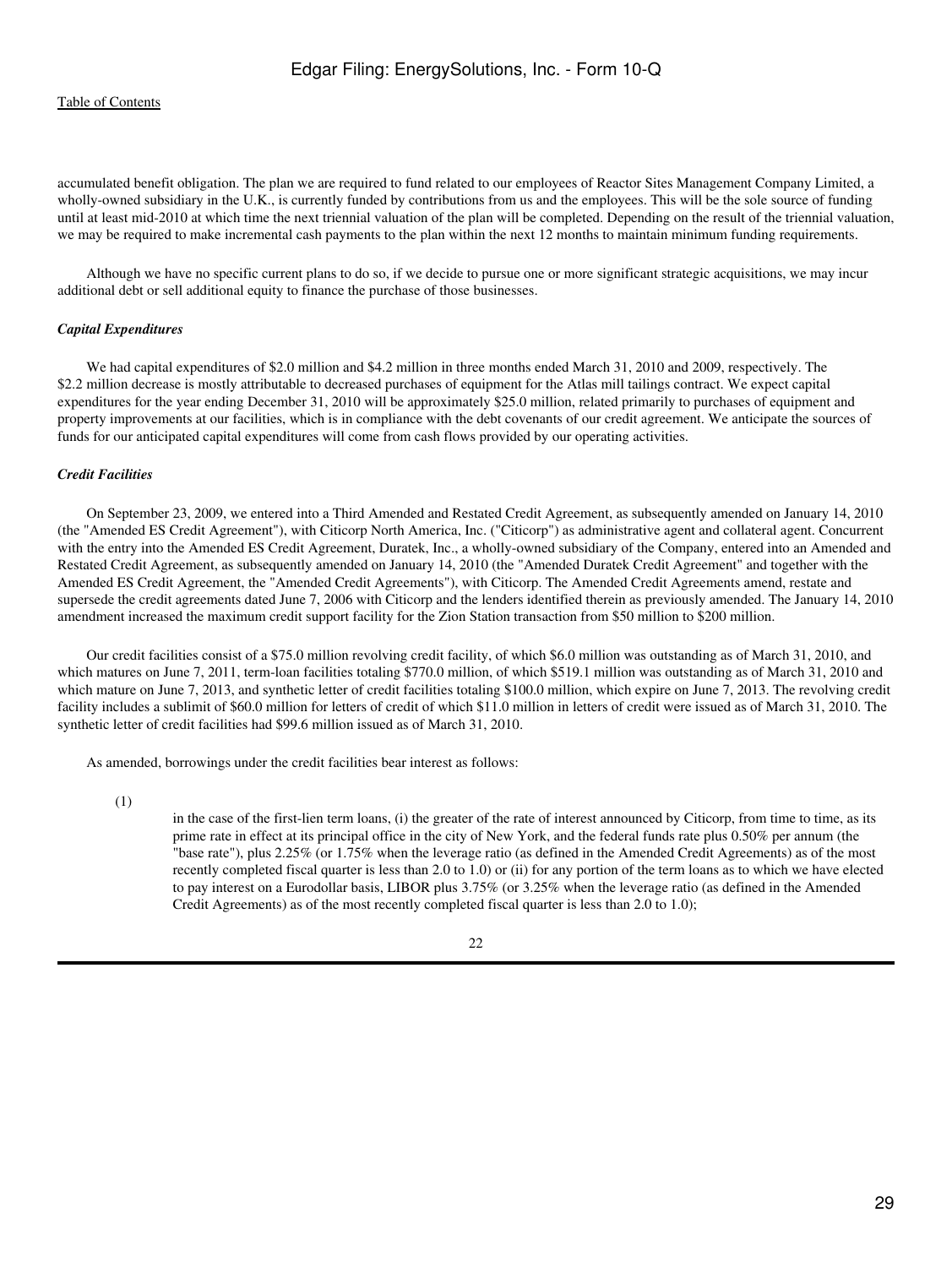(2)

in the case of the revolving loans, (i) the base rate plus 2.25% or (ii) for any portion of the revolving loans as to which we have elected to pay interest on a Eurodollar basis, LIBOR plus 3.75%; and

(3)

in the case of synthetic letters of credit, LIBOR for the period of the loan less the synthetic deposit return paid to the synthetic lenders plus 3.75% (or 3.25% when the leverage ratio (as defined in the Amended ES Credit Agreement) as of the most recently completed fiscal quarter is less than 2.0 to 1.0).

 Borrowings under our credit facilities bear interest at variable rates. As of March 31, 2010 and December 31, 2009, the interest rate of borrowings under our term-loan facilities was 4.03% and 4.01%, respectively.

 The obligations under the credit facilities are unconditional and irrevocably guaranteed, subject to certain exceptions, by each of our existing and subsequently acquired or organized domestic subsidiaries. In addition, the credit facilities and such guarantees are secured on a first priority basis by security interests (subject to permitted liens as defined in the credit agreements governing the credit facilities) in substantially all tangible and intangible assets owned by us and each of our domestic subsidiaries, subject to certain exceptions, including limiting pledges of 65% of the equity interests of first-tier foreign subsidiaries. In the event of default, the lenders have standard creditor remedies, including the right to foreclosure on pledged assets.

 According to the terms of the credit agreements, at the end of each calendar quarter, we are required to make scheduled repayments of the term loans of approximately \$1.4 million, adjusted for optional prepayments made, provided that the final installment shall be equal to the amount outstanding of the term loan facilities.

We are generally also required to prepay borrowings under the credit facilities with (1) 100% of the net proceeds we receive from non-ordinary course asset sales or as a result of a casualty or condemnation, subject to reinvestment provisions, (2) 100% of the net proceeds we receive from the issuance of unsecured debt obligations other than specified debt obligations (or if our total leverage ratio is less than 2.0 to 1.0, then 50% of net proceeds is applied) and (3) the excess, if any, of 50% (or, if our leverage ratio is less than 3.0 and greater than 1.0, 25%) of excess cash flow (as defined in the credit agreements) reduced by the aggregate amount of term loans optionally prepaid during the applicable fiscal quarter. Under the credit facilities, we are not required to prepay borrowings with excess cash flow if our leverage ratio is less than or equal to 1.0. As of March 31, 2010, we have mandatory principal repayments based on our excess cash flow and scheduled repayments of \$28.5 million due within the next 12 months.

 As amended, the credit facilities also require us to maintain certain financial ratios, including a maximum total leverage ratio (based upon the ratio of total consolidated indebtedness to consolidated operating cash flow), a maximum first-lien leverage ratio (based upon the ratio of first-lien indebtedness to consolidated operating cash flow) and a minimum cash interest coverage ratio (based upon the ratio of consolidated operating cash flow to consolidated cash interest expense), which are tested quarterly. Based on the revised formulas set forth in the Amended Credit Agreements, we are required to maintain a maximum total leverage ratio of 4.0 from the quarter ending March 31, 2010 through the quarter ending December 31, 2010 and 3.5 from the quarter ending March 31, 2011 until maturity. We are required to maintain a maximum first-lien leverage ratio of 3.5 for the quarters ending March 31, 2010 through December 31, 2010, 3.25 for the quarter ending March 31, 2011 and 3.0 for quarters ending June 30, 2011 through the maturity date. We are required to maintain a minimum cash interest coverage ratio of 3.0 from the quarter ending March 31, 2010 through the maturity date. Failure to comply with these financial ratio covenants would result in a default under our credit facilities and, absent a waiver or an amendment from the lenders, preclude us from making further borrowings under our credit facilities and permit the lenders to accelerate all outstanding borrowings

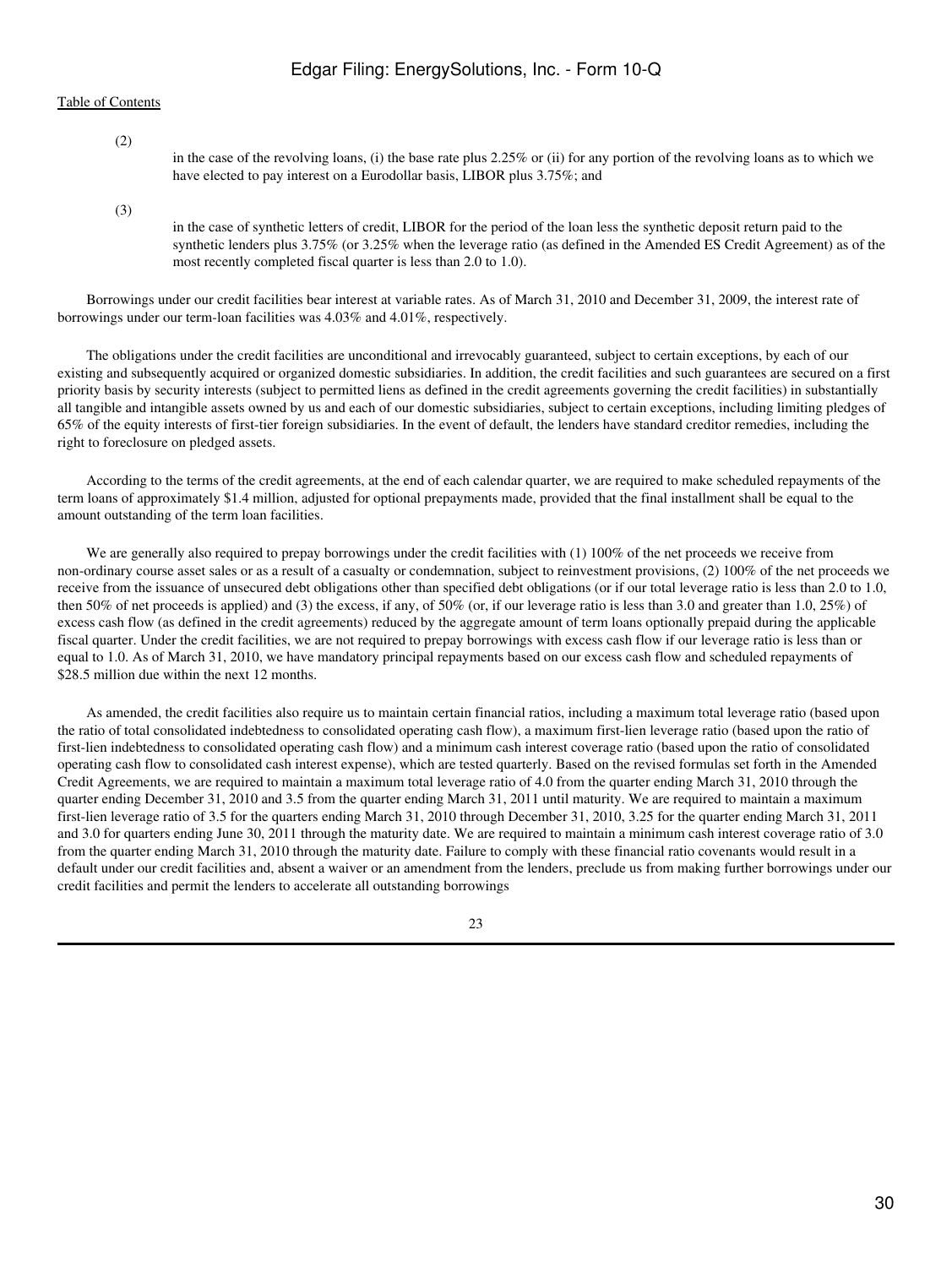under the credit facilities. As of March 31, 2010, our total leverage, first-lien leverage and cash interest coverage ratios were 3.39, 3.39 and 4.85, respectively.

 The credit facilities also contain a number of affirmative and restrictive covenants including limitations on mergers, consolidations and dissolutions; sales of assets; investments and acquisitions; indebtedness; liens; affiliate transactions; and dividends and restricted payments. Under the credit facilities, we are permitted maximum annual capital expenditures of \$40.0 million for 2010 and each year thereafter, plus for each year the lesser of (1) a one year carry-forward of the unused amount from the previous fiscal year and (2) 50% of the amount permitted for capital expenditures in the previous fiscal year. The credit facilities contain events of default for non-payment of principal and interest when due, a cross-default provision with respect to other indebtedness having an aggregate principal amount of at least \$5.0 million and an event of default that would be triggered by a change of control, as defined in the credit facilities. Capital expenditures for the three months ended March 31, 2010 were \$2.0 million. As of March 31, 2010, we were in compliance with all of the covenants under our credit agreements.

 On January 14, 2010 we amended our credit facility to permit us to obtain credit support in an aggregate amount of up to \$200.0 million in connection with our agreement with Exelon Generation Company LLC (the "Exelon Agreement") to dismantle Exelon's Zion nuclear facility located in Zion, Illinois ("Zion Station"), which ceased operation in 1998. Such credit support may take the form of (i) incremental commitments under the Amended ES Credit Agreement with respect to a letter of credit facility (the "Zion Letter of Credit Facility") and/or (ii) a letter of credit, performance or fidelity bond or related obligation by a third party support provider (the "Zion Credit Support Obligation"). Each of the Zion Letter of Credit Facility and Zion Credit Support Obligation will be secured pari passu on the same collateral securing the obligations under the Credit Agreements and shall mature up to one year after its establishment (with two one-year auto-renewal extension provisions) but shall expire prior to the term loan maturity date. The Credit Agreements also include additional loan covenants and exceptions related to the Zion Station Decommissioning and Decontamination project.

We made no principal repayments during the three months ended March 31, 2010. During the three months ended March 31, 2009 we made principal repayments totaling \$10.0 million. During the three months ended March 31, 2010 and 2009, we made cash interest payments of \$7.1 million and \$0.9 million, respectively. In addition, during the three months ended March 31, 2010 we paid fees of approximately \$2.5 million to the lenders to obtain the Amended Credit Agreements, which are being amortized over the remaining term of the credit facilities.

#### *Exelon Agreement*

 On December 11, 2007, we, through our subsidiary Zion*Solutions* LLC, entered into the Exelon Agreement to dismantle Exelon's Zion Station. Upon the closing of the transaction, Exelon has agreed to transfer to Zion*Solutions* substantially all of the assets (other than land) associated with Zion Station, including assets held in nuclear decommissioning trusts. In consideration for Exelon's transfer of those assets, Zion*Solutions* has agreed to assume decommissioning and other liabilities associated with the Zion Station. Zion*Solutions* also agreed to take possession and control of the land associated with the Zion Station pursuant to a lease agreement to be executed at the closing. Zion*Solutions* will be obligated to complete the required decommissioning work according to an established schedule and to construct a dry cask storage facility on the land for spent nuclear fuel currently held in spent fuel pools at the Zion Station. Closing of this transaction is subject to the satisfaction of a number of closing conditions, including approval by the NRC of the license transfer of the facility operating licenses and conforming license amendments from Exelon to Zion*Solutions* (the "License Transfer").

 Subsequent to this agreement, the Zion Station decommissioning trust fund balance, a significant portion of which is invested in the stock market, declined as a result of the financial crisis that impacted the United States and world markets. On October 14, 2008, we announced that we intend to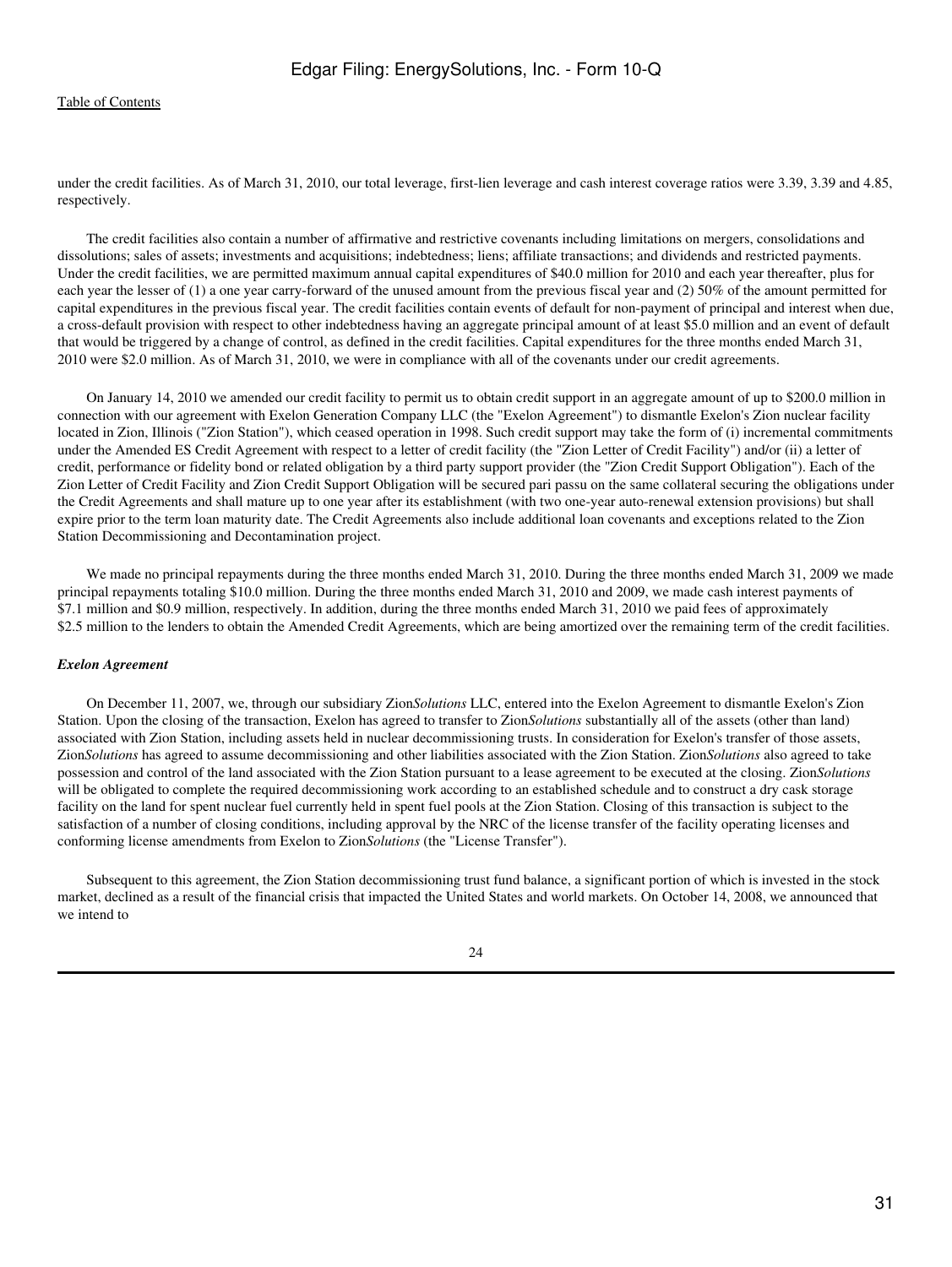defer the transfer of the Zion Station assets until we reaffirm that there is sufficient value in the Zion decommissioning trust funds to ensure adequate funds for the accelerated decommissioning of the plant. On August 17, 2009 we entered into an amended agreement with Exelon to extend the latest closing date under the agreement to December 11, 2011. Under the terms of the amendment, Exelon has the right to terminate the agreement at any time after December 11, 2010 upon 60 days written notice to us.

 Prior to our announcement to defer the transfer of the Zion Station assets, we had anticipated that the closing of this transaction would occur in late third quarter or during the fourth quarter of 2008. Accordingly, we hired employees, entered into subcontracts and performed services for Exelon under a planning contract. Invoicing for some of these services provided is subject to the closing of the transaction. As of March 31, 2010 and December 31, 2009, we have incurred costs of \$16.1 million and \$14.8 million, respectively, which have been deferred until the closing of the transaction. Since we believe that it is probable that we will close or be granted an extension to close this transaction before December 11, 2010, we will continue to defer these costs until we close the transaction, at which time we will recognize the costs and related revenues. If we determine that it is not probable that we will close this transaction, we will expense these costs in the period of such determination.

 On May 4, 2009, the NRC issued an order approving the License Transfer subject to Zion*Solutions* satisfying the NRC that (i) a \$200 million letter of credit facility has been established, (ii) an irrevocable easement of disposal capacity of 7.5 million cubic feet has been established at our Clive disposal facility and (iii) the appropriate amount of insurance required of a licensee under the NRC's regulations has been obtained. The order approving the License Transfer was to expire on May 4, 2010; however, the NRC recently extended the expiration of this order by six months until November 4, 2010.

 The Amended Credit Agreements provide for an incremental facility commitment for the Zion transaction of up to \$200.0 million, inclusive of any letter of credit obligations. The completion of the Zion Station acquisition is dependent among other things, on the continued recovery and stabilization of the value of the decommissioning fund.

 A change to the Exelon Agreement may require us to seek additional regulatory approvals or amend our previous approval applications, including our application and the conditional consent from the NRC to the License Transfer. These amendments and approvals may take significant additional time to obtain and whether they can be obtained may be dependent on the nature of the changes to the Exelon Agreement that are ultimately negotiated with Exelon.

#### **Off Balance Sheet Arrangements**

We have routine operating leases, primarily related to real estate and rail equipment, and investments in joint ventures as of March 31, 2010.

 As of March 31, 2010, we had outstanding floating-rate term loans of \$525.1 million. Under our credit facilities, we are required to maintain one or more interest rate swap agreements for the aggregate notional amount of at least 33% of the outstanding aggregate principal amount of the term loans. Accordingly, we entered into a swap agreement effective December 18, 2008. As of March 31, 2010, the swap agreement had a notional amount of \$200.0 million and a fair value liability of approximately \$1.6 million.

 We are required to post, from time to time, standby letters of credit and surety bonds to support contractual obligations to customers, self-insurance programs, closure and post-closure financial assurance and other obligations. As of March 31, 2010, we had \$99.6 million in letters of credit issued under our synthetic letters of credit facilities and \$11.0 million in letters of credit issued under our revolving credit facilities. As of March 31, 2010, we had \$2.9 million in surety bonds outstanding. With respect to the surety bonds, we have entered into certain indemnification agreements with the providers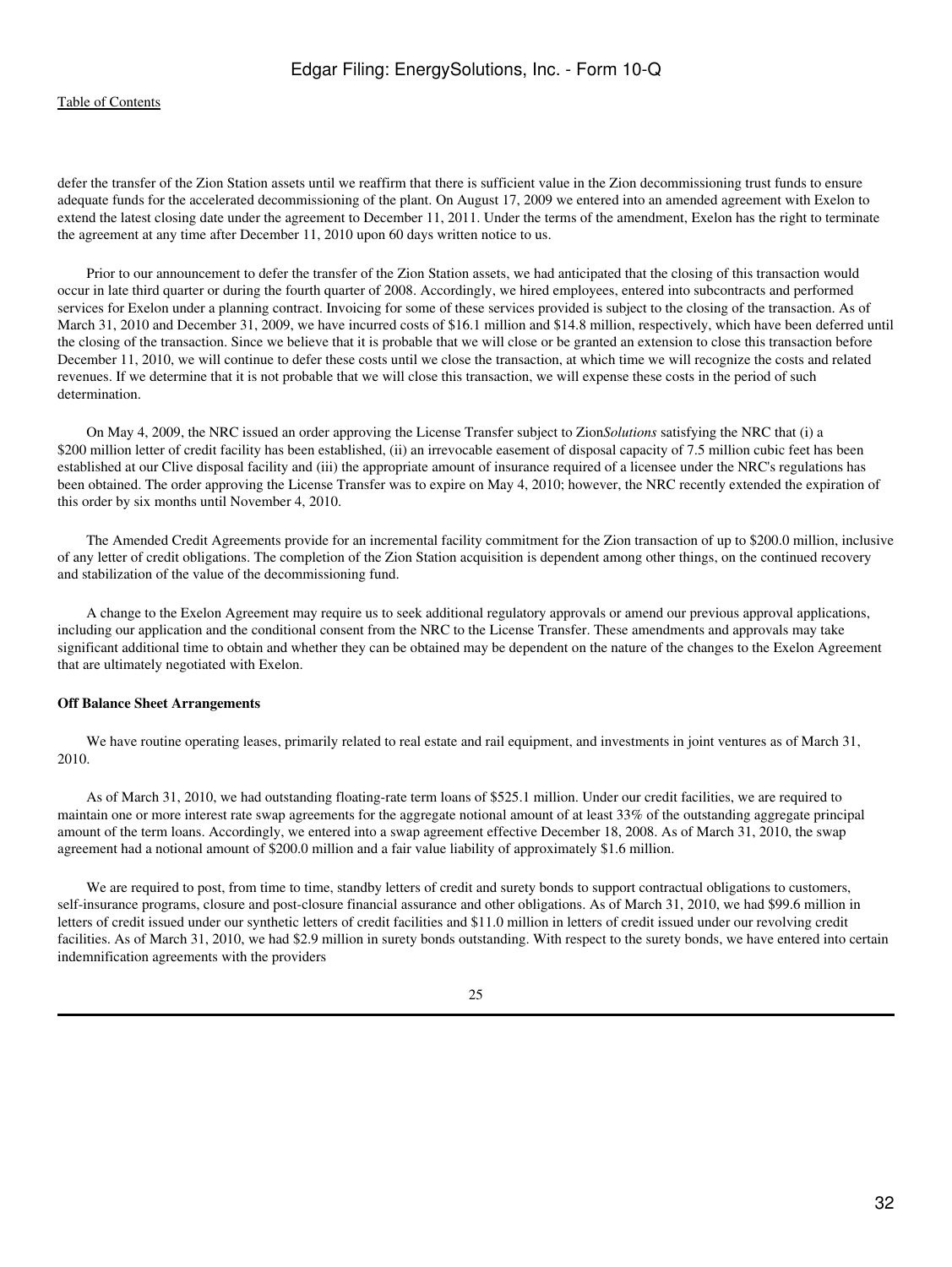of the surety bonds, which would require funding by us only if we fail to perform under the contracts being insured and the surety bond issuer was obligated to make payment to the insured parties.

 Our processing and disposal facilities operate under licenses and permits that require financial assurance for closure and post-closure costs. We provide for these requirements through a combination of restricted cash, cash deposits, letters of credit and insurance policies. As of March 31, 2010, the closure and post-closure state regulatory requirements for our facilities were \$141.0 million, which amount is not determined on the same basis as the asset retirement obligation, or ARO, calculated under authoritative accounting guidance for Asset Retirement Obligations.

#### **Critical Accounting Policies**

 This management's discussion and analysis of financial condition and results of operations is based upon our consolidated financial statements, which have been prepared in accordance with accounting principles generally accepted in the United States. The preparation of these financial statements requires us to make estimates and assumptions about matters that are uncertain. These estimates and assumptions are often based on judgments that we believe to be reasonable under the circumstances, but all such estimates and assumptions are inherently uncertain and unpredictable. Actual results may differ from those estimates and assumptions, and it is possible that other professionals, applying their own judgment to the same facts and circumstances, could develop and support alternative estimates and assumptions that would result in material changes to our operating results and financial condition. For a further discussion of our critical accounting policies, see our Annual Report on Form 10-K for the year ended December 31, 2009, which was filed on March 1, 2010.

#### <span id="page-32-0"></span> **Item 3. Quantitative and Qualitative Disclosures about Market Risk**

 Our primary market risk relates to changing interest rates. As of March 31, 2010, we had outstanding floating-rate long-term debt of \$525.1 million, of which \$28.5 million is currently due within the next year. Under our credit facilities, we are required to maintain one or more interest rate swap agreements for the aggregate notional amount of at least 33% of the outstanding aggregate principal amount of the term loans. As of March 31, 2010, our swap agreement had a notional amount of \$200.0 million and a fair value liability of approximately \$1.6 million.

 A hypothetical interest rate change of 1% on our credit facilities would have changed interest expense for the three months ended March 31, 2010 by approximately \$5.3 million. In addition, a hypothetical interest rate change of 1% on our swap agreement would have changed the fair value of the interest swap at March 31, 2010 by approximately \$1.0 million. Changes in market interest rates would impact the fair value of our long-term obligations. As of March 31, 2010 we had outstanding term loans with carrying amounts of \$519.1 million with an approximate fair value of \$516.5 million plus \$6.0 million of outstanding borrowings from our revolving credit facility.

 We have foreign currency exposure related to our operations in the United Kingdom as well as other foreign locations. This foreign currency exposure arises primarily from the translation or re-measurement of our foreign subsidiaries' financial statements into U.S. dollars. For example, a substantial portion of our annual sales and operating costs are denominated in pound sterling and we have exposure related to sales and operating costs increasing or decreasing based on changes in currency exchange rates. If the U.S. dollar increases in value against these foreign currencies, the value in U.S. dollars of the assets and liabilities originally recorded in these foreign currencies will decrease. Conversely, if the U.S. dollar decreases in value against these foreign currencies, the value in U.S. dollars of the assets and liabilities originally recorded in these foreign currencies will increase. Thus, increases and decreases in the value of the U.S. dollar relative to these foreign currencies have a direct impact on the value in U.S. dollars of our foreign currency denominated assets and liabilities, even if the value of these items has not changed in their original currency. We attempt to mitigate the impact of this exchange rate risk by utilizing financial instruments, including derivative transactions pursuant to

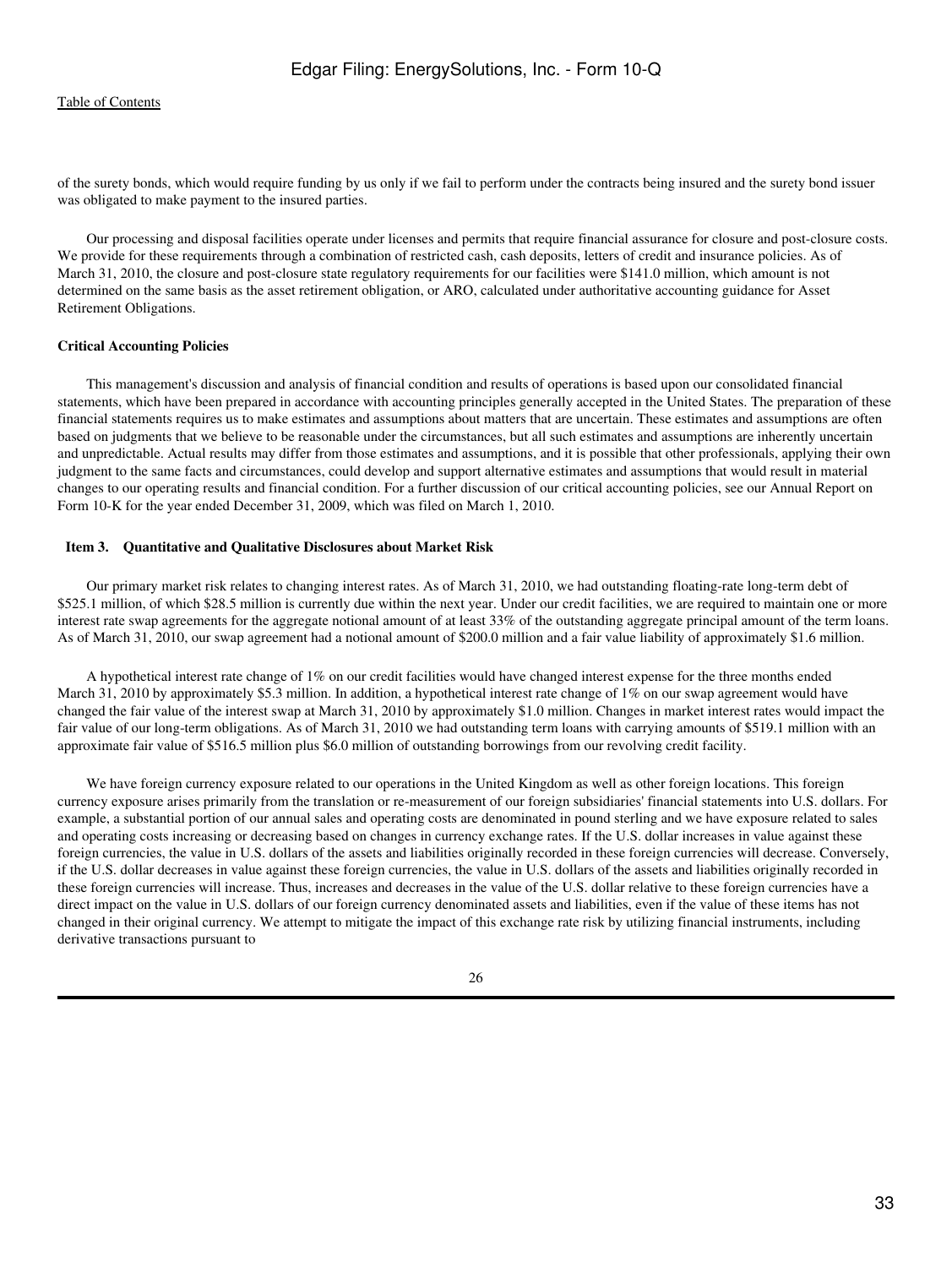our policies. As such, a 10% change in the U.S. dollar exchange rates in effect as of March 31, 2010, would cause a change in consolidated net assets of approximately \$12.7 million and a change in gross profit of approximately \$2.2 million, primarily due to pound sterling- denominated exposures.

## <span id="page-33-0"></span> **Item 4. Controls and Procedures.**

#### *Evaluation of Disclosure Controls and Procedures*

 Based on their evaluation as the end of the period covered by this report, our principal executive officer and principal financial officer have concluded that our disclosure controls and procedures (as defined in Rules 13a-15(e) or 15d-15(e) of the Exchange Act) are effective, based upon an evaluation of those controls and procedures required by paragraph (b) of Rule 13a-15 or Rule 15d-15 of the Exchange Act.

#### *Changes in Internal Control Over Financial Reporting*

 During the first quarter of 2010 we implemented an enterprise resource planning ("ERP") system in our United States operations. In the period of implementation, we were required to rely on certain compensating controls to help validate information generated within the ERP system such as certain manual reconciliation processes, additional validation of underlying data and additional data analyses. Throughout the ERP system stabilization period, which we expect to last the remainder of the year, we will continue to improve and enhance our system of internal control over financial reporting such that certain of these compensating controls may no longer be necessary. Our current system of internal controls over financial reporting continues to provide reasonable assurance that our financial reporting is accurate and our established policies are followed.

## **PART II**

#### <span id="page-33-2"></span><span id="page-33-1"></span> **Item 1. Legal Proceedings.**

 On February 23, 2010, consistent with previously reported discussions with Sogin, SpA ("Sogin"), the Italian state-owned utility company, we executed a framework agreement with Sogin to provide D&D and radioactive materials management services in support of the clean-up of Sogin's nuclear facilities. Our pending license application with the NRC to import material from Italy, to process it at our facility in Tennessee and to dispose of the residual material at our Clive facility in Utah has generated local and national expressions of opposition. We believe our license application is consistent with all applicable laws and regulations and with past practices. Moreover, the Italian material metals, paper and clothing is the same type of material that we handle routinely from the domestic nuclear industry.

 The NRC has issued numerous licenses over the past ten years allowing the importation of low-level radioactive waste ("LLRW") to be processed and ultimately disposed at our Clive facility. Under these licenses, our Clive Facility has received Class A LLRW originating in Germany, Canada, France, Taiwan, and the United Kingdom.

 The States of Tennessee and Utah have confirmed to the NRC that the proposed Italian project is consistent with the licenses and permits issued by those states. However, the former Governor of the State of Utah announced on April 23, 2008 that he would send his representative to the May 8, 2008 meeting of the Northwest Interstate Compact on Low-Level Radioactive Waste Management (the "Northwest Compact") to vote against any proposal that would allow us to receive international waste at our Clive facility.

 On May 5, 2008, we filed a declaratory judgment action in the U.S. District Court of Utah (the "Declaratory Judgment Action") asking the court to declare that (i) the Northwest Compact does not have regulatory authority over our Clive facility, which is a private commercial facility rather than a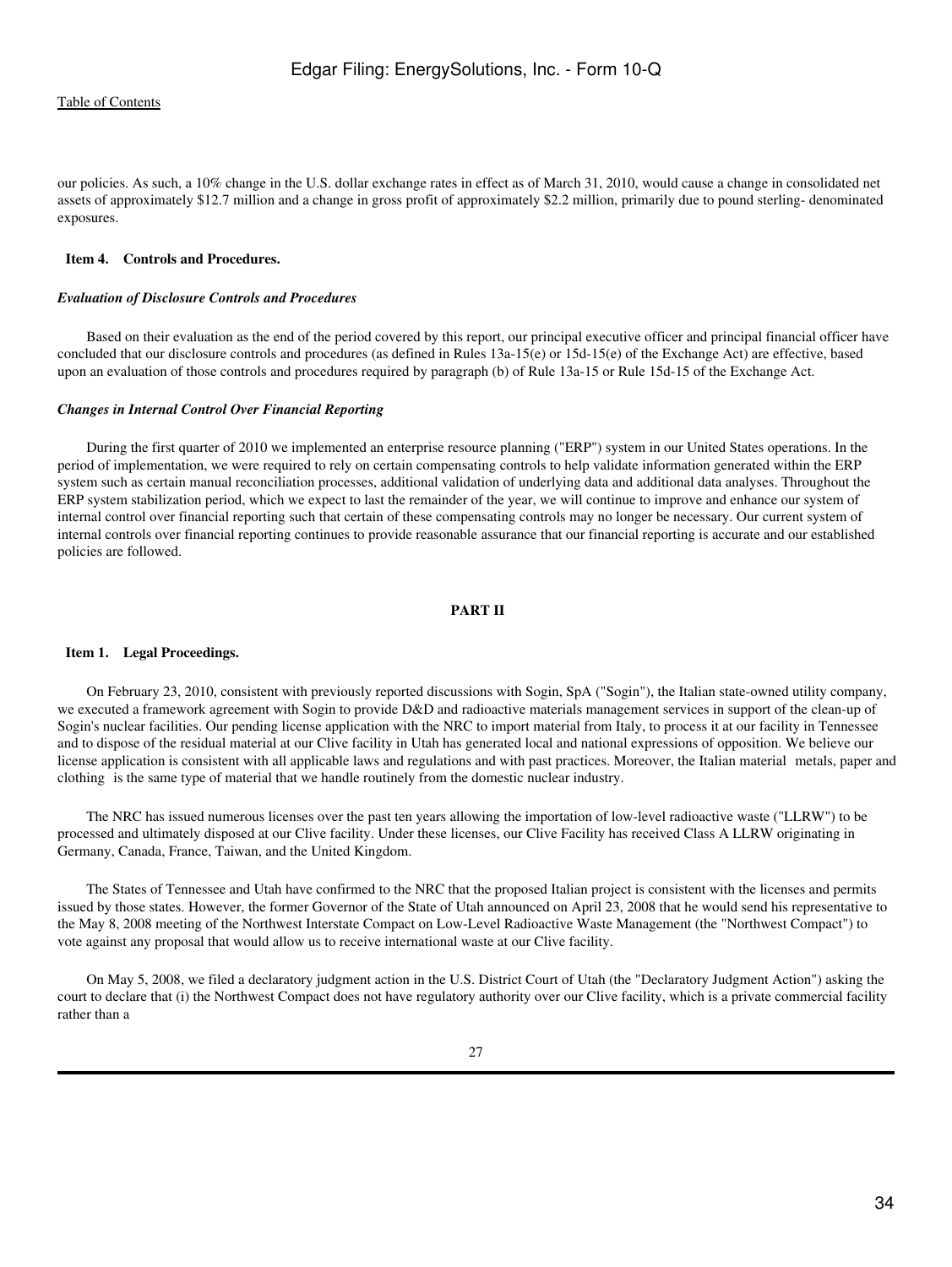regional facility created by the Compact, (ii) the U.S. Constitution does not allow the Northwest Compact to discriminate between identical domestic and foreign materials handled at our Clive facility, and (iii) any effort by the Northwest Compact to restrict our receipt of foreign LLRW is pre-empted by federal statutes and regulations. The State of Utah and the Rocky Mountain Interstate Compact on Low-level Radioactive Waste have intervened as defendants in the Declaratory Judgment Action.

 At the Northwest Compact meeting on May 8, 2008, the representatives of the eight member States of the Northwest Compact, despite our commitment to restrict our receipt of international waste to 5% of the remaining capacity at our Clive facility, unanimously adopted a clarifying resolution proposed by the Utah committee member, clarifying that the Northwest Compact has never adopted a resolution permitting us to receive international waste at our Clive facility.

 On October 6, 2008, the NRC approved an order holding in abeyance its decision with respect to our pending import license application until the Declaratory Judgment Action has been resolved by the Courts.

 On May 15, 2009, the U.S. District Court for the District of Utah issued a Memorandum Decision And Order Granting In Part And Denying In Part Motions For Partial Summary Judgment (the "District Court Order") finding that the Northwest Compact has no authority over, and therefore cannot restrict the flow of out-of-region waste to, our facility in Clive, Utah. The court later concluded that those holdings obviated the need for further proceedings, and entered final judgment in favor of the Company on June 17, 2009. The defendants in the Declaratory Judgment Action have appealed the judgment to the United States Circuit Court of Appeals for the 10<sup>th</sup> Circuit. After issuance of the District Court Order the NRC has solicited the views of potential parties but has not yet lifted its order holding the review of our pending import license application in abeyance.

 We will continue to vigorously prosecute the Declaratory Judgment Action, but we do not believe we will be able to process and dispose of any radioactive materials contemplated by the Italian initiative until the appellate process is concluded. The appeal has been fully briefed and argued but we do not know when the appellate court will issue its opinion.

 On October 9, 2009, a purported class*-*action lawsuit captioned City of Roseville Employees' Retirement System vs. Energy*Solutions*, et al., was filed in the United States District Court for the Southern District of New York (the "Court"), Civil Number 09 CV 8633, and on October 12, 2009 a second complaint was filed in the same court captioned Building Trades United Pension Trust Fund vs. Energy*Solutions* Inc., et al., Civil Number 09 CV 8648 (the "Related Actions"). On February 18, 2010 the Court consolidated the Related Actions and appointed the lead plaintiff. On April 20, 2010 the lead plaintiff filed its consolidated amended complaint. The consolidated amended complaint names as defendants the Company, current and prior directors, certain officers of the Company, the lead underwriters in the Company's initial public offering ("IPO") in November 2007 and the secondary offering in July 2008 (the "July 2008 Offering") and ENV Holdings, LLC, the former parent of the Company. The plaintiffs allege that the registration statements and prospectus for the IPO and the July 2008 Offering contained inaccurate statements of material facts and omitted material information required to be disclosed therein regarding the potential size of the nuclear services market, the Company's ability to take advantage of opportunities in that market in the near term, the status and prospects of the Company's rule making petition to the NRC to permit the use of decommissioning funds for disposal of major components prior to the cessation of activities at nuclear facilities, the status and prospects of the Company's license stewardship initiative, and other matters. The complaints seek to include all purchasers of the Company's stock from November 14, 2007 through October 14, 2008 as a plaintiff class and seek damages, costs and interest, rescission of the IPO and July 2008 Offering, and such other relief as the court may find just and proper.

We believe the facts and legal claims alleged in the complaints are without merit and intend to vigorously defend the litigation.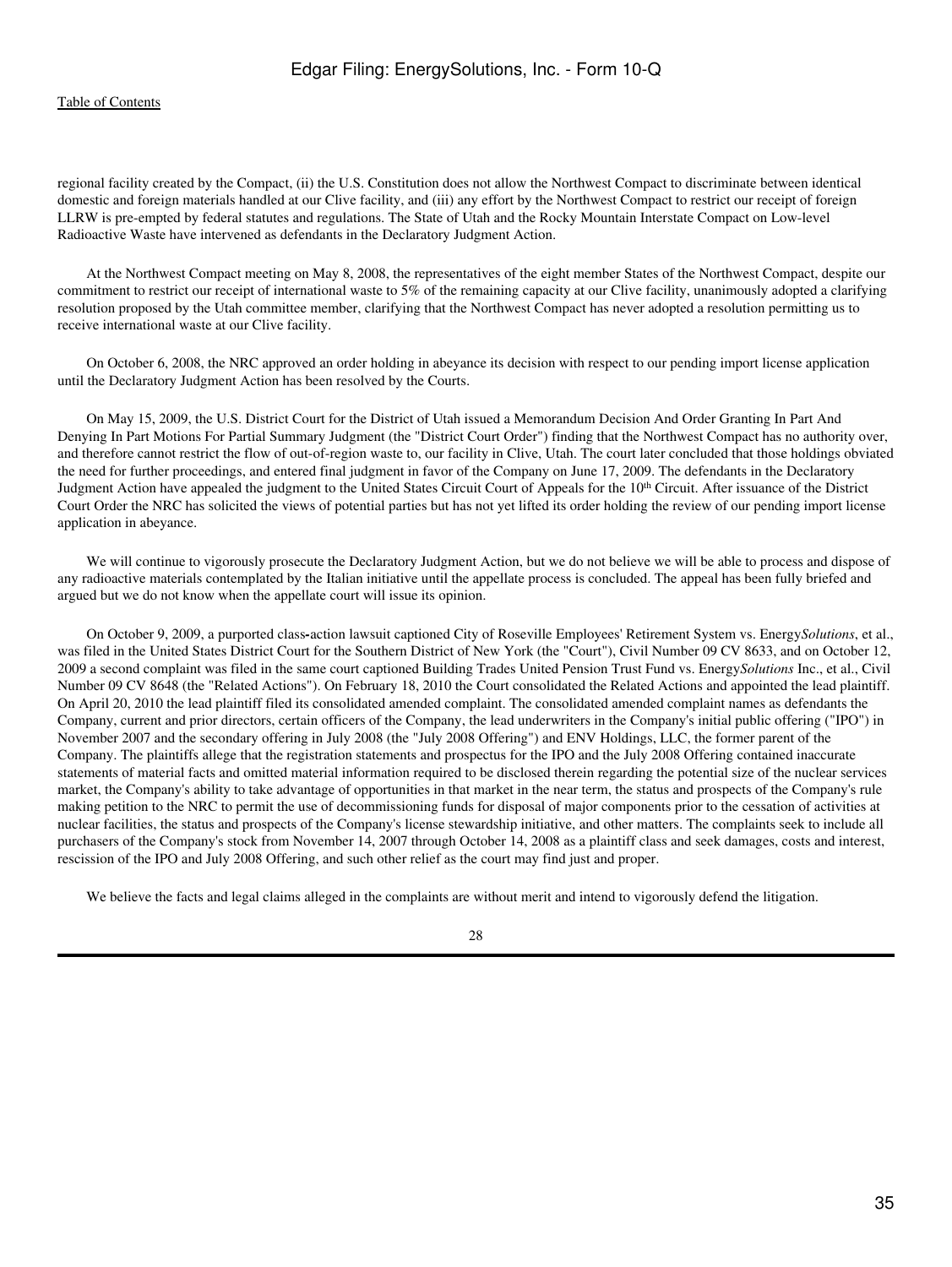## <span id="page-35-0"></span> **Item 1A. Risk Factors.**

 Other than as set forth below, there have been no material changes to the risk factors as previously disclosed in Item 1A. of our Annual Report on Form 10-K for the year ended December 31, 2009, to which readers are referred. The following risk factors have been updated to reflect recent action taken by the Utah Board of Radiation Control and developments with respect to Waste Control Specialists LLC's ("WCS") license application with the Texas Commission on Environmental Quality (the "TCEQ").

## *We and our customers operate in a politically sensitive environment, and the public perception of nuclear power and radioactive materials can affect our customers and us.*

We and our customers operate in a politically sensitive environment. The risks associated with radioactive materials and the public perception of those risks can affect our business. Various public interest groups and political representatives frequently oppose the operation of processing and disposal sites for radioactive materials such as our Barnwell, South Carolina, Oak Ridge, Tennessee and Clive, Utah facilities. For example, public interest groups and the former governor of Utah have made public statements regarding their desire to limit the source and volume of radioactive materials that we process and dispose at our Clive facility. Representatives in Congress have introduced legislation to ban the importation of foreign waste, and public interest groups have argued for a moratorium or imposition of other restrictions on disposal of depleted uranium at our Clive facility. Depleted uranium is Class A waste that has previously been disposed at our Clive facility. The NRC has announced that it is undertaking a limited rulemaking to require the preparation of a site-specific analysis at sites that dispose of significant quantities of depleted uranium. Although preliminary NRC analyses indicate that our Clive facility will continue to be suitable for the disposal of depleted uranium, in its April 2010 meeting the Utah Board of Radiation Control approved its own rule that, if not challenged or if unsuccessfully challenged, would require a performance assessment prior to disposal of significant quantities of depleted uranium at any facility in the state of Utah. Preparation of the site-specific analysis, a performance assessment or other restrictions could result in a delay or changes in how we dispose of depleted uranium at our Clive facility, which could adversely affect our business. If any regulatory, environmental or legislative efforts to limit or delay our operations at our current or future facilities were successful, then our business would be adversely affected.

 Opposition by third parties to particular projects can delay or prohibit the construction of new nuclear power plants and can limit the operation of nuclear reactors or the handling and disposal of radioactive materials. Adverse public reaction to developments in the use of nuclear power or the disposal of radioactive materials, including any high profile incident involving the discharge of radioactive materials, could directly affect our customers and indirectly affect our business. In the past, adverse public reaction, increased regulatory scrutiny and litigation have contributed to extended construction periods for new nuclear reactors, sometimes extending construction schedules by decades or more, contributing to the result that no new reactor has been ordered since the 1970s. Adverse public reaction also could lead to increased regulation or outright prohibition, limitations on the activities of our customers, more onerous operating requirements or other conditions that could have a material adverse impact on our customers and our business.

 In addition, we may seek to address public and political opposition to our business activities through voluntary limitations on our operations. For example, as part of our response to public statements made by public interest groups and the former governor of Utah regarding their desire to limit the source and volume of radioactive materials that we process and dispose at our Clive facility, we voluntarily agreed with the former governor to withdraw a request for a license amendment to increase our capacity at our Clive facility. We are also experiencing both local and national expressions of opposition to the importation of LLRW from international sources, including opposition articulated in U.S. congressional proposals and from the Northwest Compact. The Northwest Compact, which

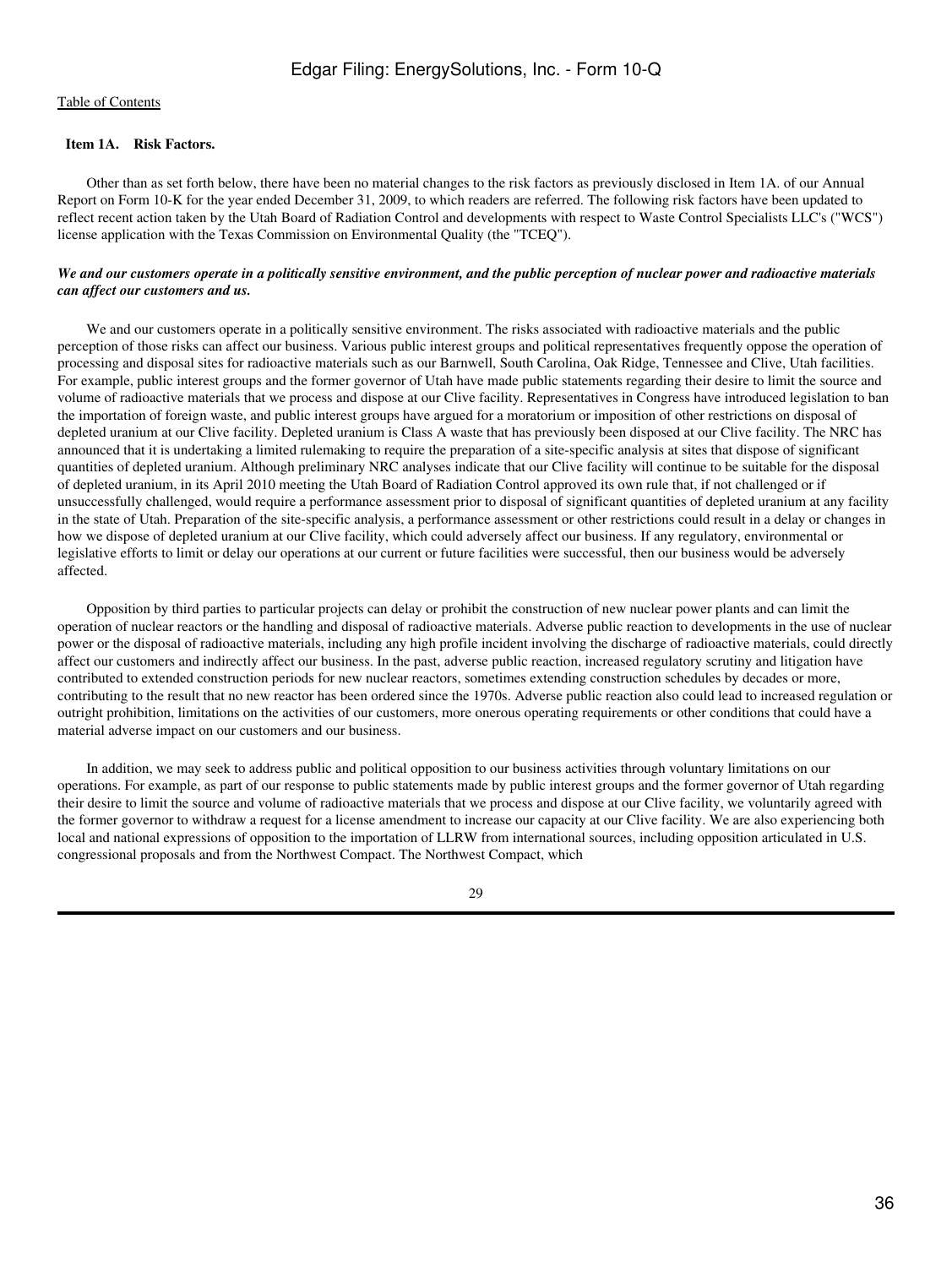consists of Alaska, Hawaii, Idaho, Montana, Oregon, Utah, Washington, and Wyoming, was created pursuant to a federal statute that enables states to enter into interstate compacts for the purposes of managing LLRW. In response to this opposition, we have volunteered to limit the amount of foreign LLRW accepted at our Clive facility to a maximum of 5% of the total remaining facility capacity. We also filed a declaratory judgment action in the U.S. District Court in Utah seeking an order that the Northwest Compact does not have jurisdictional or regulatory authority over our Clive facility and that the Northwest Compact may not discriminate between domestic and foreign materials. See the discussion under "Legal Proceedings" for the current status of this litigation. Our actions to diffuse public and political opposition to our business can divert time and resources away from our core business operations and strategies, and may not have the consequences we intended. For instance, a ruling clarifying that Clive is not subject to the Northwest Compact may result in the proposal and/or passage of additional legislation or regulations governing our operations at Clive. Failure to achieve the intended results of our actions may have a material adverse effect on our business, financial condition and results of operations.

## *Our business depends on the continued operation of, and adequate capacity at, our Clive, Utah facility.*

 Our disposal facility in Clive, Utah is a strategic asset and is vital to our business. This facility is the largest privately owned commercial facility for the disposal of LLRW in the United States. Because of the greater profitability of the Clive facility in comparison with the rest of our business, a loss of revenue from Clive would have a disproportionate impact on our gross profit and gross margin. The Clive facility is subject to the normal hazards of operating any disposal facility, including accidents and natural disasters. In addition, access to the facility is limited, and any interruption in rail or other transportation services to and from the facility will affect our ability to operate the facility. Our Clive facility is highly regulated and subject to extensive licensing and permitting requirements and continuous air and ground water monitoring. Changes in federal, state or local regulations, including regulations addressing the disposition of depleted uranium and the importation of foreign waste, or changes in the interpretation of those regulations, can affect our ability to operate the facility. Depleted uranium is Class A waste that has previously been disposed at our Clive facility. The NRC has announced that it is undertaking a limited rulemaking to require a site-specific analysis at sites that dispose of significant quantities of depleted uranium. Although preliminary NRC analyses indicate that our Clive facility will continue to be suitable for the disposal of depleted uranium, in its April 2010 meeting the Utah Board of Radiation Control approved its own rule that, if not challenged or if unsuccessfully challenged, would require a performance assessment prior to disposal of significant quantities of depleted uranium at any facility in the state of Utah. Preparation of the site-specific analysis, a performance assessment or other restrictions could result in a delay or changes in how we dispose of depleted uranium at our Clive facility, which could adversely affect our business. The governor of Utah recently announced he had reached an agreement with the DOE not to ship any additional depleted uranium from the Savannah River site to the Clive facility until site-specific assessment of the Clive facility can be completed. These and other actions by states or the federal government may affect the operation, capacity, expansion or extension of the Clive facility. The Northwest Compact also has asserted it has authority over our Clive facility and is seeking to restrict our ability to import foreign LLRW for disposal at the facility, and federal legislation has been introduced to prohibit the importation of foreign LLRW waste. Any of the foregoing actions may hinder, delay or stop shipments to the facility, which could seriously impair our ability to execute disposal projects and significantly reduce future revenues. We believe that we have sufficient capacity for more than 30 years of operations based on our estimate of future disposal volumes, our ability to optimize disposal capacity utilization and our assumption that we will obtain a license amendment to convert a disposal cell originally intended for 11e(2) waste to Class A LLRW. The license amendment would increase our capacity for Class A LLRW disposal by 95 million cubic feet to approximately 148 million cubic feet. If we are unable to obtain the license amendment, our projected capacity to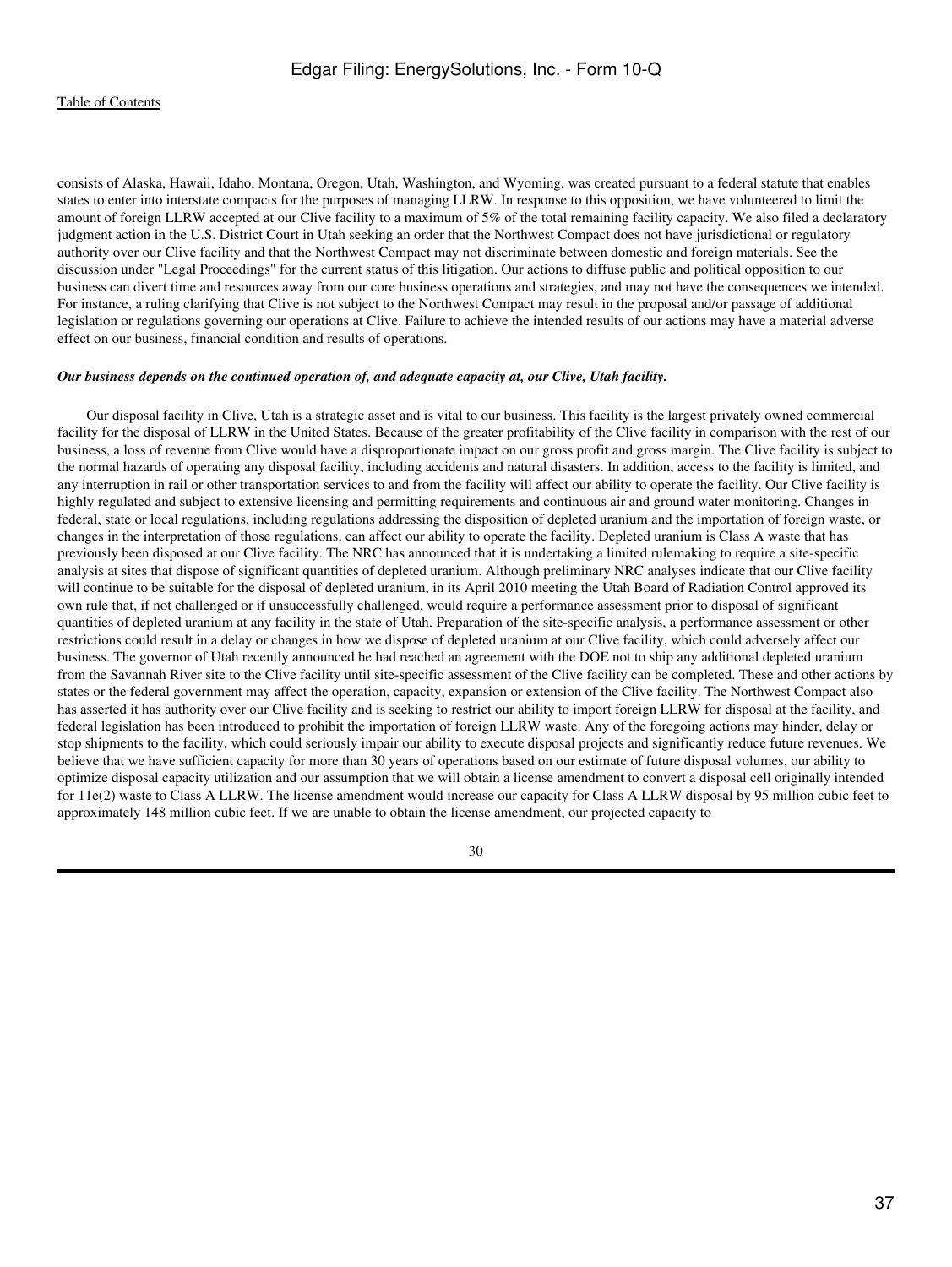dispose of Class A LLRW would be materially reduced. If future disposal volumes increase beyond our expectations or if our other assumptions prove to be incorrect, then the remaining capacity at Clive would be exhausted more quickly than projected.

 Any interruption in our operation of the Clive facility or decrease in the effective capacity of the facility would adversely affect our business, and any prolonged disruption in the operation of the facility or reduction in the capacity or useful life of the facility would have a material adverse effect on our business, financial condition and results of operations.

#### *We are engaged in highly competitive businesses and typically must bid against other competitors to obtain major contracts.*

 We are engaged in highly competitive businesses in which most of our government contracts and some of our commercial contracts are awarded through competitive bidding processes. We compete with national and regional firms with nuclear services practices, as well as small or local contractors. Some of our competitors have greater financial and other resources than we do, which can give them a competitive advantage. In addition, even if we are qualified to work on a new government contract, we might not be awarded the contract because of existing government policies designed to protect small businesses and underrepresented minority contractors. Competition also places downward pressure on our contract prices and profit margins. Intense competition is expected to continue for nuclear service contracts, challenging our ability to maintain strong growth rates and acceptable profit margins and likely requiring the expenditure of additional marketing costs and related expenses to retain market share. If we are unable to meet these competitive challenges, we could lose market share and experience an overall reduction in our profits. In the event that a competitor is able to obtain the necessary permits, licenses and approvals to operate a new commercial LLRW disposal site, our business could be adversely affected, particularly as it relates to the revenue from the operation of our Clive facility.

 For example, WCS filed a license application with the TCEQ in August 2004 for a LLRW disposal facility and announced receipt of a Radioactive Material License on September 10, 2009. Construction may not begin until several preconstruction license conditions are completed and approved by the executive director of the TCEQ. Once approved construction is complete, additional conditions of the license must be met prior to commencement of disposal. These conditions will require WCS to complete several major environmental studies, examples of which include groundwater, air emissions, and seismic stability studies. WCS must also demonstrate that the leachate from the landfill will not reach the Ogallala-Antlers-Gatuna Aquifer. One of the conditions states that prior to accepting federal facility waste, WCS must receive an agreement signed by the U. S. Secretary of Energy that it will assume all rights, title and interest in land and buildings for the disposal of federal facility waste. The DOE and TCEQ have entered into a Memorandum of Agreement which provides that, if the DOE awards WCS a prime contract for the disposal of LLRW at a separate and distinct portion of WCS' facility, DOE will accept the transfer of the facility from WCS on decommissioning. The Memorandum of Agreement specifically states that it does not create an obligation on the part of the DOE to award a disposal contract to WCS or to use the WSC facility for the disposal of LLRW. Should the facility be constructed in accordance with the license requirements, WCS will be allowed to receive waste from the Texas Compact, which includes the states of Texas and Vermont, and from federal facilities (i.e., DOE). WCS will not be able to receive waste via railcar or dispose of depleted uranium, and will be required to dispose of commercial waste in specially designed containers in the compact portion of the facility. In addition, WCS recently received a separate license to permanently dispose of 11e(2) materials at its facility.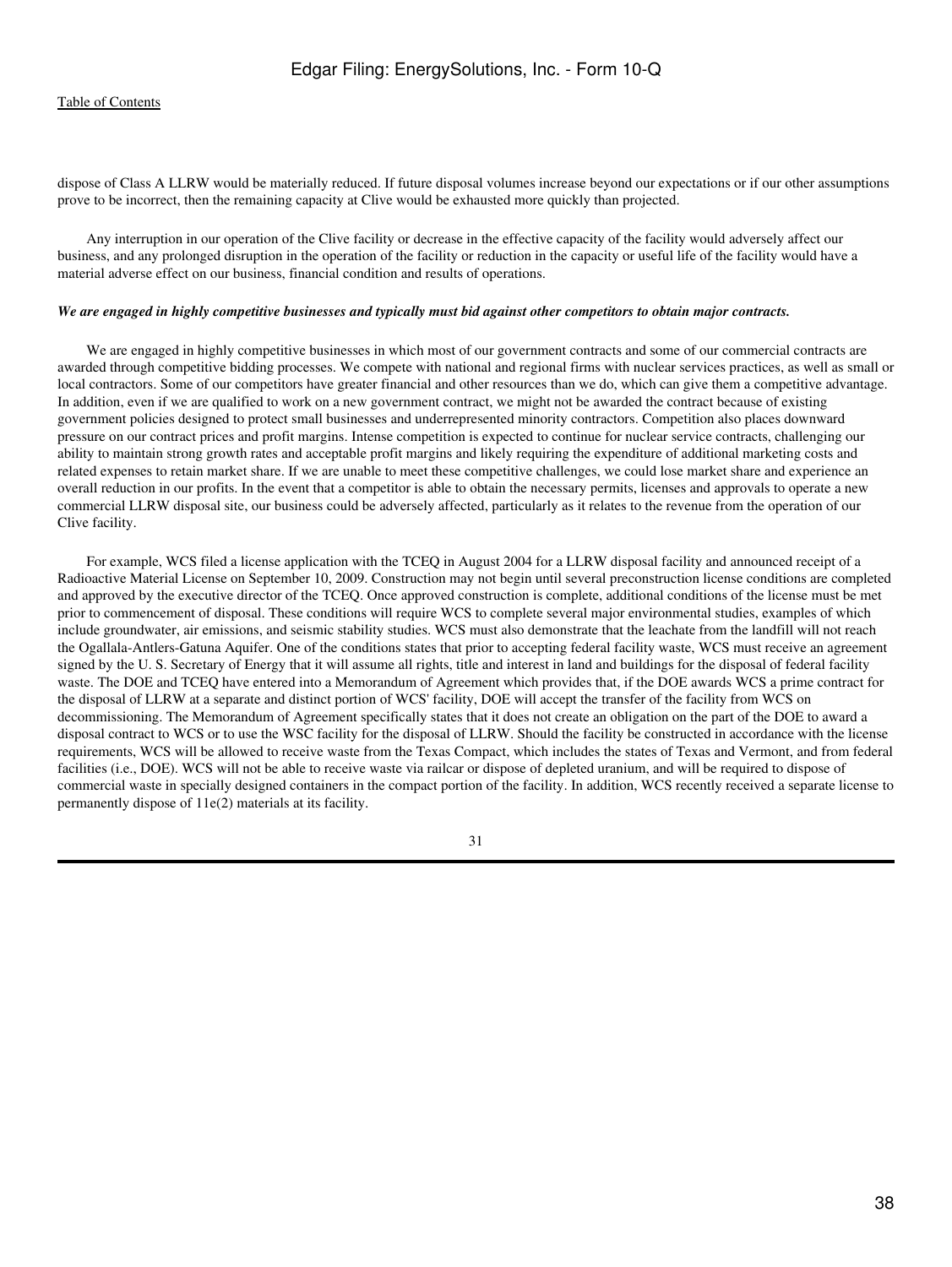## <span id="page-38-0"></span> **Item 6. Exhibits.**

- 31.1 Certification of Chief Executive Officer Pursuant to Rule 13a-14a. Filed herewith.
- 31.2 Certification of Chief Financial Officer Pursuant to Rule 13a-14a. Filed herewith.
- 32.1 Certification of Chief Executive Officer and Chief Financial Officer Pursuant to Section 906 of the Sarbanes-Oxley Act of 2002. Furnished herewith.